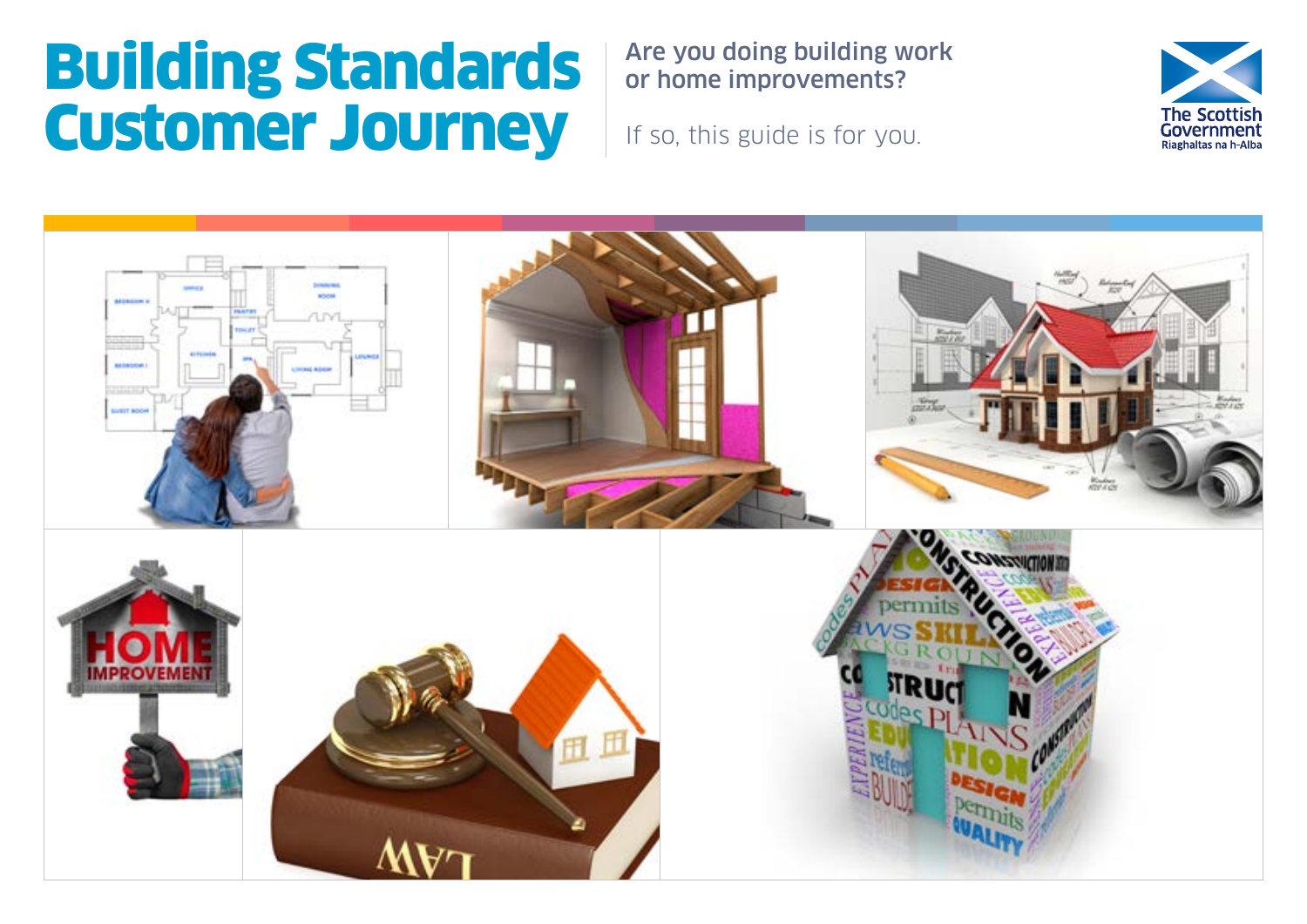

## **Contents**

| <b>Introduction</b>                                             | 03 |                                 |
|-----------------------------------------------------------------|----|---------------------------------|
| <b>Main stages of building warrant process</b>                  | 08 | HallRood<br>BedroomRoof<br>3520 |
| <b>Role of Approved Certifiers of Design</b>                    | 21 | Windows<br>1020 X 850           |
| <b>Role of Approved Certifiers of Construction</b>              | 24 |                                 |
| <b>Role of Local Authority Verifiers</b>                        | 28 | Carrell<br>535O S 3650          |
| <b>Annex A - Helpful information</b>                            | 34 |                                 |
| <b>Annex B - Links to additional information &amp; glossary</b> | 51 | œ<br>Windows<br>1020 X 625      |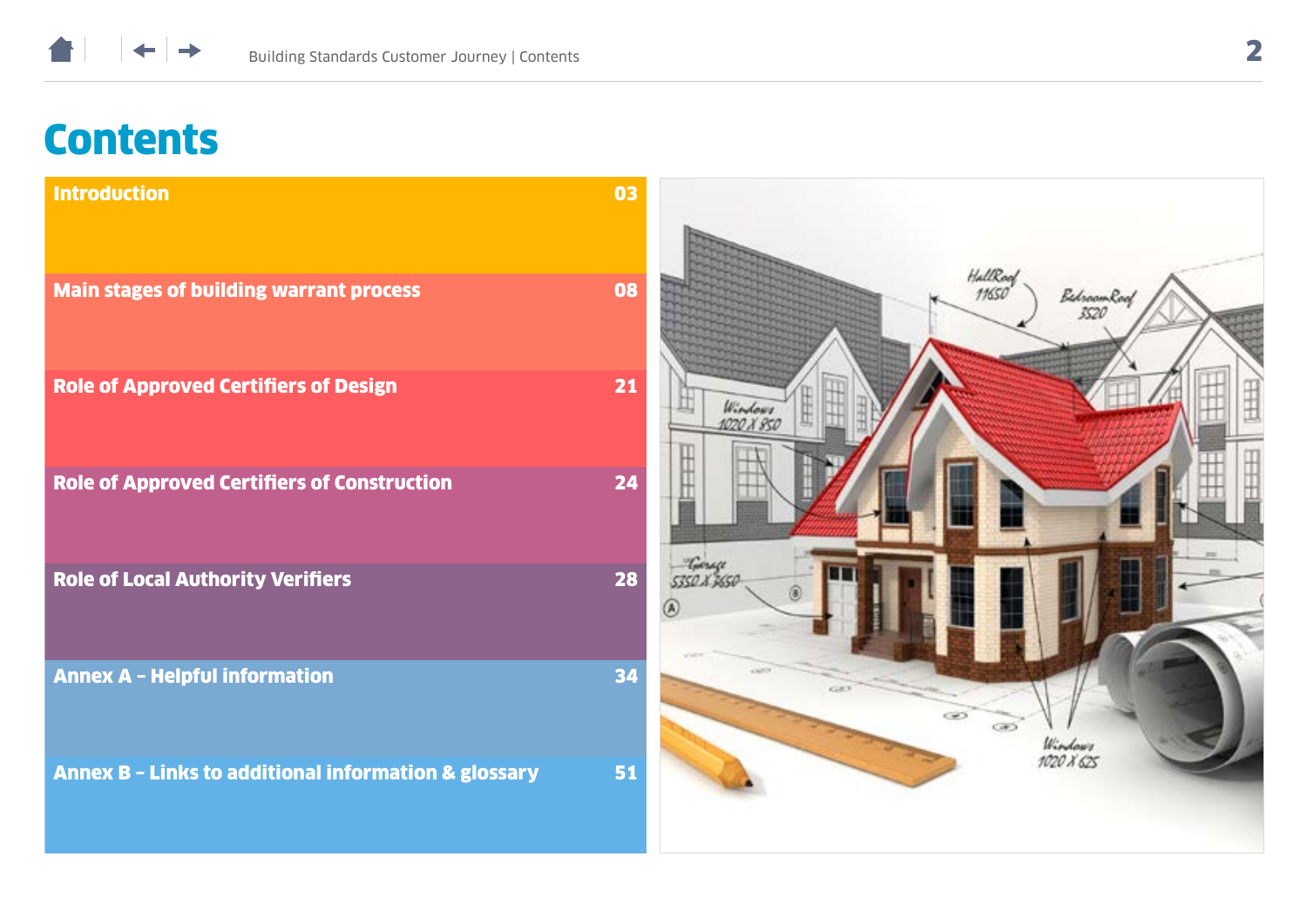

## Introduction

[What is the Scottish Building Standards System?](#page-3-0) [What is the responsibility of the building owner?](#page-4-0) [When do I need a building warrant?](#page-5-0) [What is the process?](#page-6-0)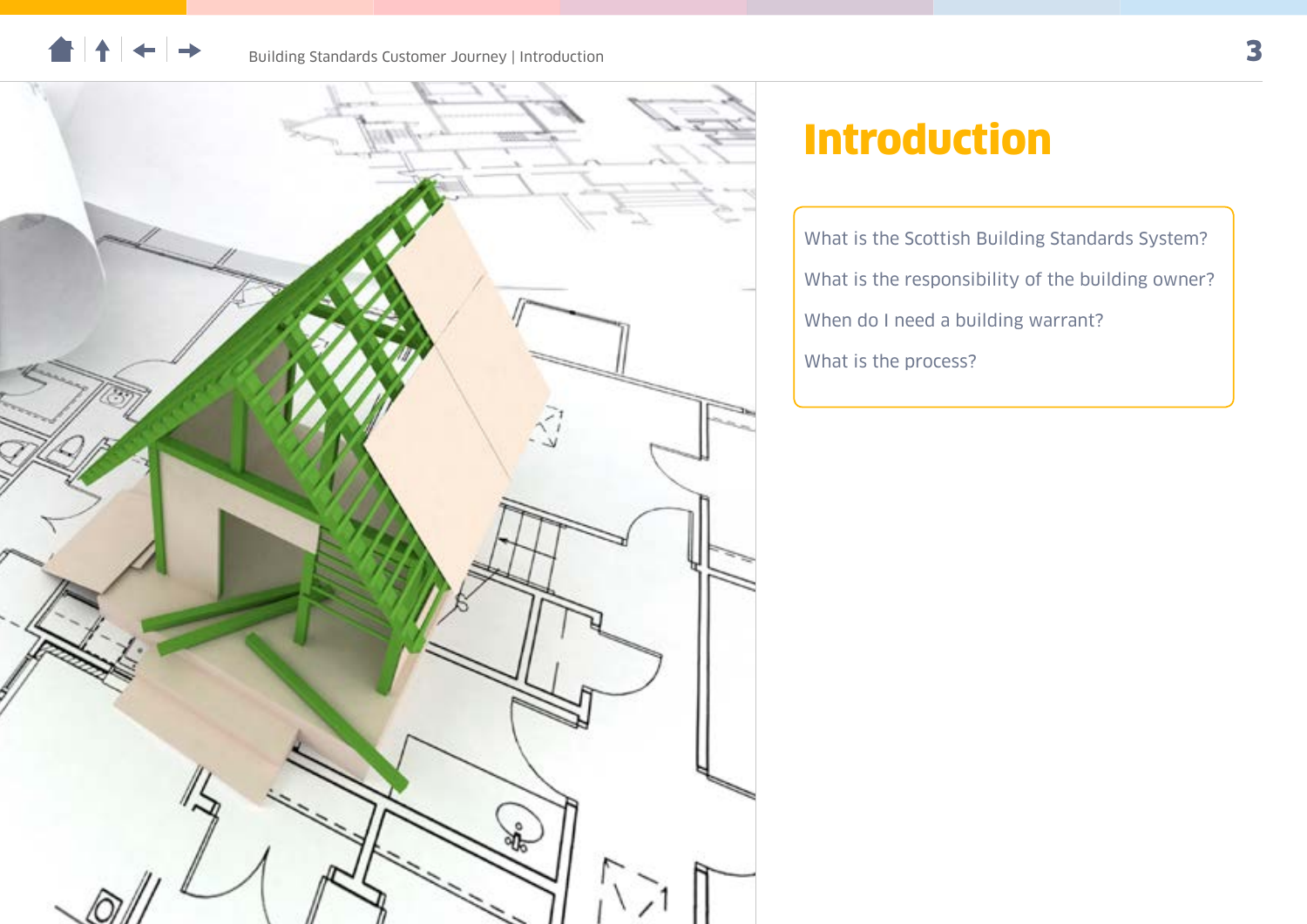<span id="page-3-0"></span>

### **What is the Scottish Building Standards System?**

**The Scottish Building Standards System helps property owners undertaking building work or home improvements to meet the building regulations.**

You may need permission in the form of a **building warrant** from your **local authority building standards service**.

This is normally required for a new building, or an alteration, extension, conversion or demolition of an existing building.

The **building warrant** confirms that the proposed work meets the requirements of the **building regulations**.

**It is a legal requirement for you to have a building warrant before any work commences** 

#### **The Scottish Building Regulations**



The **building regulations** set out minimum standards of design and construction.

They protect the health, safety, welfare and convenience of people in and around buildings, and for the conservation of energy, and sustainable development.

**Who is reponsible for building work meeting building regulations?**

**BUILDING OWNER (OR TENANT)**

**LEGALLY RESPONSIBLE for making sure building work meets the building regulations**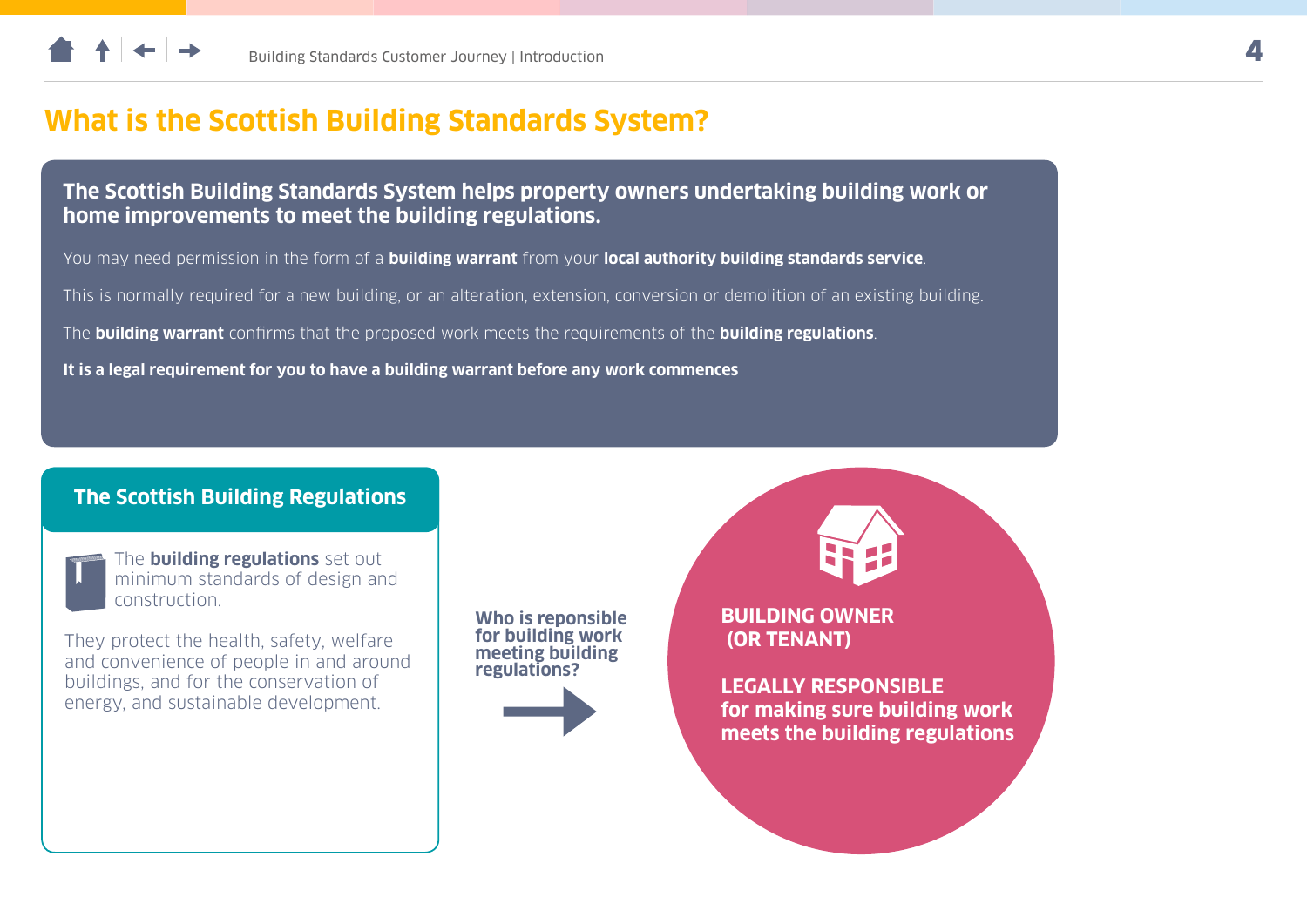<span id="page-4-0"></span>

### **What is the responsibility of the building owner?**

### **Building Owner**



**The building owner (or tenant) is legally responsible** for making sure that all building work meets the building regulations.

The local authority can take enforcement action against the building owner where this is not the case.

The building owner needs to ensure the right building professionals are used for the initial design and building work through to completion.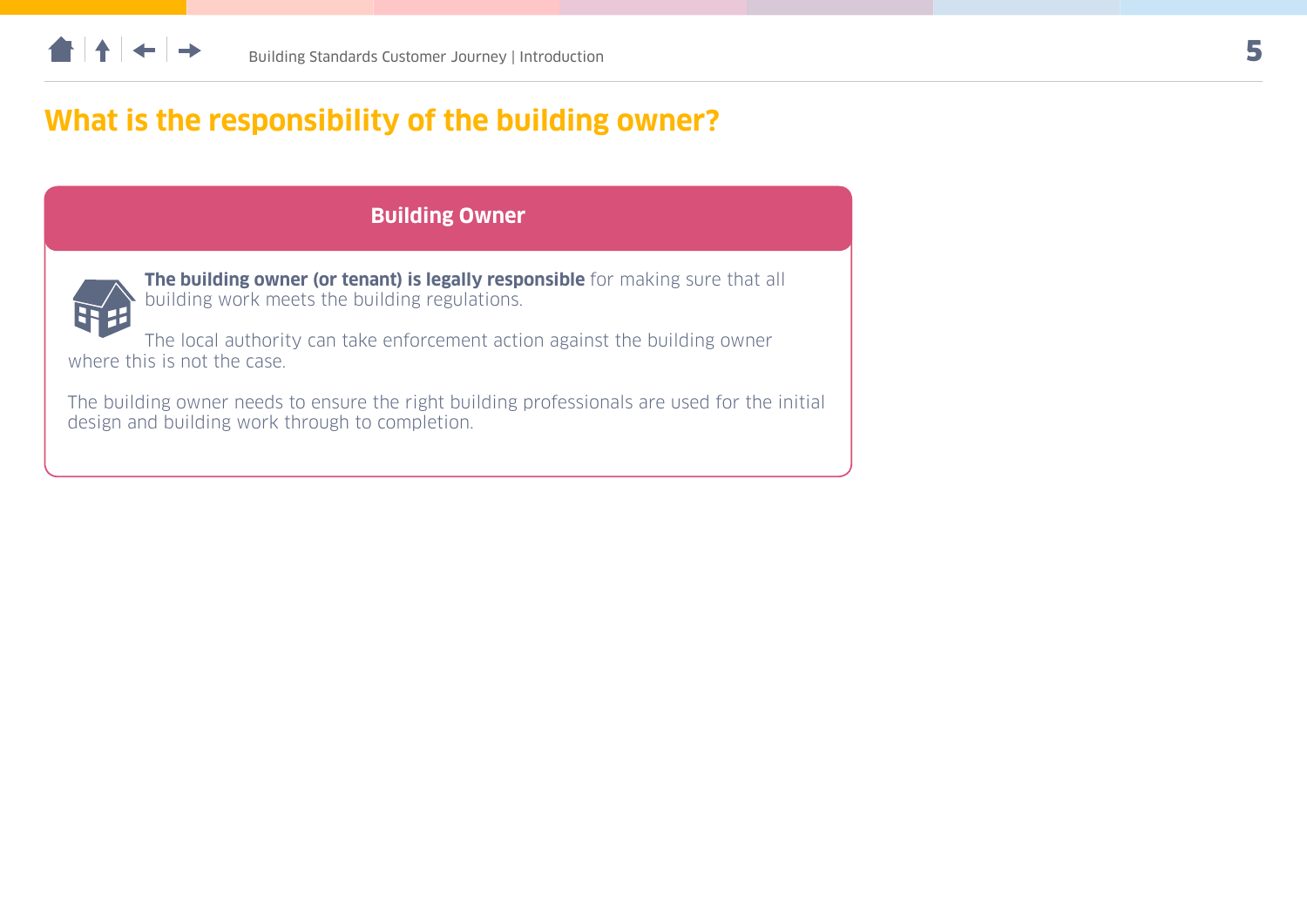<span id="page-5-0"></span>

### **When do I need a building warrant?**

#### **When do I need a building warrant?**

It is recommended that you contact your local authority building standards service to find out if a building warrant is required.

**Types of work that need/do not need a building warrant >** - [CLICK HERE](#page-34-0)

**How to contact your local authority building standards service >** - [CLICK HERE](#page-39-0)

#### **How is all this different to planning permission?**

#### **Good question!**

The **building standards process** gives you permission for the design and construction of the work and the building regulations make sure that the work meets minimum building standards.

**Planning permission** mainly relates to the siting, appearance and use of the building and the effect this will have on neighbouring properties and the surrounding environment.

Further information about the planning system in Scotland is available online: [www.gov.scot](http://www.gov.scot)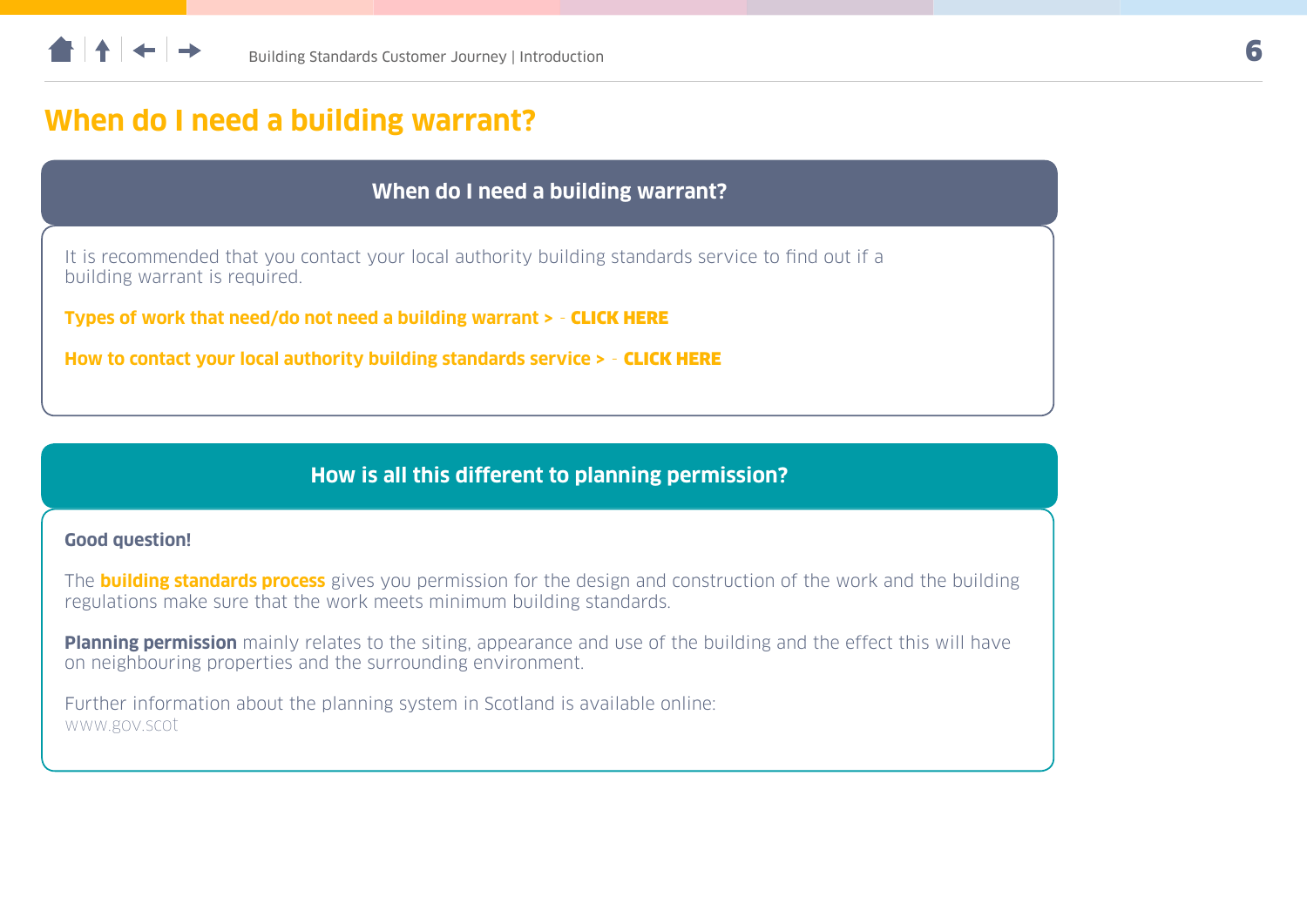<span id="page-6-0"></span>

### **What is the process?**



**\*NB: Anyone can apply for a building warrant, such as the building owner, tenant, leaseholder or developer. This person is called the applicant. However the building owner is always responsible for ensuring the work meets the building regulations.**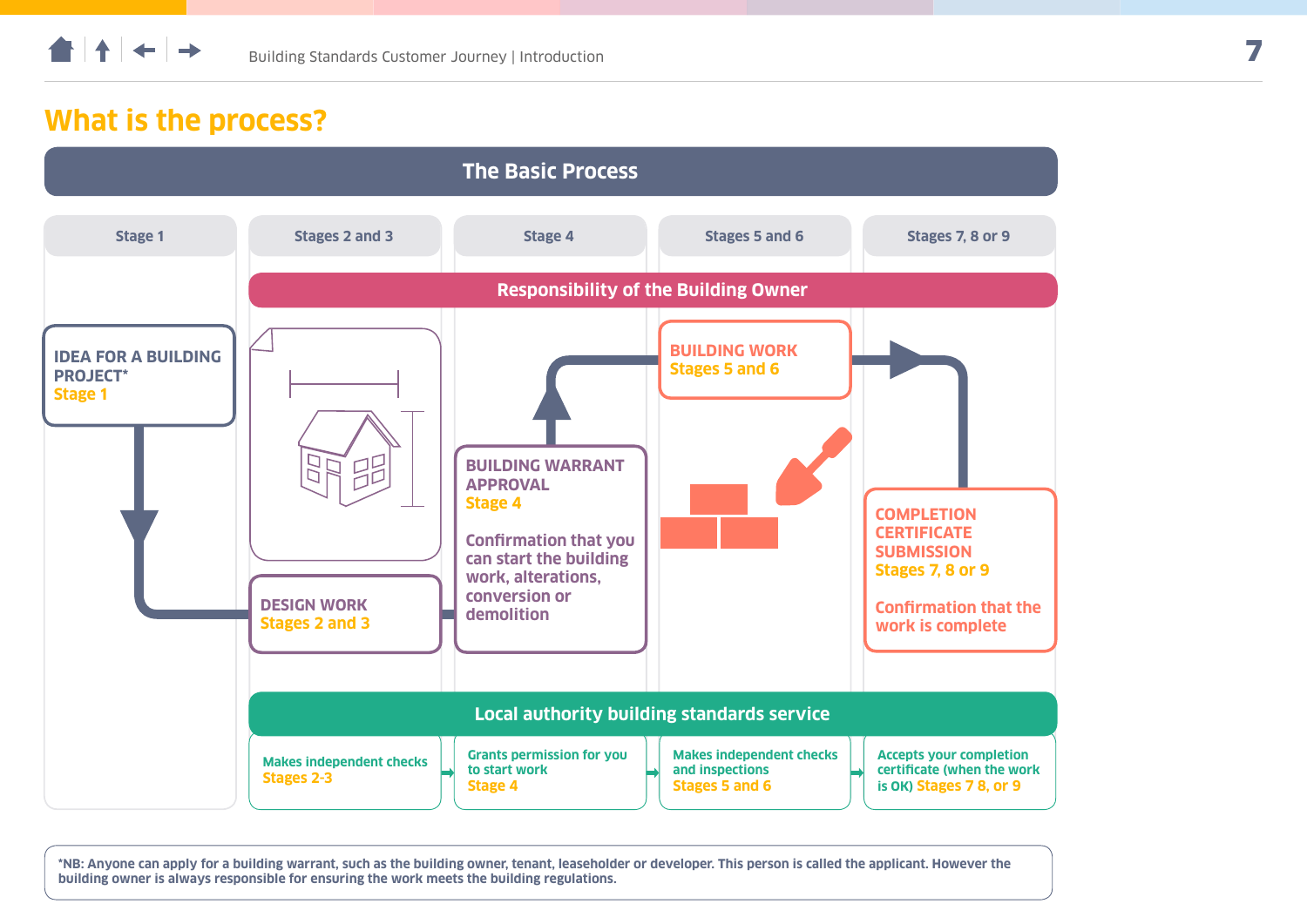



## Main stages of building warrant process

| <b>Stage 1</b> - Before you apply for a building warrant                            |
|-------------------------------------------------------------------------------------|
| <b>Stage 2</b> - Apply for a building warrant                                       |
| <b>Stage 3</b> - Local authority assessment of your<br>building warrant application |
| <b>Stage 4</b> - Building warrant granted by local authority                        |
| <b>Stage 5 - Building work starts</b><br>(or conversion takes place)                |
| <b>Stage 6</b> - Changes to building warrant design                                 |
| <b>Stage 7</b> - Building warrant - work (or conversion)<br>is complete             |
| <b>Stage 8</b> - Local authority accepts your<br>completion certificate             |
| <b>Stage 9</b> - Local authority rejects your<br>completion certificate             |
|                                                                                     |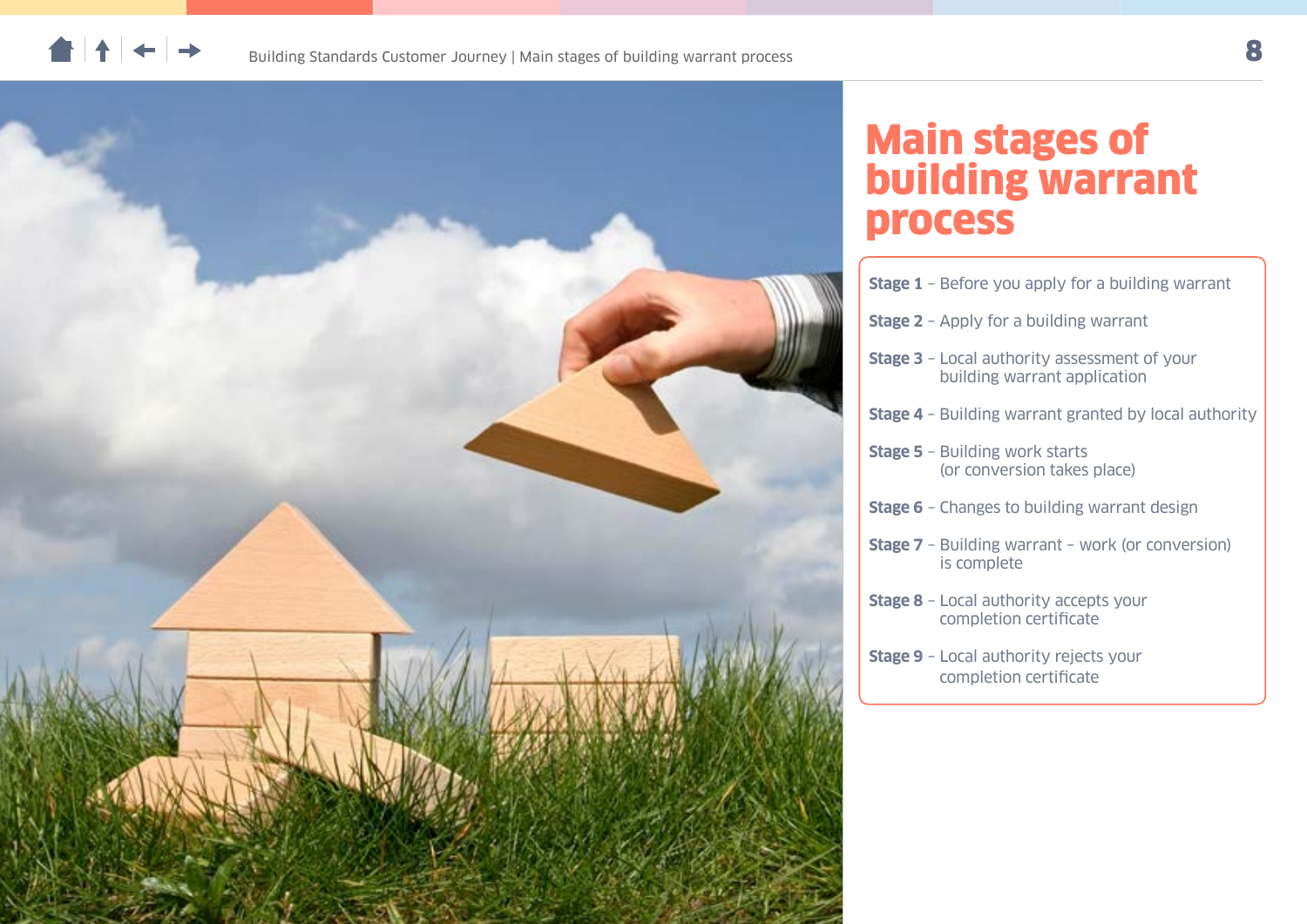## **Building warrant application (stages 1, 2 and 3)**

| <b>STAGE 1</b><br>Before you apply for a building<br>warrant                           | Find out if you need a <b>building warrant</b> . Your local authority building standards service will be able to help.<br>You can choose to appoint an <b>agent</b> to act on your behalf, to help make sure your plans meet the building regulations<br>(such as an architect, building engineer or building surveyor).<br>Consider using an <b>Approved Certifier of Design</b> for structural and energy designs. These are Scottish Government<br>approved people who can self-certify that their design work meets the building regulations. |
|----------------------------------------------------------------------------------------|---------------------------------------------------------------------------------------------------------------------------------------------------------------------------------------------------------------------------------------------------------------------------------------------------------------------------------------------------------------------------------------------------------------------------------------------------------------------------------------------------------------------------------------------------|
| <b>STAGE 2</b><br><b>Apply for a building warrant</b>                                  | Make sure you include all the design details and the appropriate fee with the application form when you apply for a<br>building warrant to your local authority building standards service.<br>You might need to consult with other organisations.<br>It is a legal requirement for you to have a building warrant before any work commences.                                                                                                                                                                                                     |
| <b>STAGE 3</b><br><b>Local authority assesses your</b><br>building warrant application | Your building warrant application will be assessed by your local authority building standards service to check the<br>proposed work complies with the building regulations.<br>You will usually be advised of the outcome in around 20 working days. The local authority may request further<br>information at that time.                                                                                                                                                                                                                         |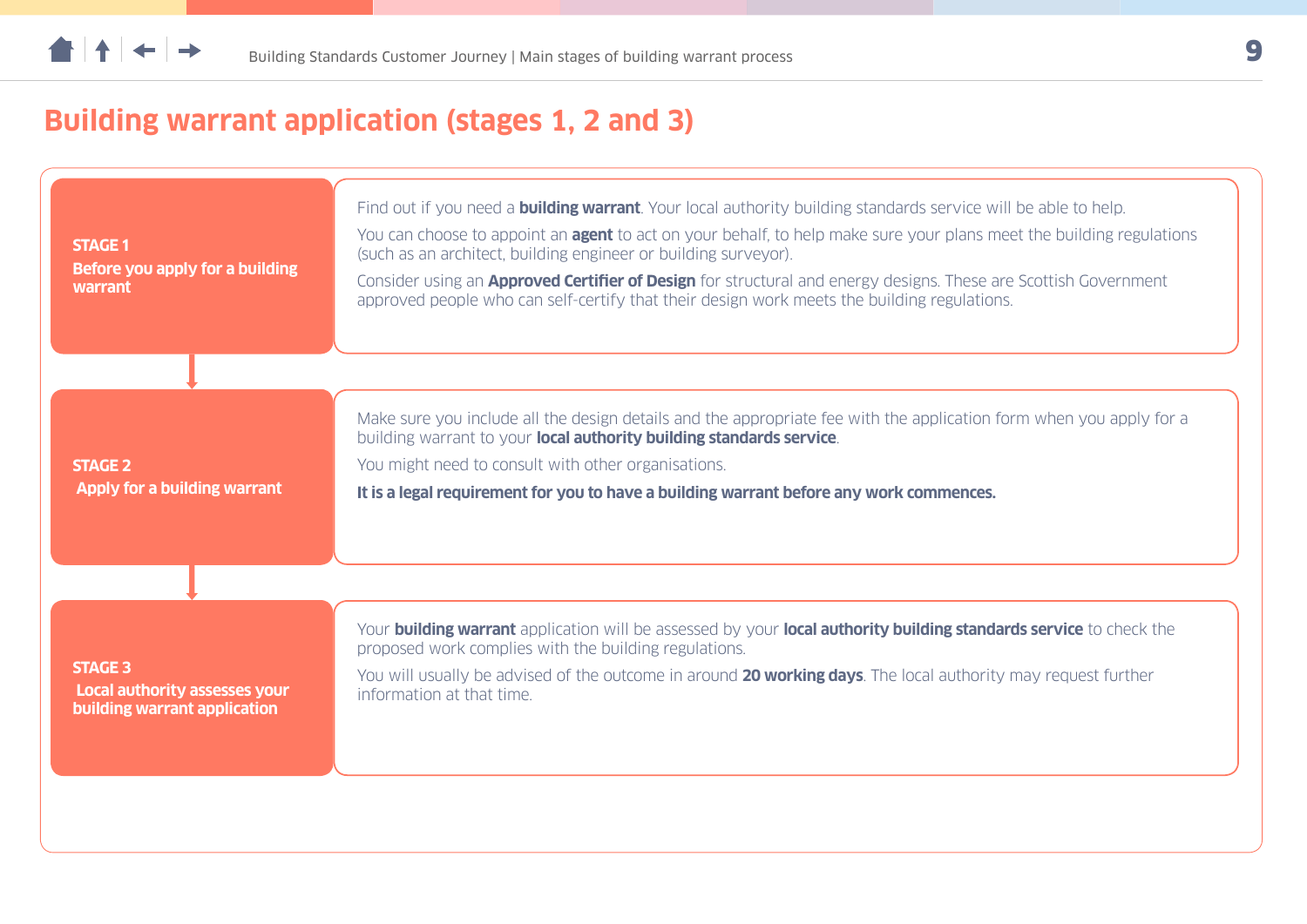## **Building warrant granted and work starts (stages 4, 5 and 6)**

| <b>STAGE 4</b><br><b>Building warrant is granted by</b><br>your local authority | When your local authority grants your <b>building warrant</b> they will also tell you in writing about:<br>• What you need to do next; and<br>• Any inspections they plan to undertake at scheduled stages of the work. These will be set out in the <b>Construction</b><br><b>Compliance and Notification Plan (CCNP).</b>                                                                                                                                                                                                                                                             |
|---------------------------------------------------------------------------------|-----------------------------------------------------------------------------------------------------------------------------------------------------------------------------------------------------------------------------------------------------------------------------------------------------------------------------------------------------------------------------------------------------------------------------------------------------------------------------------------------------------------------------------------------------------------------------------------|
| <b>STAGE 5</b><br><b>Building work (or conversion)</b><br>starts                | <b>You must</b> notify your local authority when <b>work starts</b> and again at different stages (advised in the <b>CCNP</b> ).<br>You are responsible for making sure the work is done properly. Use reputable builders and trades persons, such as<br>those registered with a respected trade or professional body.<br>You should consider using an <b>Approved Certifier of Construction</b> for electrical, drainage, heating and plumbing<br>installations. These are Scottish Government approved people who can self-certify that their work meets the<br>building regulations. |
| <b>STAGE 6</b><br><b>Changes to the building warrant</b><br>design              | You must carry out your building work in accordance with the building warrant.<br>If you intend to make any changes to the design covered by the building warrant, you must apply for an amendment<br>to building warrant.<br><b>You cannot</b> carry out the changes until the local authority has granted the amendment to <b>building warrant</b> .                                                                                                                                                                                                                                  |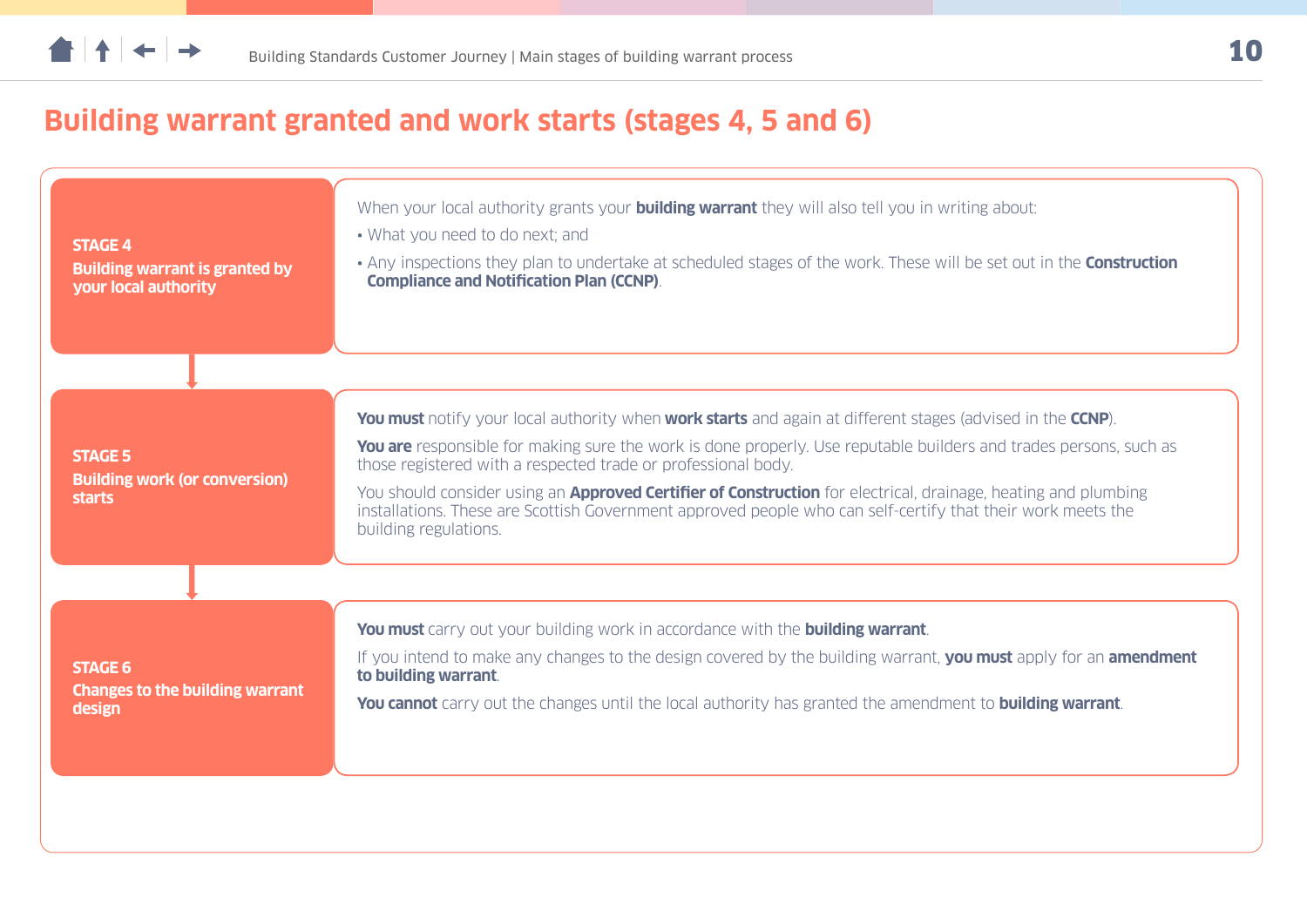## **Completion certificate (stages 7, 8 and 9)**

| <b>STAGE 7</b><br><b>Building work (or conversion) is</b><br>complete    | When your building work is complete, you must be satisfied that it meets the building regulations.<br>Sign and submit your <b>completion certificate</b> to your local authority building standards service. They will then make<br>checks or inspections.<br>You cannot occupy a new or converted building or use a new extension until your local authority has accepted your<br>completion certificate.                                                                     |
|--------------------------------------------------------------------------|--------------------------------------------------------------------------------------------------------------------------------------------------------------------------------------------------------------------------------------------------------------------------------------------------------------------------------------------------------------------------------------------------------------------------------------------------------------------------------|
| <b>STAGE 8</b><br>Local authority accepts your<br>completion certificate | Your local authority will either <b>accept your completion certificate or reject it</b> . They will advise you of any points to be<br>addressed before it can be accepted.<br>Once your <b>completion certificate has been accepted</b> , you can make use of the building or extension.<br>The property owner should retain the completion certificate and present it as evidence if required by a future property<br>buyer, lease-holder, financial lender and/or solicitor. |
| <b>STAGE 9</b><br>Local authority rejects your<br>completion certificate | If your local authority rejects your completion certificate they will advise you of any points to be addressed before it<br>can be accepted.<br>Once these have been rectified you will need to submit a new <b>completion certificate</b> .                                                                                                                                                                                                                                   |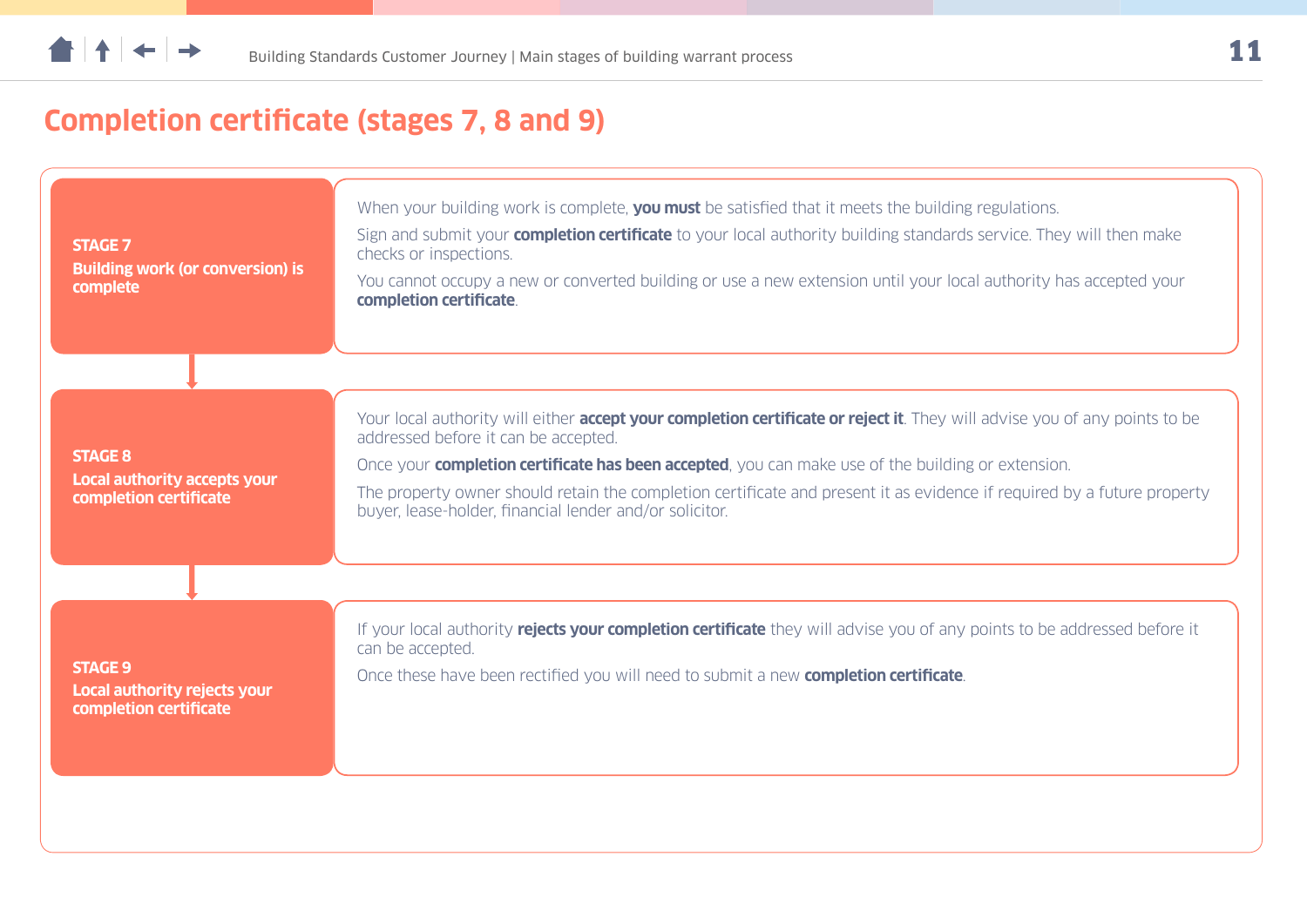<span id="page-11-0"></span>

### **Stage 1 – Before you apply for a building warrant**

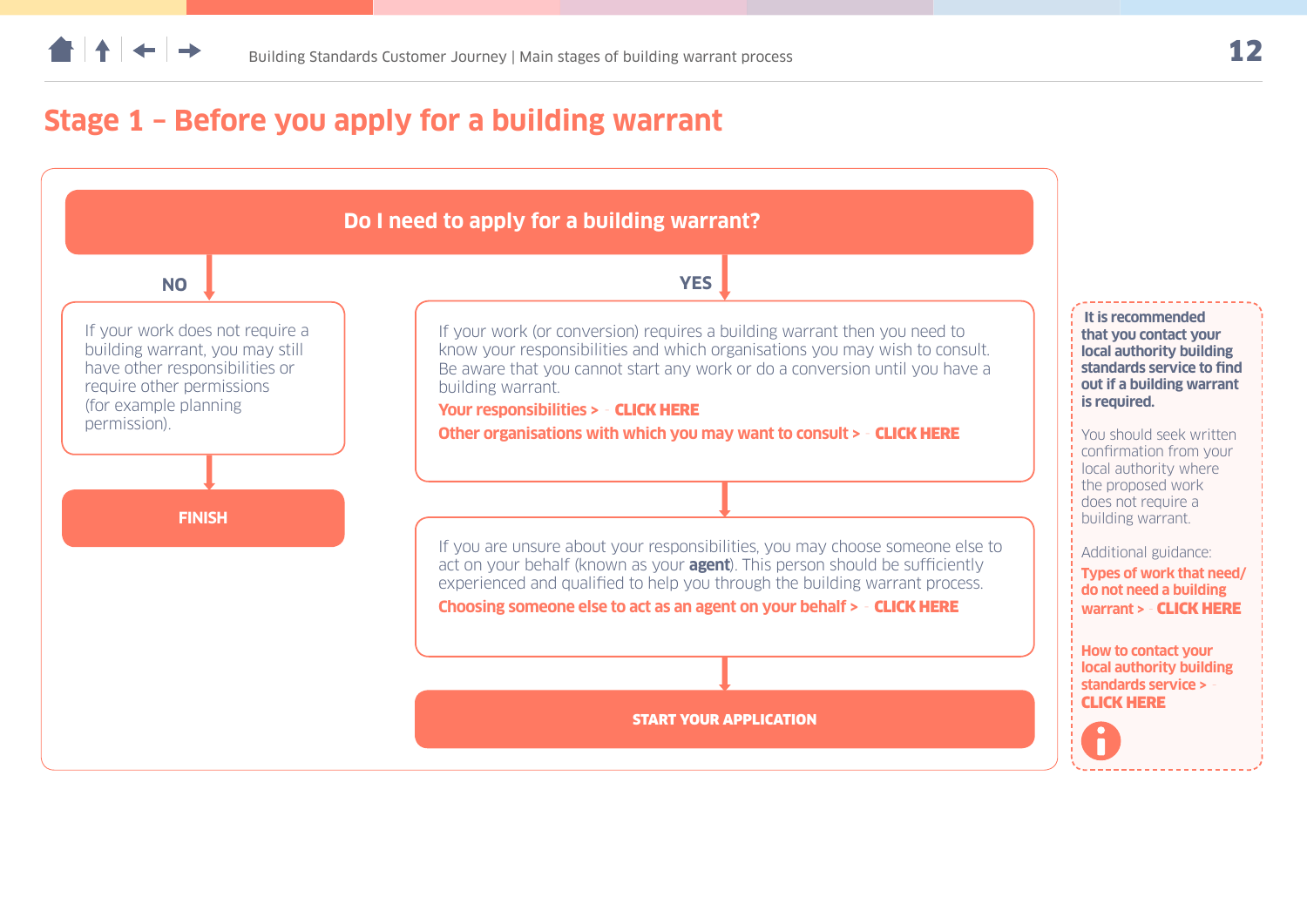### <span id="page-12-0"></span>**Stage 2 – Apply for a building warrant**

To obtain a building warrant, you need to complete and submit an **Application for a Building Warrant** to your local authority building standards service. This can be done on-line through the eBuilding Standards portal.

Forms are available from your local authority building standards service. If you have any questions, they will be able to help. **More about what you must include as part of your Application for a Building Warrant >** - [CLICK HERE](#page-43-0)

If you are applying for a building warrant, you should consider appointing:

- an **Approved Certifier of Design** for aspects of design
- an **Approved Certifier of Construction** for aspects of construction

The Certifier of Design will certify that the design is safe and compliant with the building regulations. Your local authority can advise you on the benefits of using an Approved Certifier.

Certifiable design aspects are:

- **building structure**
- **energy design**

Certifiable construction aspects are:

- **electrical installations**
- **drainage, heating and plumbing work**

**The Approved Certifier will certify that the aspects of design and construction are safe and compliant with the building regulations.** Your local authority can advise you on the benefits of using an Approved Certifier. Additional guidance: **More information about using an Approved Certifier >** - [CLICK HERE](#page-41-0)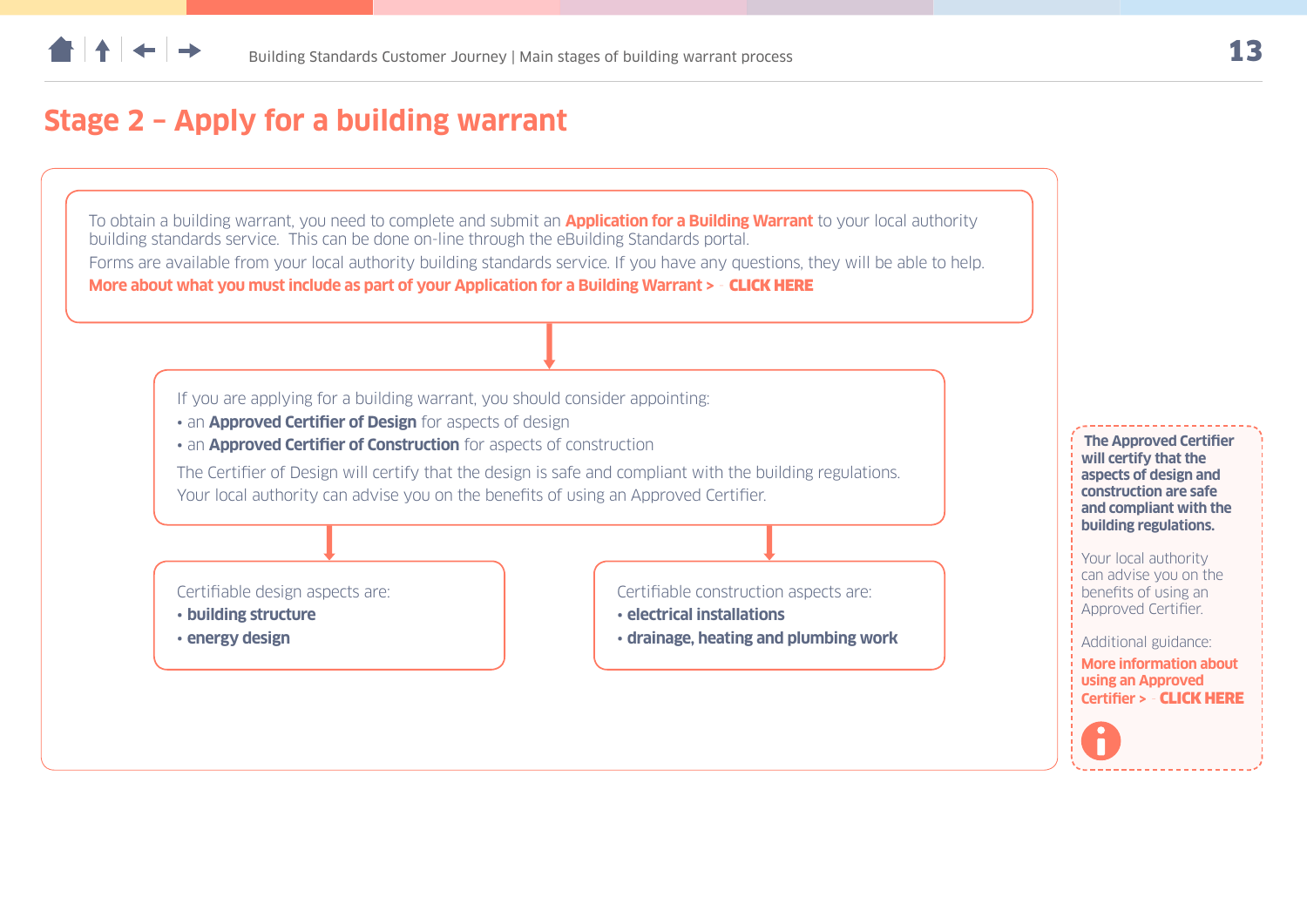### <span id="page-13-0"></span>**Stage 3 – Local authority assesses your application**

Your local authority building standards service will assess your application against the building regulations. You should receive a response within 20 working days but check your local authority current performance levels. **It is a legal requirement for you to have a building warrant before any works commence.**

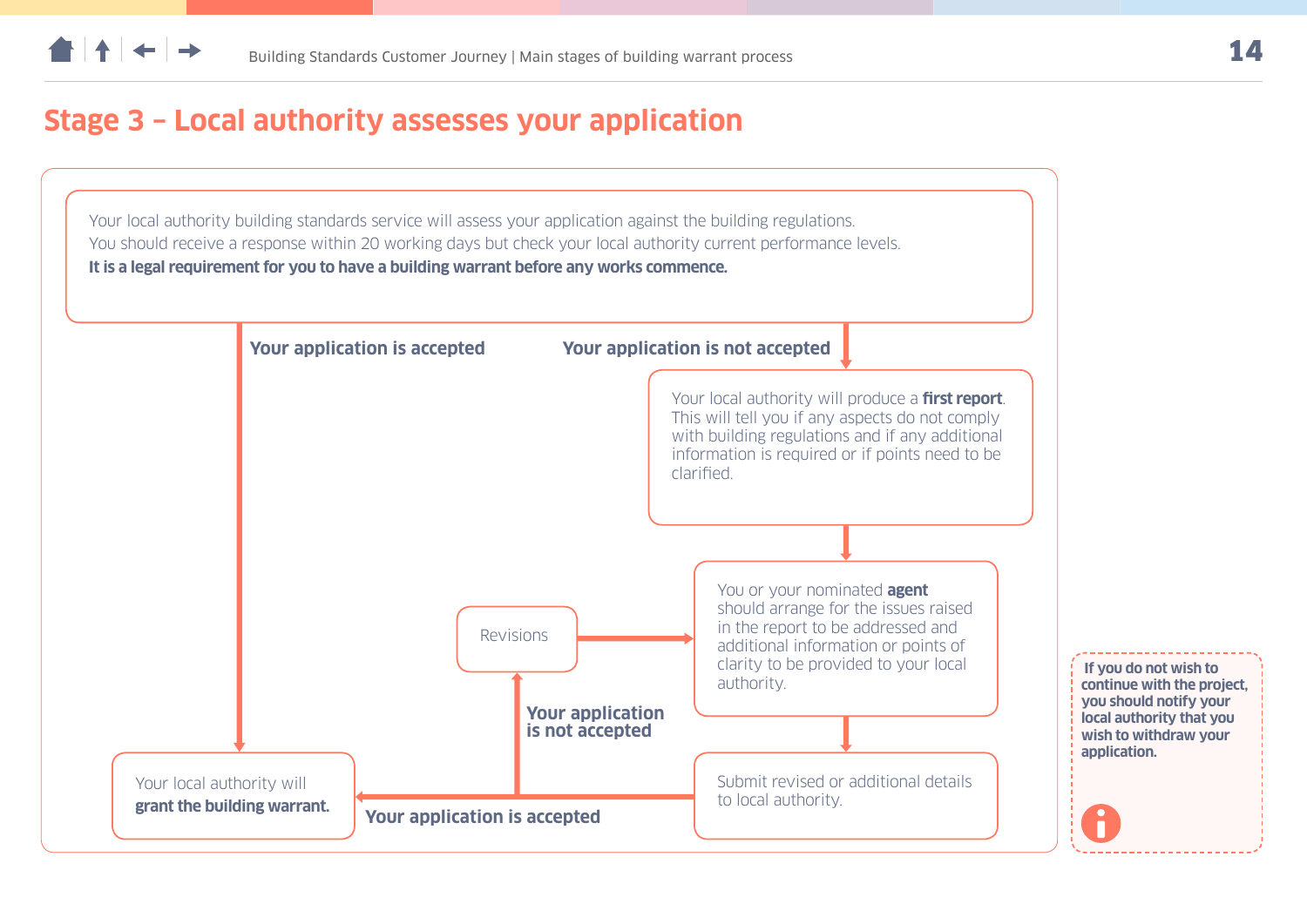### <span id="page-14-0"></span>**Stage 4 – Building warrant is granted by your local authority**

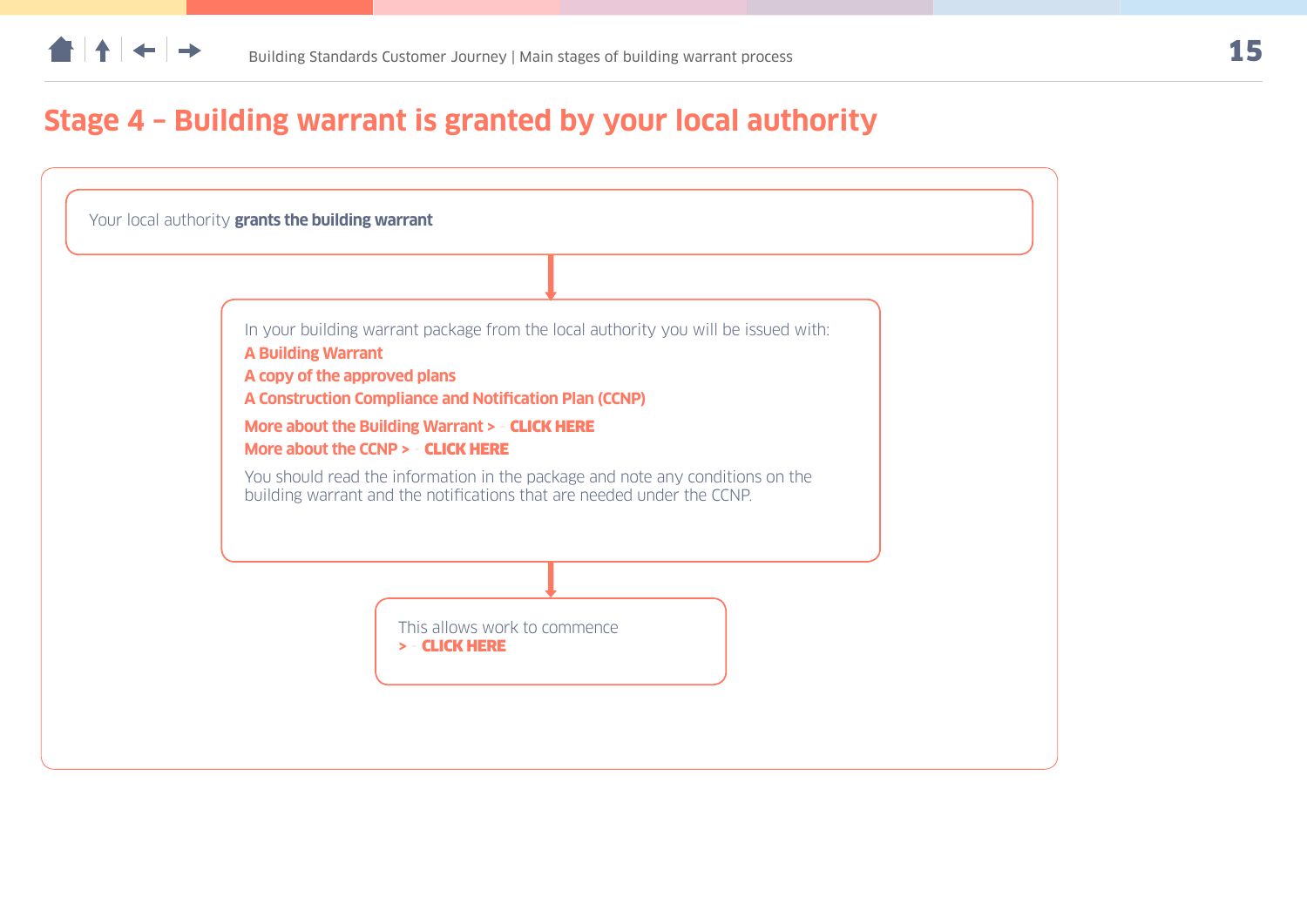<span id="page-15-0"></span>

### **Stage 5 – Building work starts (or conversion takes place)**

You arrange for work to commence.

Make sure you use an **Approved Certifier of Construction** if you said you intended to in your building warrant application. If you didn't state this in your building warrant application but now you do intend to use one, you should let your local authority know using the **Notice to Use an Approved Certifier of Construction**.

**IF AN APPROVED CERTIFIER OF CONSTRUCTION IS USED:** 

Work is certified by your Approved Certifier of Construction.

**IF AN APPROVED CERTIFIER OF CONSTRUCTION IS NOT USED:**

Work is inspected by your local authority. This is called **Reasonable Inquiry**.

**You must** submit a **Notice of Work Stage Completion** form to your local authority building standards service at the scheduled times.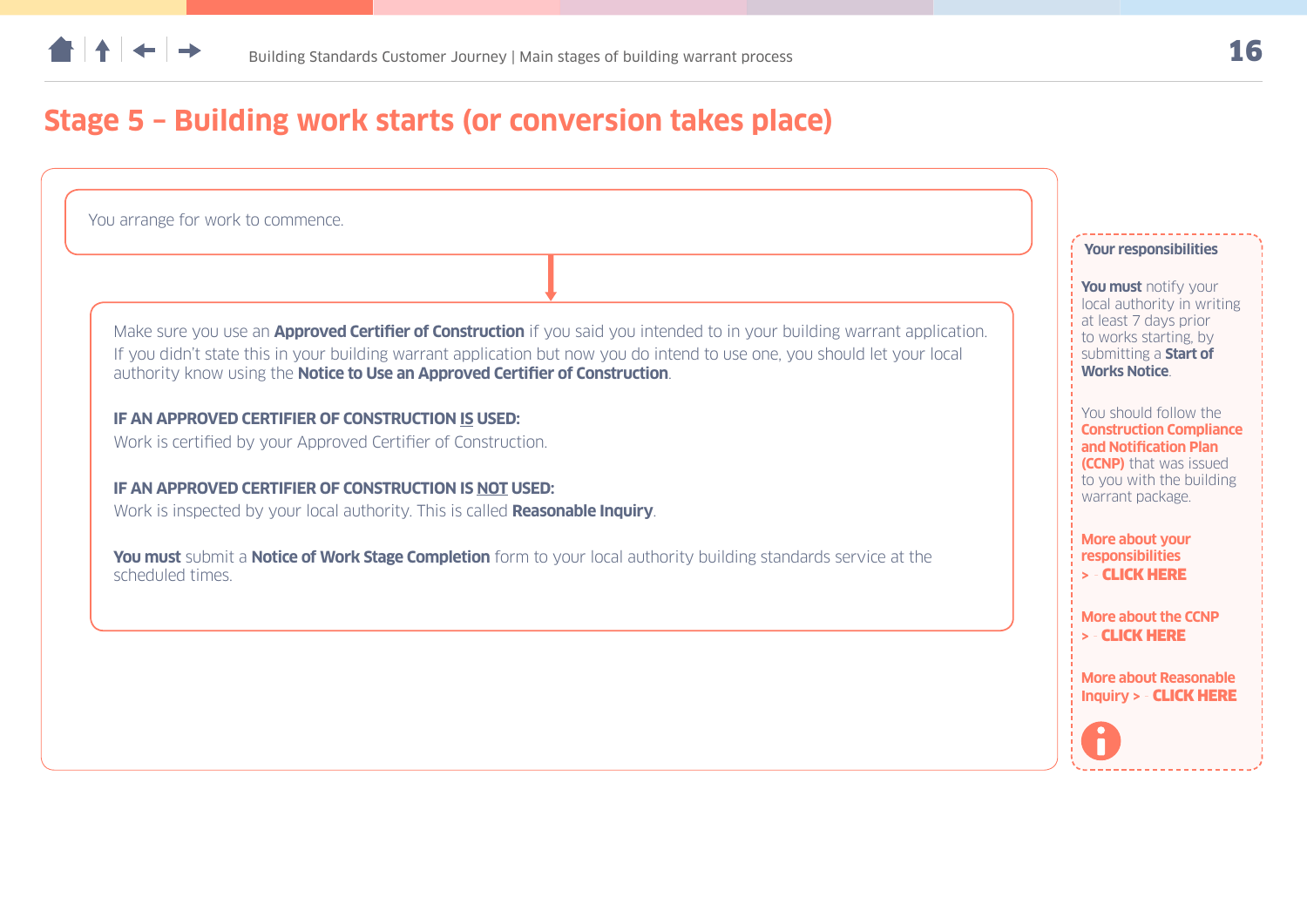### <span id="page-16-0"></span>**Stage 6 – Changes to the building warrant design**

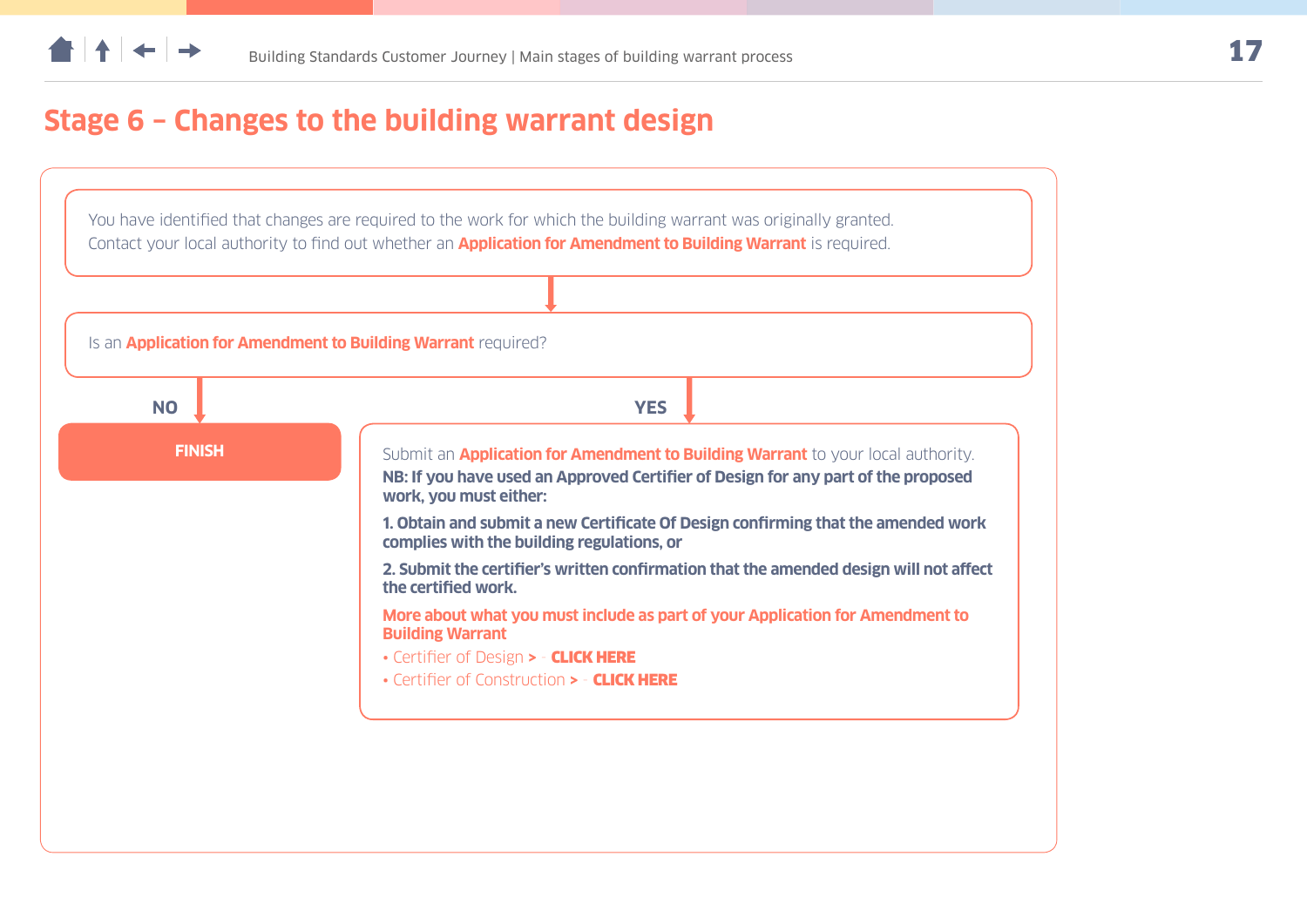<span id="page-17-0"></span>

## **Stage 7 – Building work (or conversion) is complete**

| If an Approved Certifier of<br>Construction has been used.                                                          |                                                                                                                                                                     |                                                                |
|---------------------------------------------------------------------------------------------------------------------|---------------------------------------------------------------------------------------------------------------------------------------------------------------------|----------------------------------------------------------------|
| For aspects of the work, where an <b>Approved Certifier of</b><br>the <b>Completion Certificate</b> Submission Form | <b>Construction</b> has been used, they will issue you with a <b>Certificate of</b><br><b>Construction.</b> This must be sent to the local authority in addition to | If an Approved Certifier of<br>Construction has not been used. |
|                                                                                                                     | Your local authority building standards service will contact you to arrange an inspection. This process is called Reasonable Inquiry.                               |                                                                |
| More about Reasonable Inquiry > - CLICK HERE<br>certificate within 14 days.                                         | Your local authority building standards service will finalise their reasonable inquiries and notify you of their acceptance or rejection of the completion          |                                                                |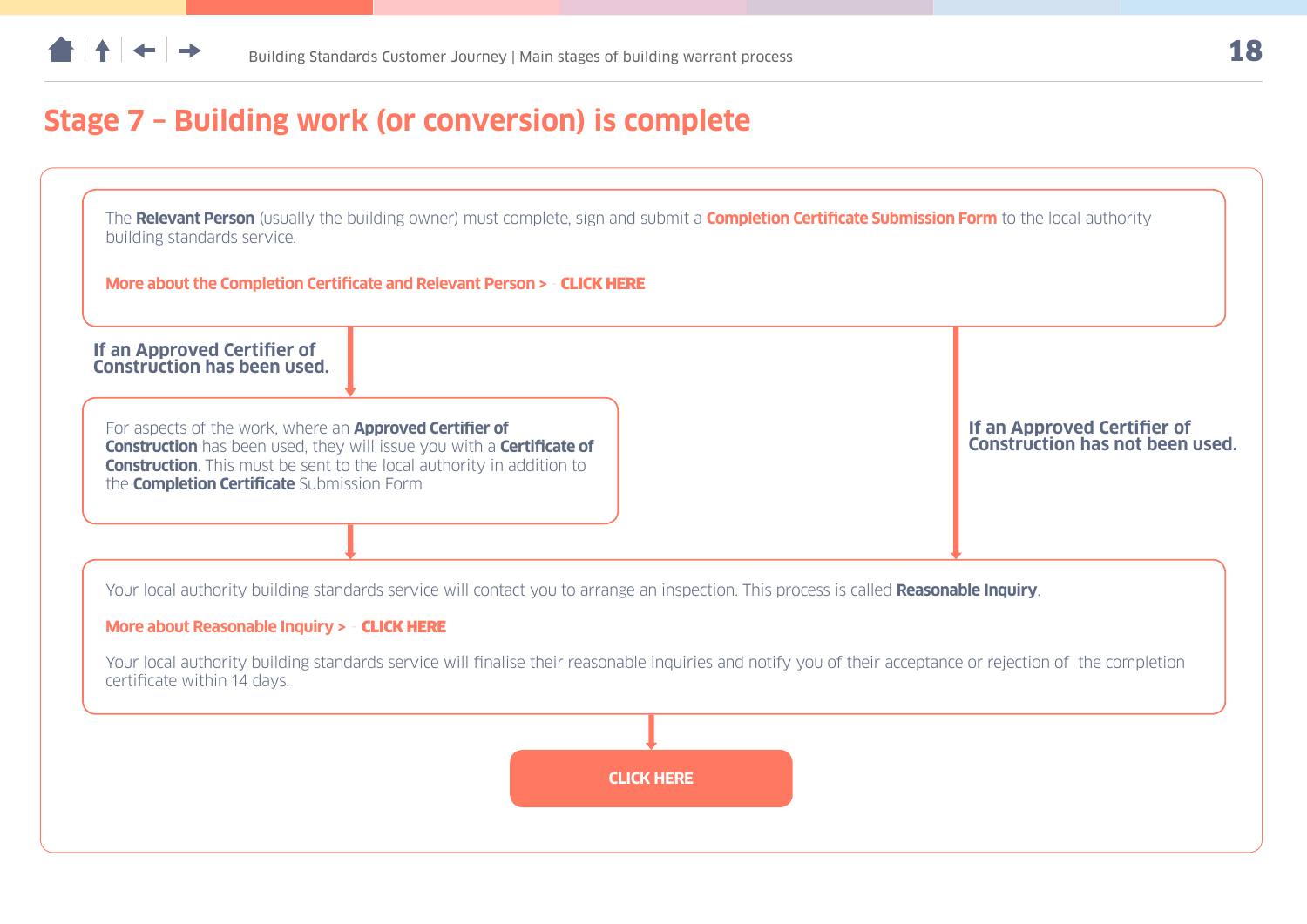### <span id="page-18-0"></span>**Stage 8 – Local authority accepts your completion certificate**

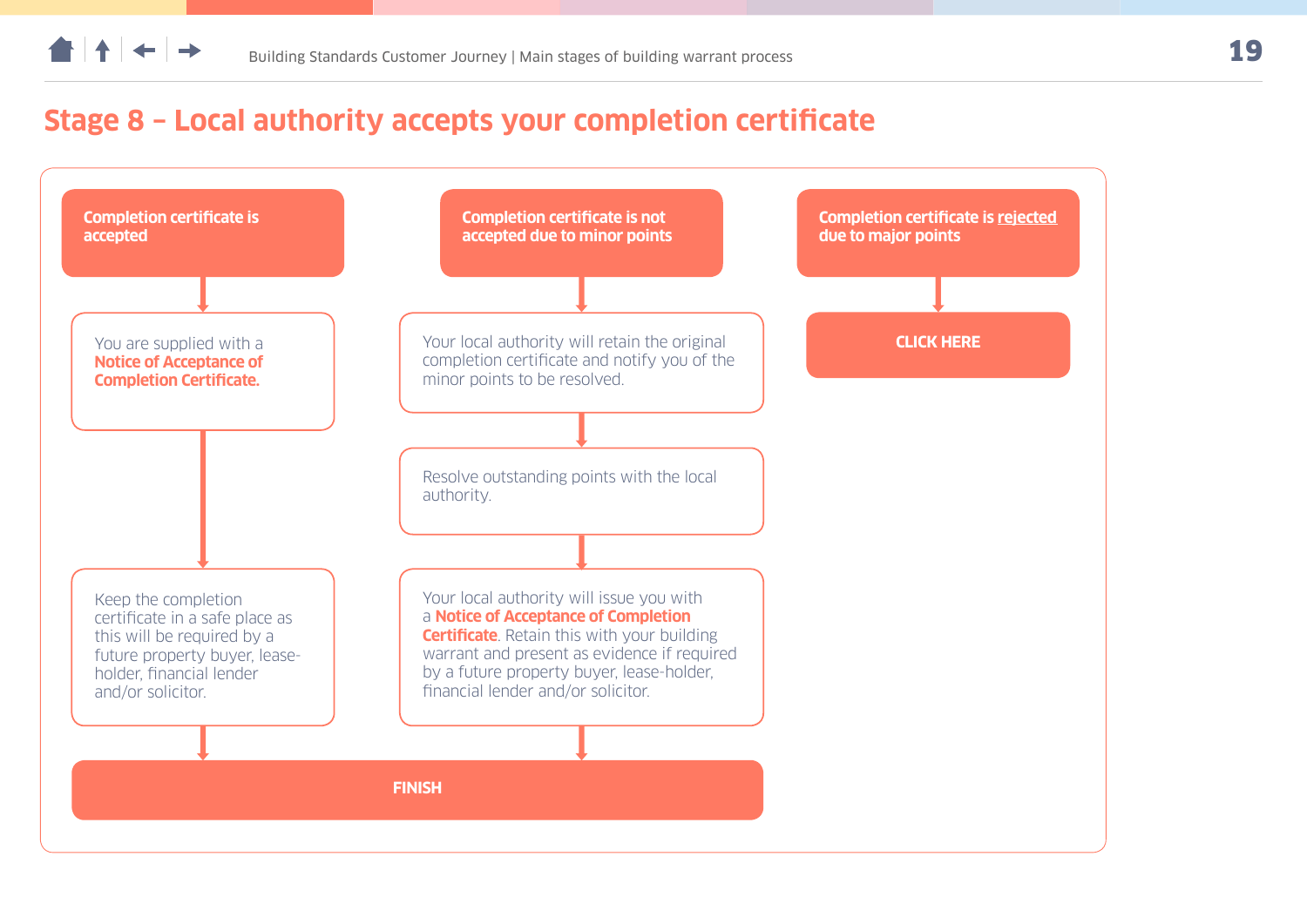### <span id="page-19-0"></span>**Stage 9 – Local authority rejects your completion certificate**

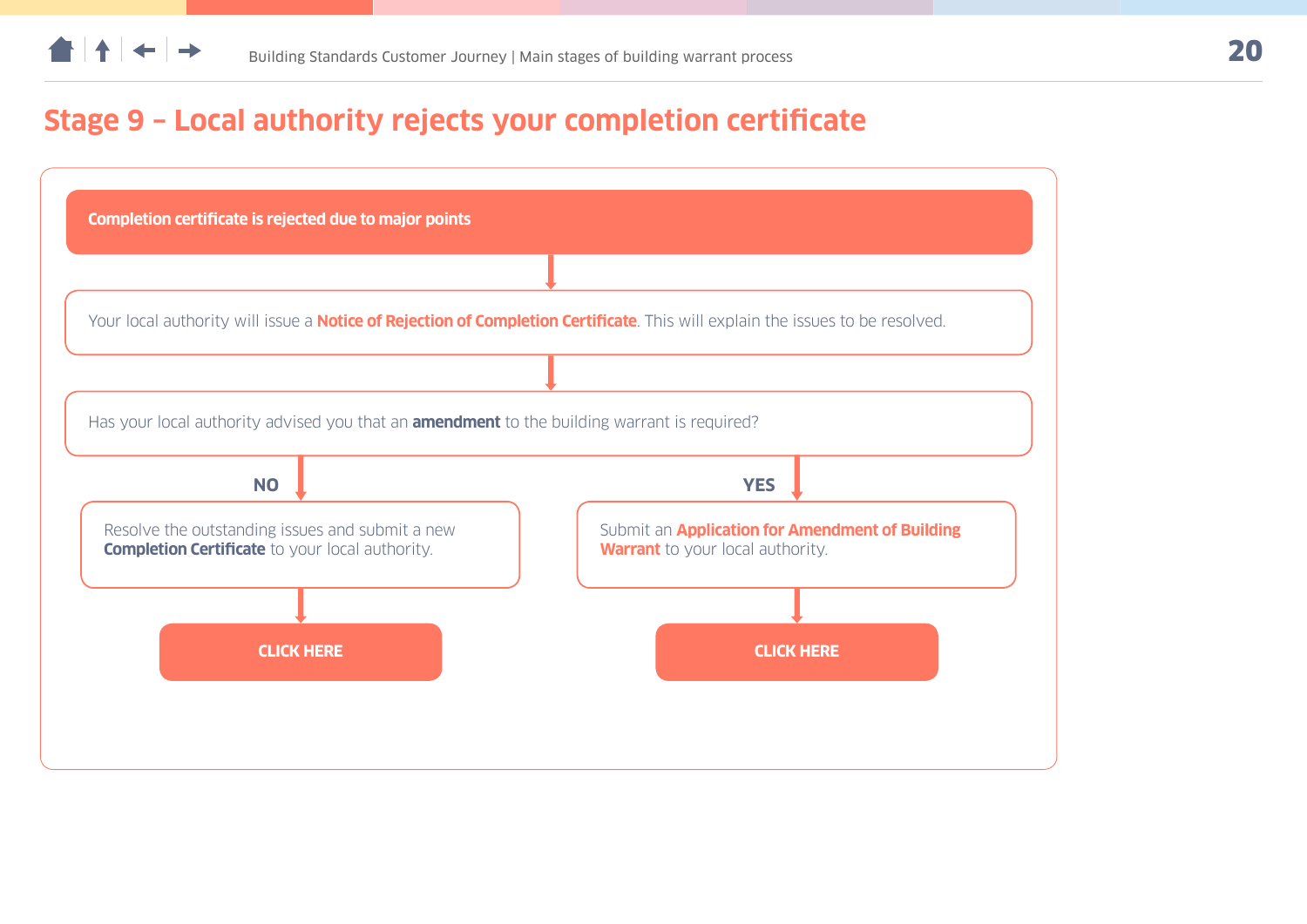



## Role of approved certifiers of design

**[Approved Certifiers of Design](#page-21-0)** – Project scoping and [pre-design](#page-21-0)

**[Approved Certifiers of Design](#page-22-0)** – Application and [granting of building warrant](#page-22-0)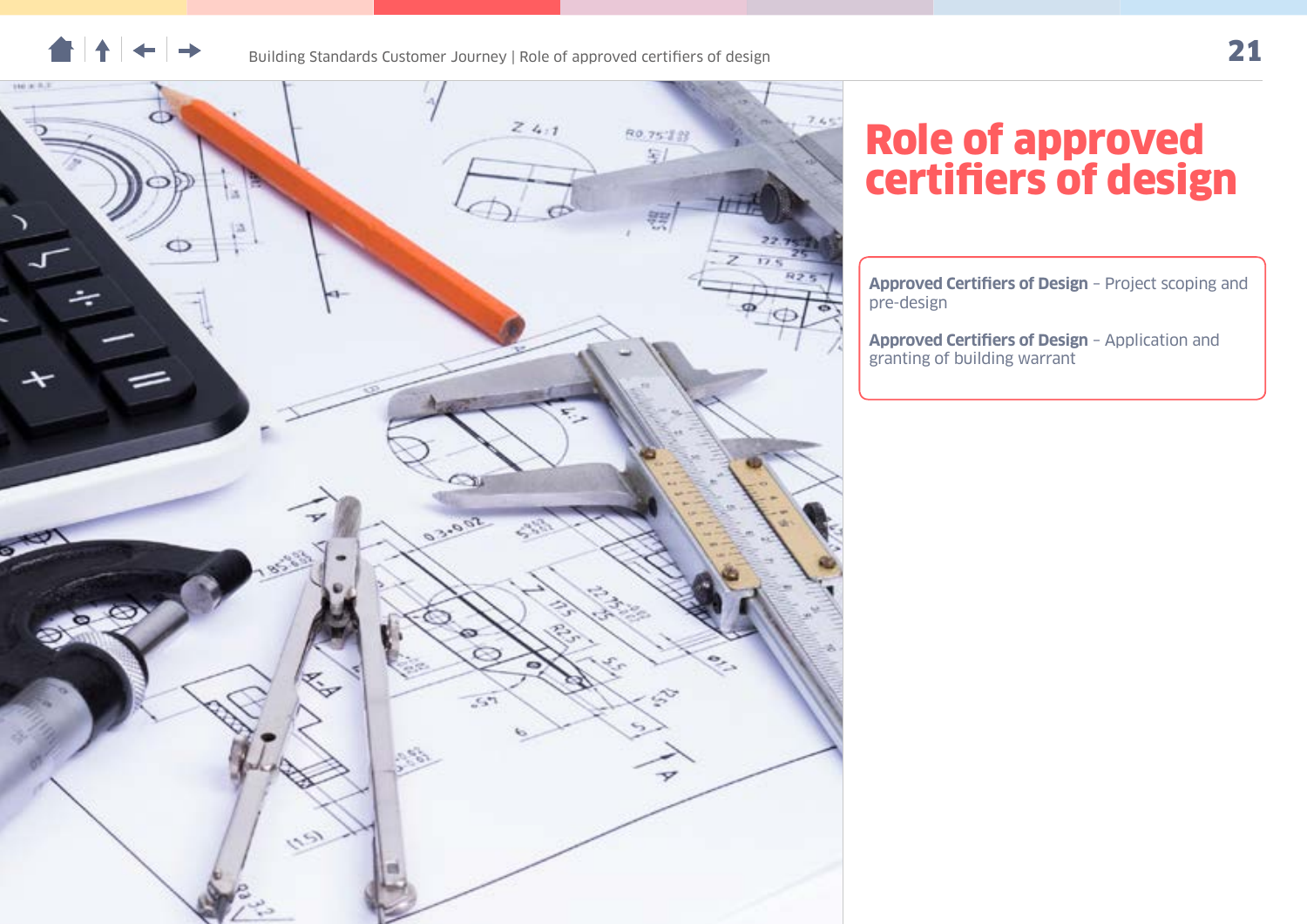### <span id="page-21-0"></span>**Approved Certifiers of Design – Project scoping and pre-application**

**START:** A customer (e.g. property owner or their nominated representative) is planning to undertake work involving the erection, conversion, alteration, extension or demolition of a building. They have contacted you to discuss the services you can offer as an **Approved Certifier of Design** and this relates to work for which a building warrant will be required.

Do you agree to act as an Approved **Certifier of Design**

**YES NO**

Confirm the nature of your role with the customer and help them to understand what happens next.

#### **Certification of Design (Building Structures):**

If you are a Chartered Structural or Civil Engineer and a member of the Certification of Design Scheme, you can certify the structural design of new buildings and alterations, extensions and conversions of existing buildings.

#### **Certification of Design (Section 6 – Energy) for Domestic Buildings OR Non-Domestic Buildings:**

If you are a qualified energy design professional and a member of a Certification of Design (Energy – Domestic/ Non-Domestic, as appropriate) Scheme, you can certify the energy design of new buildings and alterations, extensions and conversions to existing buildings (domestic or non-domestic) to ensure they will be energy efficient with low carbon emissions.

Advise the customer of any design changes that are required and arrange for these to be implemented.

Check the customer understands that they can still use the services of a competent design professional (such as an architect, engineer or surveyor) but **they will not get the benefits of using an Approved Certifier** (who can self-certify their work as compliant with building regulations).

**CLICK HERE**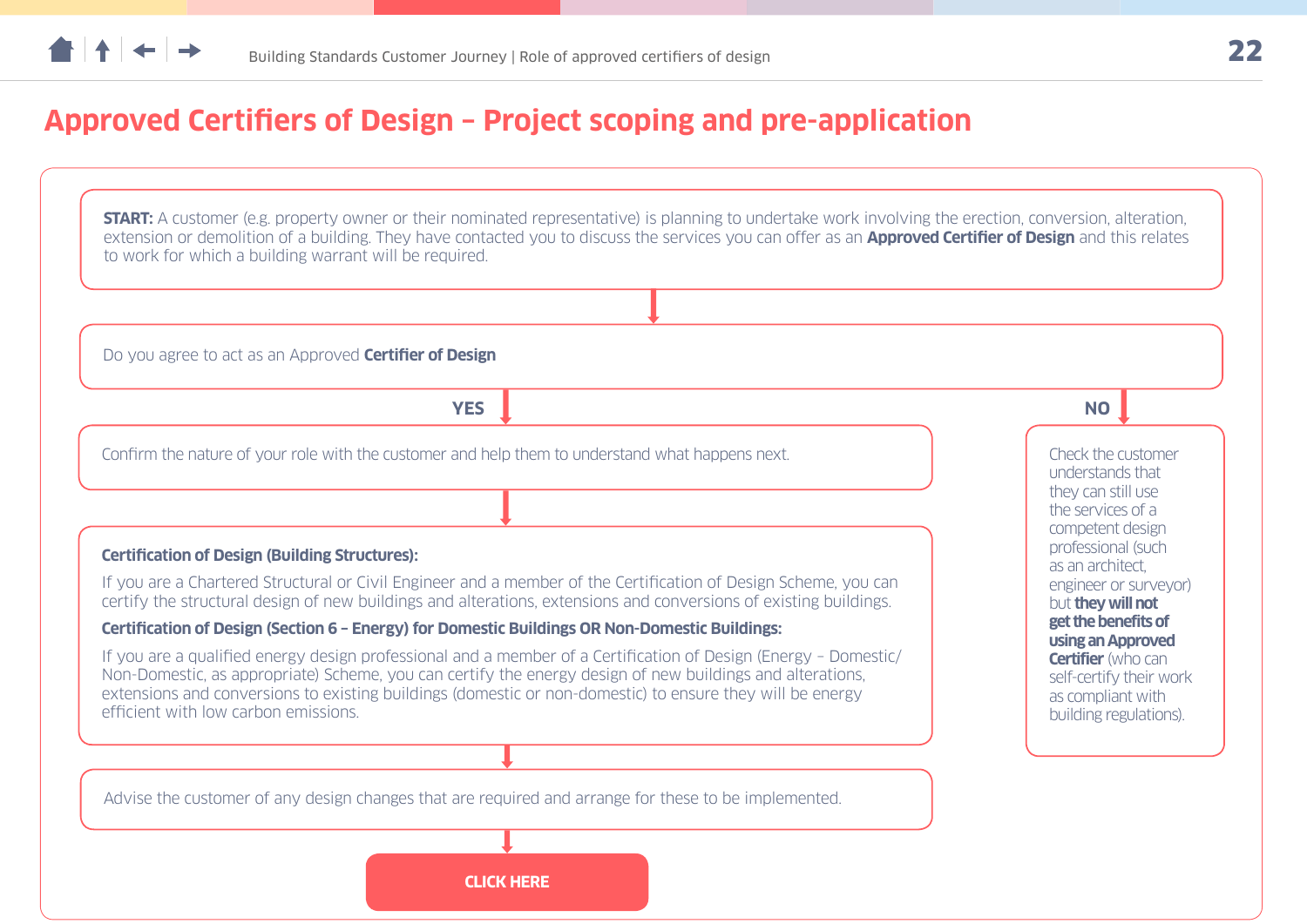### <span id="page-22-0"></span>**Approved Certifiers of Design – Application and granting of building warrant**

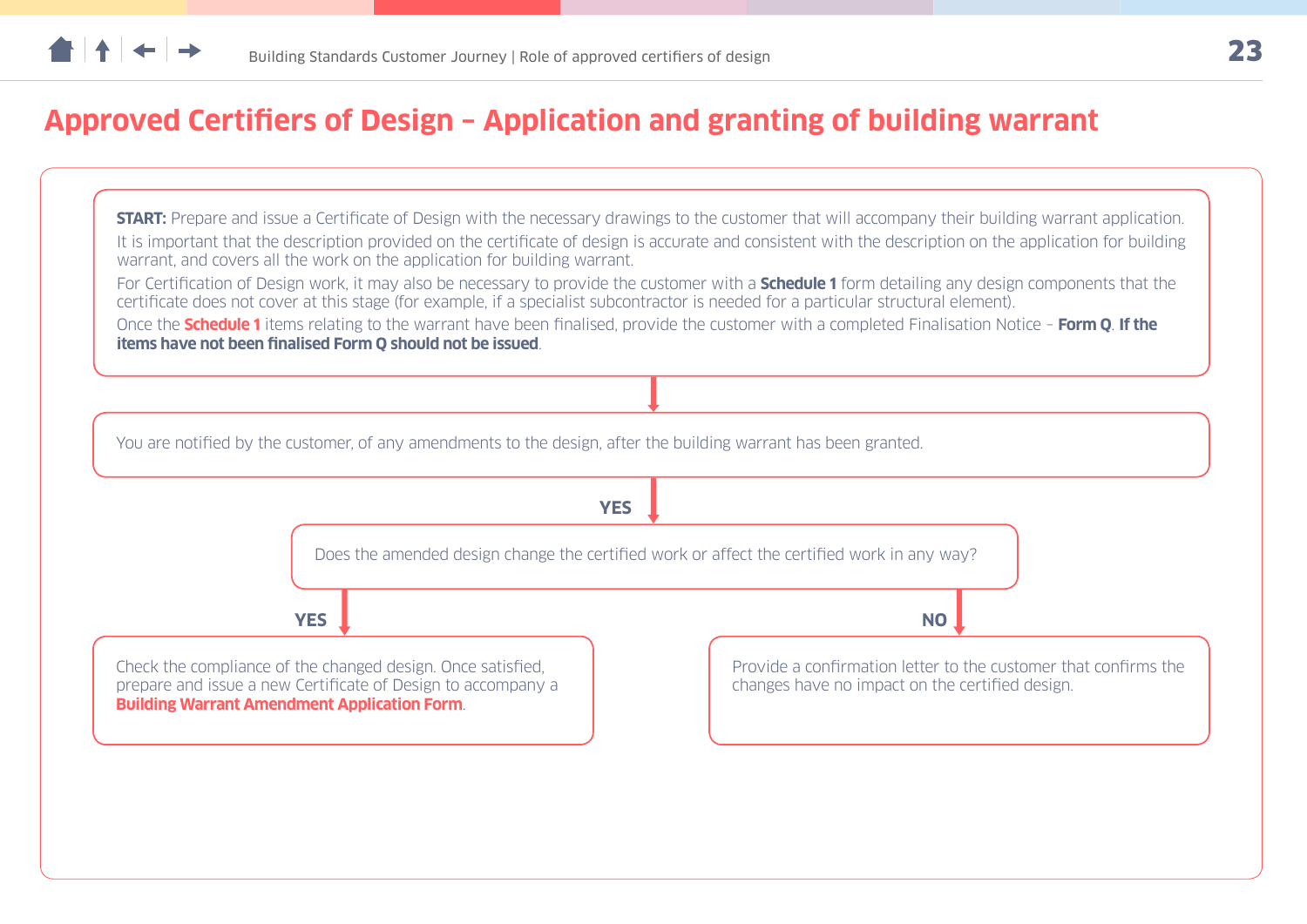



## Role of approved certifiers of construction

**[Approved Certifiers of Construction](#page-24-0)** – Project [scoping and pre-design](#page-24-0)

**[Approved Certifiers of Construction](#page-25-0)** – Building work [starts \(or conversion takes place\)](#page-25-0)

**[Approved Certifiers of Construction](#page-26-0)** – Submission of [completion certificate](#page-26-0)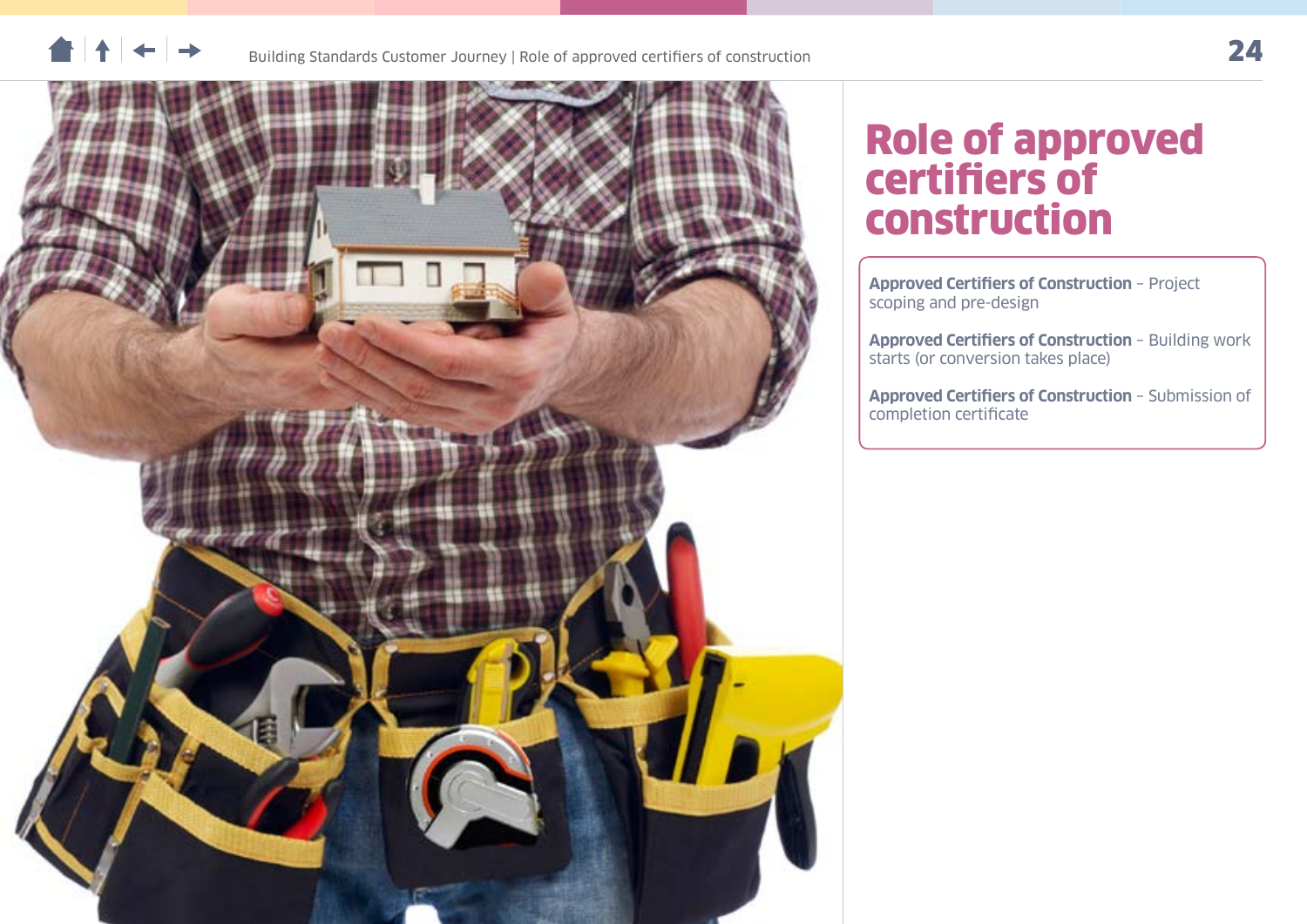### <span id="page-24-0"></span>**Approved Certifiers of Construction – Project scoping and pre-application**

**START:** A customer (e.g. property owner or their nominated representative) is planning to undertake work involving the erection, conversion, alteration, extension or demolition of a building.

The customer has contacted you to discuss the services you can offer as an Approved Certifier of Construction and this relates to work requiring a building warrant.

Discuss the proposed work with the customer and determine whether a Certificate of Construction can be used to cover all or part of the work. If necessary, contact the relevant local authority building standards service for advice.

Do you agree to provide a certification service to the customer?

**YES I** 

**START:** Confirm your role with the customer and help them to understand what happens once they have the Building Warrant and the Construction, Compliance and Notification Plan (CCNP).

**YES**

#### **Certification of Construction (Electrical Installations to BS 7671):**

If you are an Approved Certifier belonging to the certification scheme covering electrical installations, you can undertake and certify this type of work, ensuring it is safe and meets the building regulations and British Standard BS 7671.

#### **Certification of Construction (Drainage, Heating and Plumbing):**

If you are an Approved Certifier belonging to the certification scheme covering drainage, heating and plumbing installations, you can undertake and certify this type of work, ensuring it complies with building regulations and the applicable British Standards.

Check the customer understands that they can still undertake the work using the services of a qualified and experienced building professional but **they will not get the benefits of using an Approved Certifier** (who can self-certify their work as compliant with building regulations).

**CLICK HERE**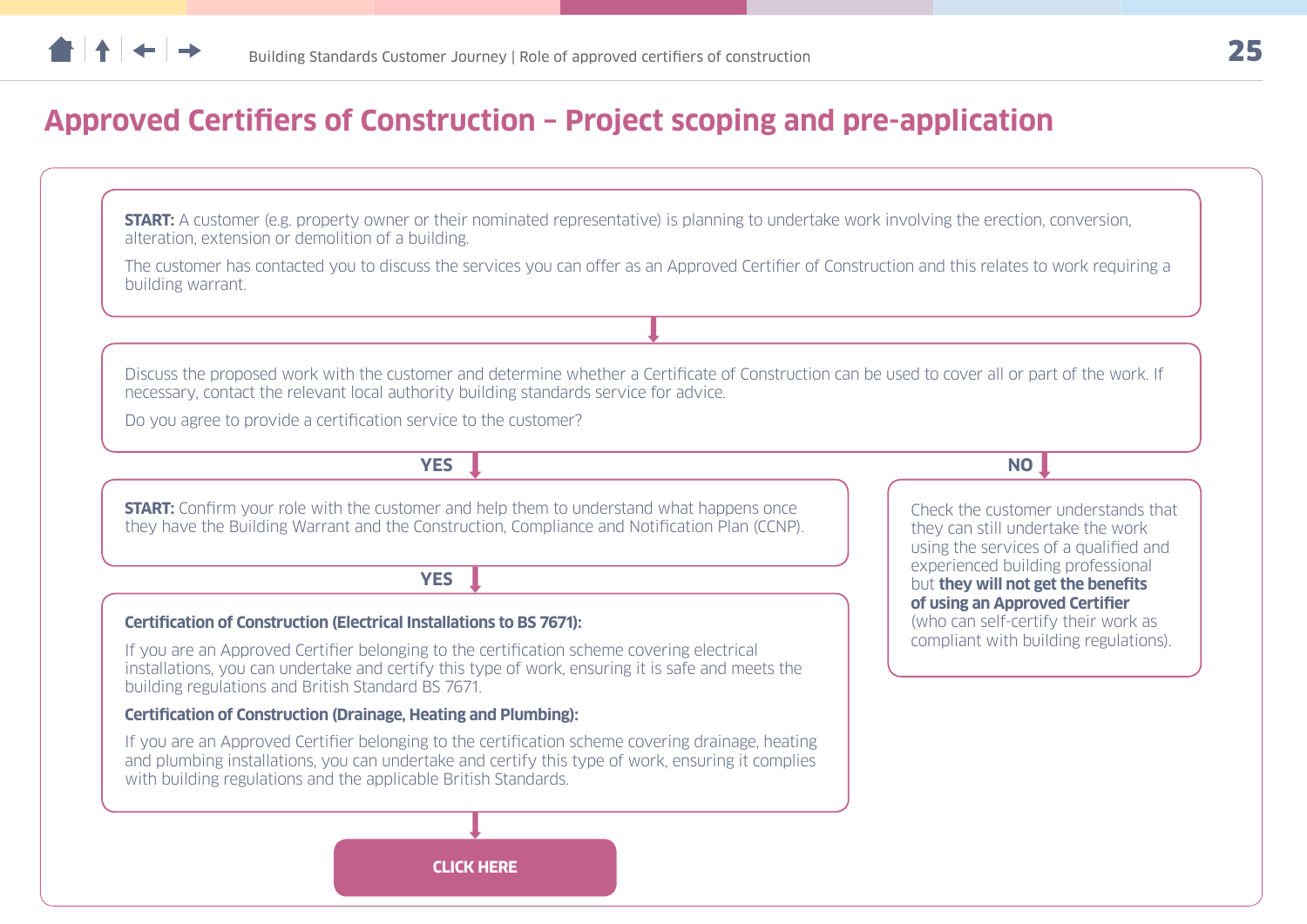### <span id="page-25-0"></span>**Approved Certifiers of Construction – Building work starts (or conversion takes place)**

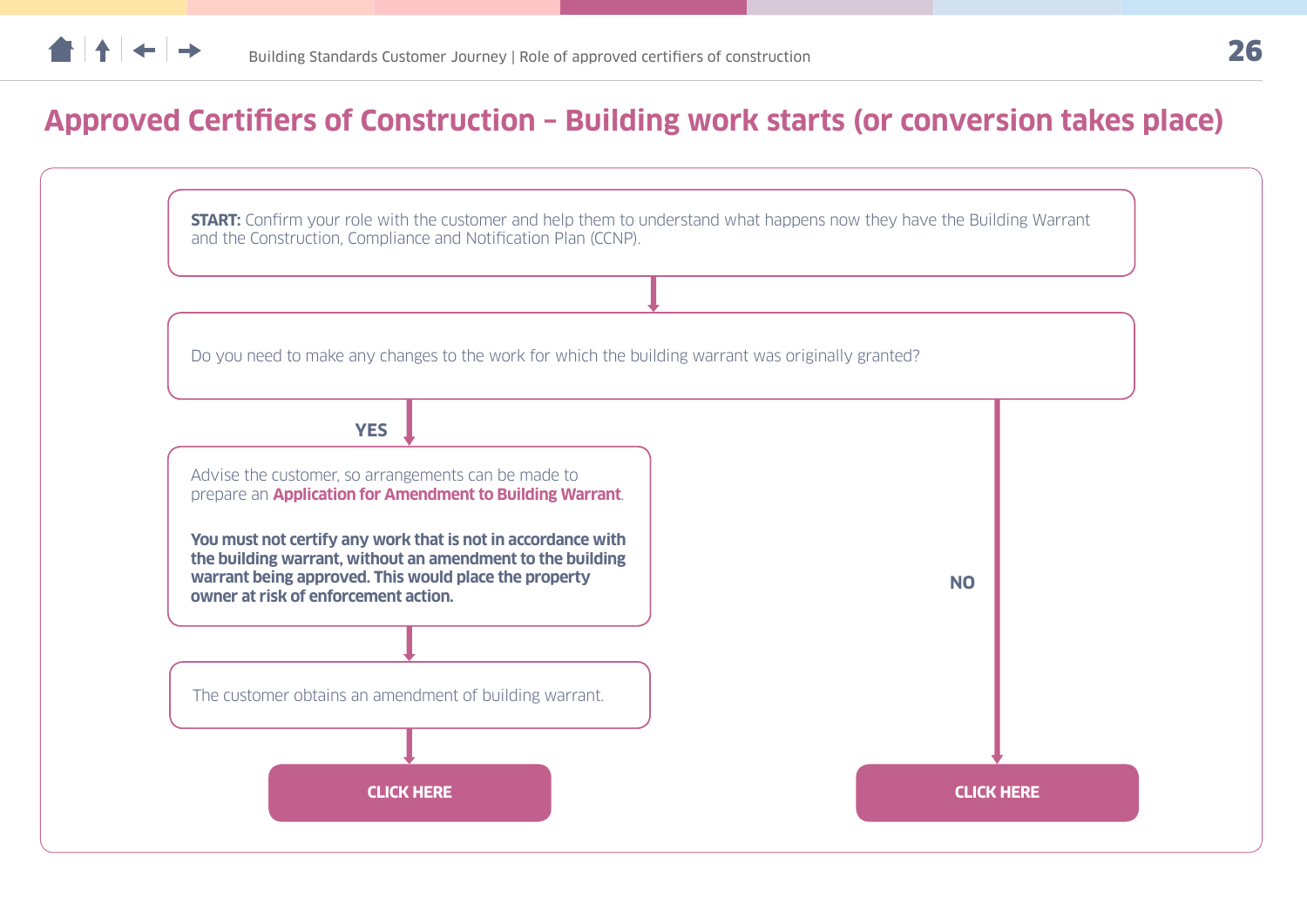### <span id="page-26-0"></span>**Approved Certifiers of Construction – Submission of completion certificate**

**START:** When the work is complete prepare and issue a **Certificate of Construction** to the customer to accompany the **Completion Certificate Submission Form**.

The certificate must cover all of the work you are able to certify that is subject to building warrant approval and the agreed plans.

**NB:** You should not certify work that is on-going or work that has been completed by another party without sufficient checks, inspection or tests to ensure compliance with the building standards and building regulations.

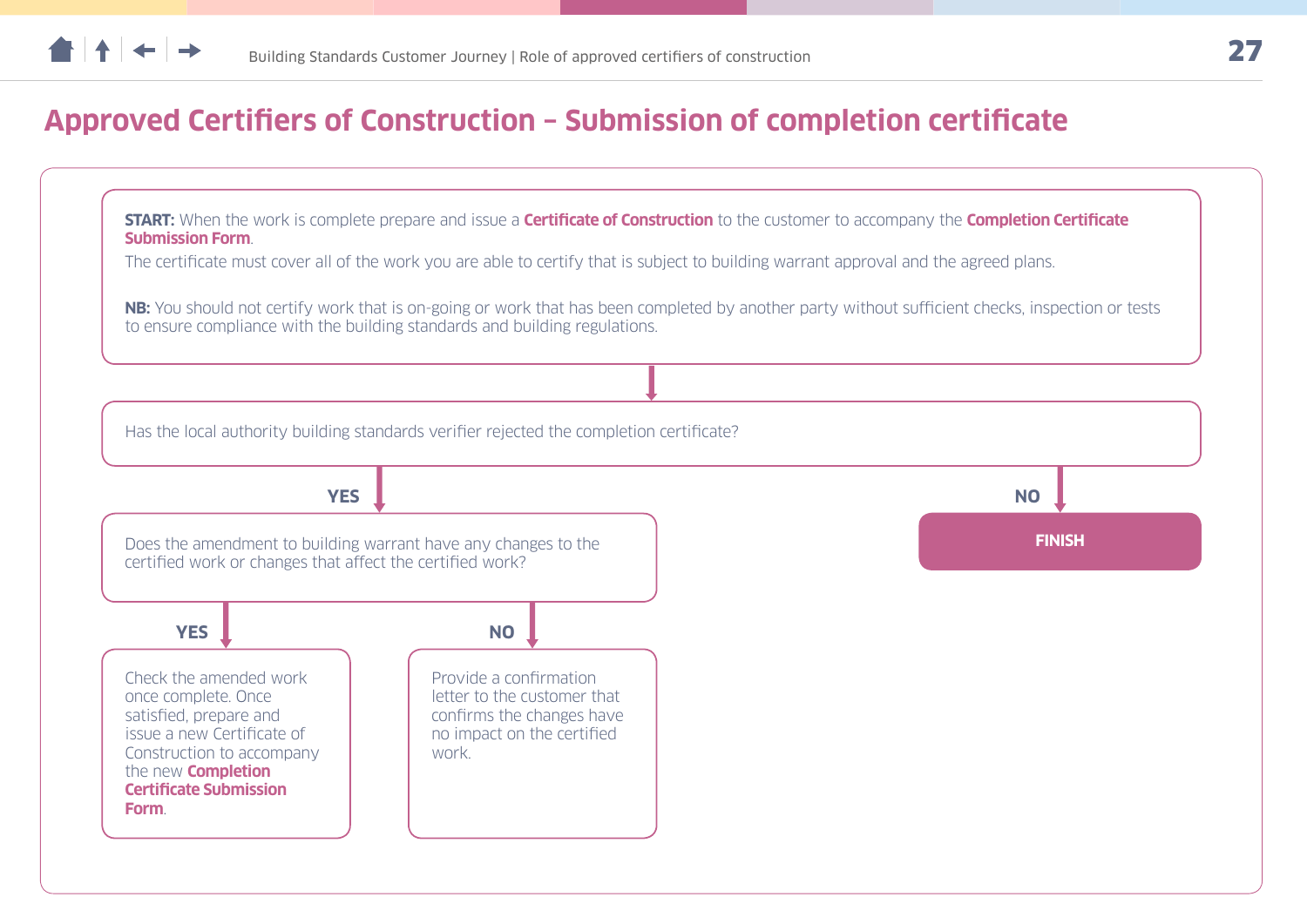



## Role of local authority verifiers

**[Local authority Verifiers](#page-28-0)** – Project scoping and [pre-design](#page-28-0)

**Local authority Verifiers** [– Application for building](#page-29-0)  [warrant](#page-29-0)

**[Local authority Verifiers](#page-30-0)** – Granting of building [warrant](#page-30-0)

**Local authority Verifiers** [– Building work starts \(or](#page-31-0)  [conversion takes place\)](#page-31-0)

**[Local authority Verifiers](#page-32-0)** – Submission and [acceptance of completion certificate](#page-32-0)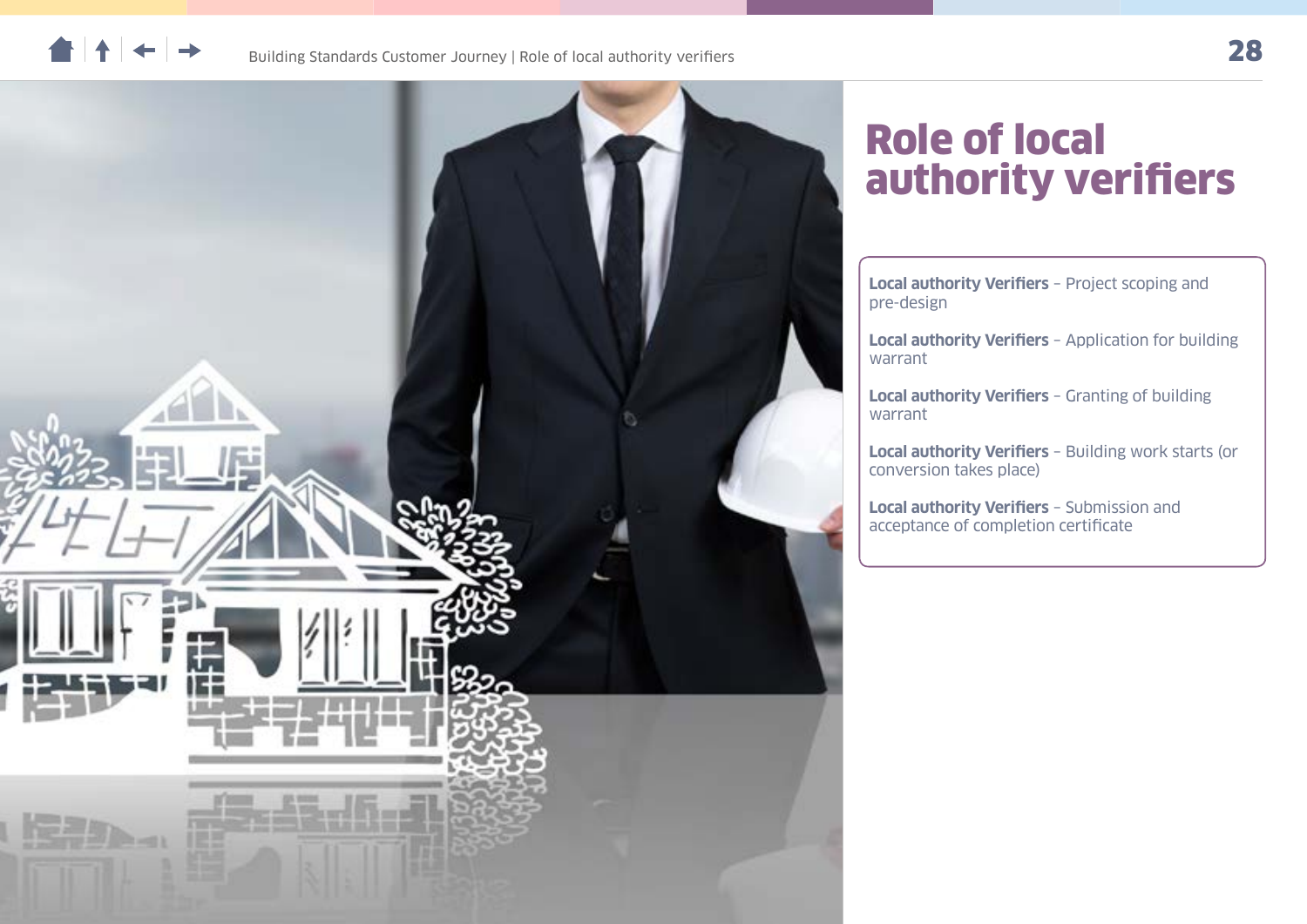<span id="page-28-0"></span>

### **Local Authority Verifiers – Project scoping and pre-application**

**START:** A customer (e.g. a potential applicant or their agent) contacts you to find out if they need a building warrant or to discuss any other queries prior to submitting an application for a building warrant.

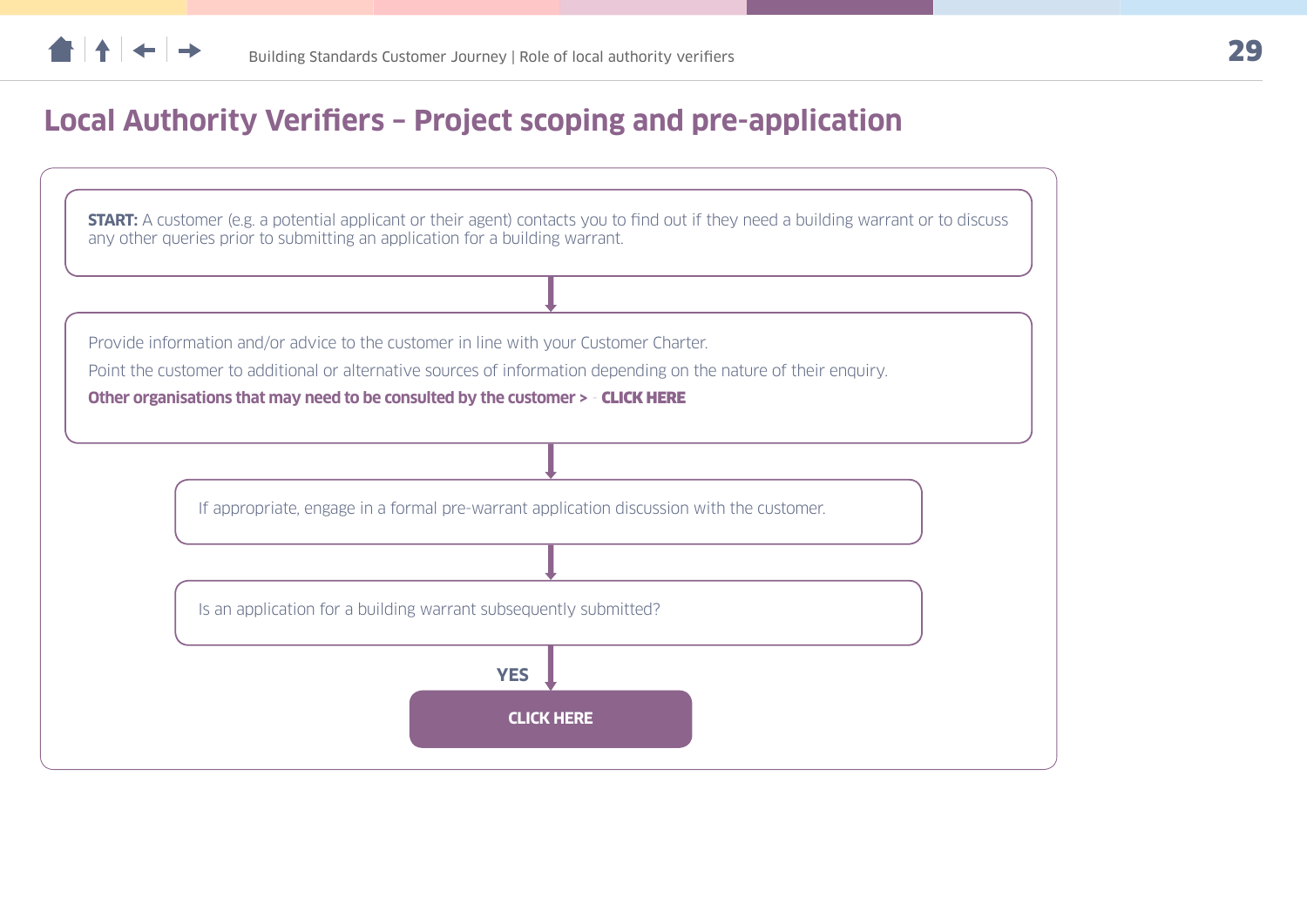<span id="page-29-0"></span>

### **Local Authority Verifiers – Application for building warrant**

**START:** A **Building Warrant Application Form** (or subsequent amended plans, as appropriate) is submitted by the customer. Check that the application form has been properly completed and is accompanied by all necessary enclosures relevant to the nature of the proposed work, including:

- The necessary plans/drawings;
- The appropriate fee;
- A Certificate from an Approved Certifier of Design (if applicable);
- Confirmation that the applicant is using an Approved Certifier of Construction (if known)



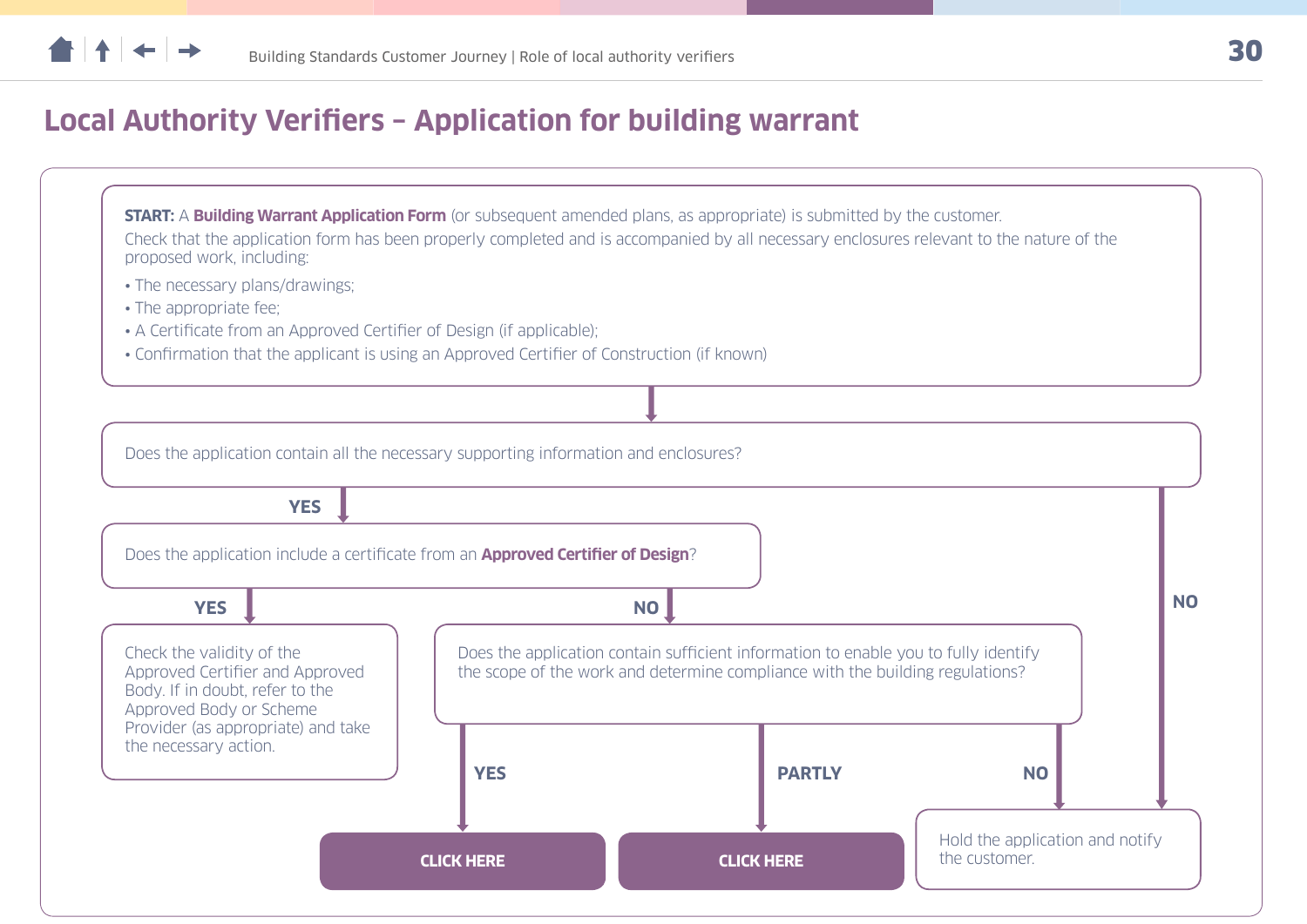<span id="page-30-0"></span>

### **Local Authority Verifiers – Granting of building warrant**

**Some additional information is needed to enable you to fully identify the scope of the work and determine compliance with the building regulations?**

Hold the application and send a **first report** to the customer to confirm aspects of non-compliance or to request clarification or more information. If an application for a view or relaxation direction is required, refer to the Scottish Government and await their response before making a decision. If appropriate, the local authority will either consult directly with another organisation or ask the customer or agent to consult with the organisation directly. **Other organisations that may need to be consulted >** - [CLICK HERE](#page-37-0)

> Grant the **Building Warrant and issue** to the customer. At the same time, issue a **Construction Compliance and Notification Plan (CCNP)** to the customer that identifies project risks and inspection stages.

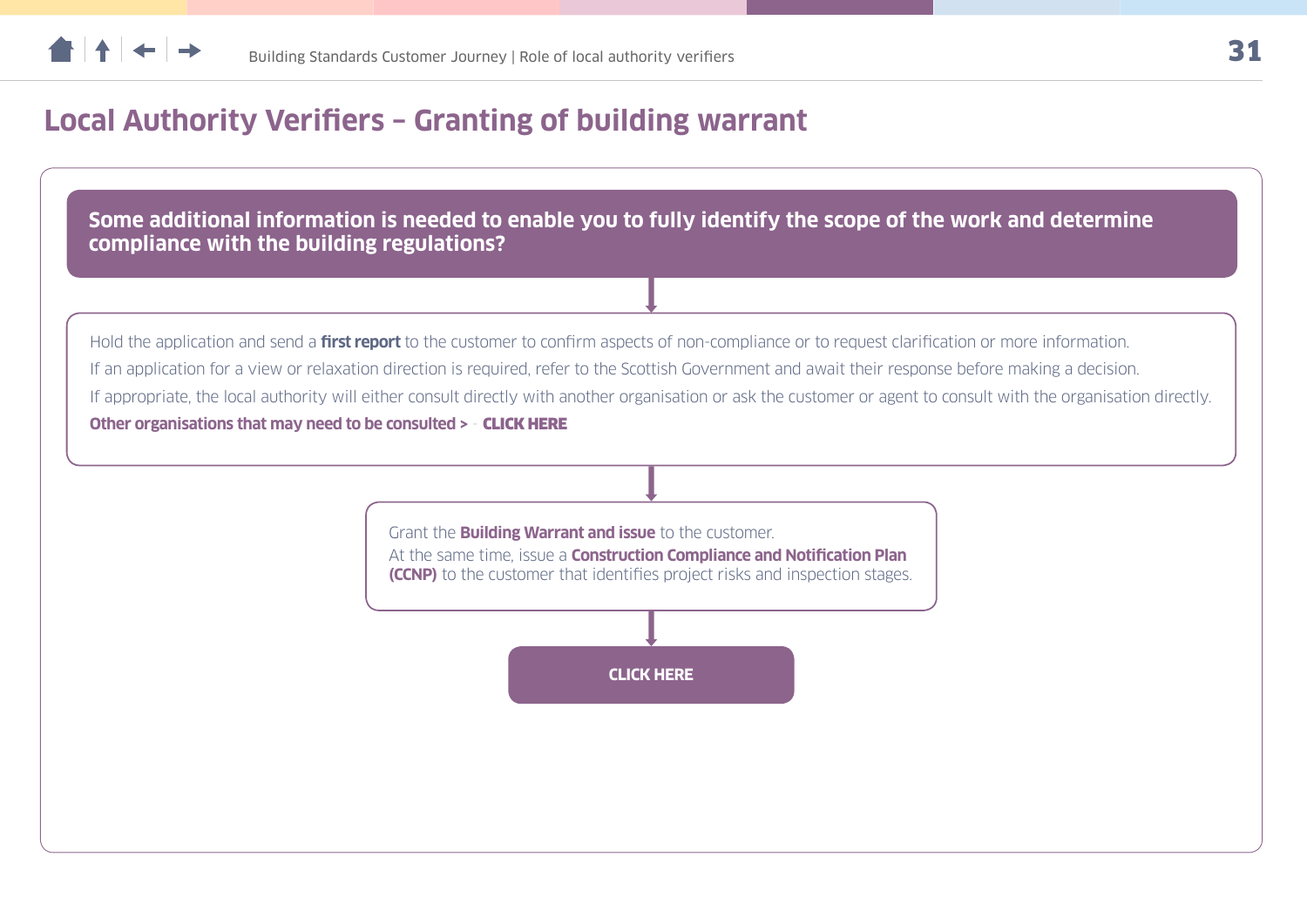<span id="page-31-0"></span>

### **Local Authority Verifiers – Building work starts (or conversion takes place)**

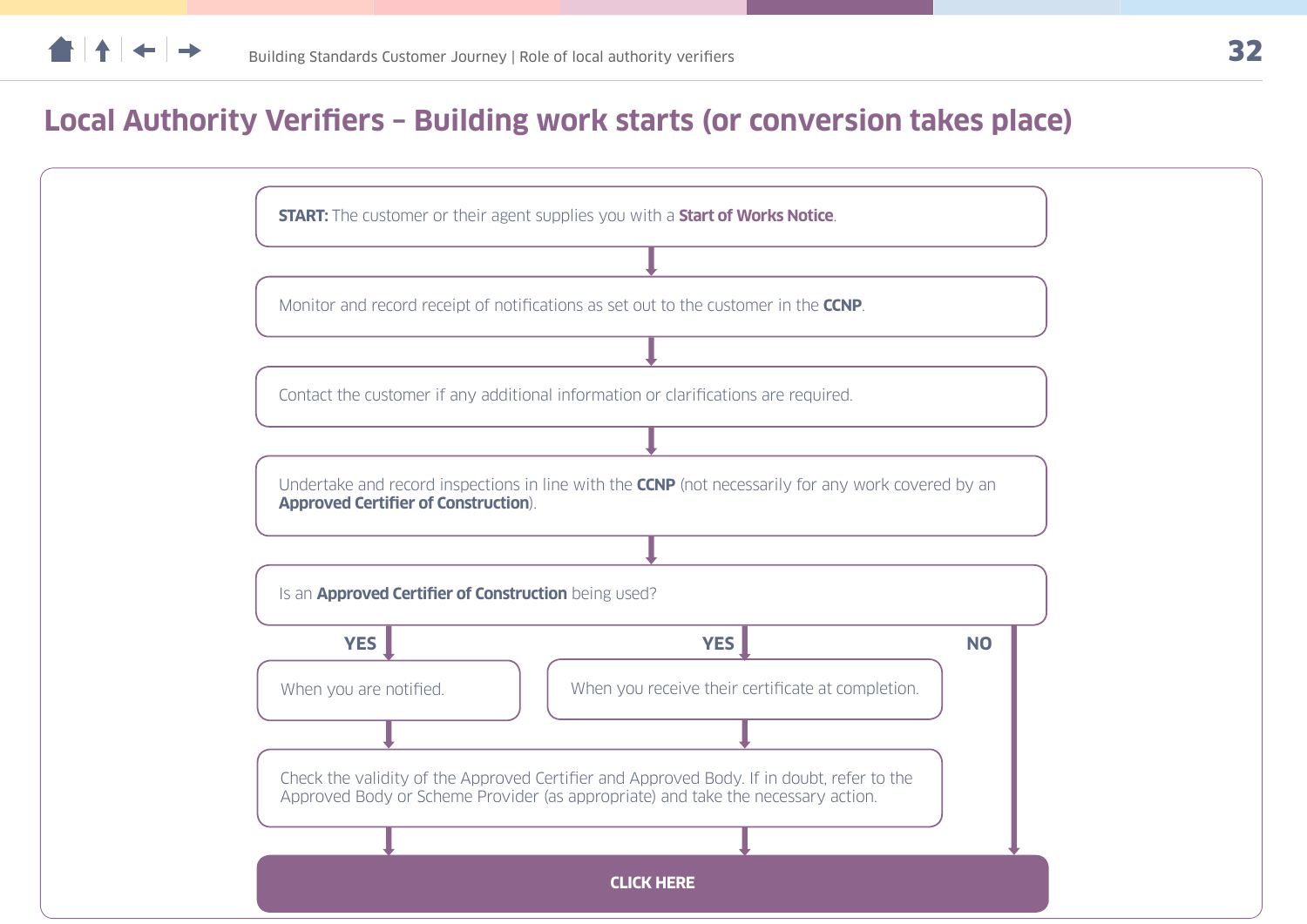<span id="page-32-0"></span>

### **Local Authority Verifiers – Submission and acceptance of completion certificate**

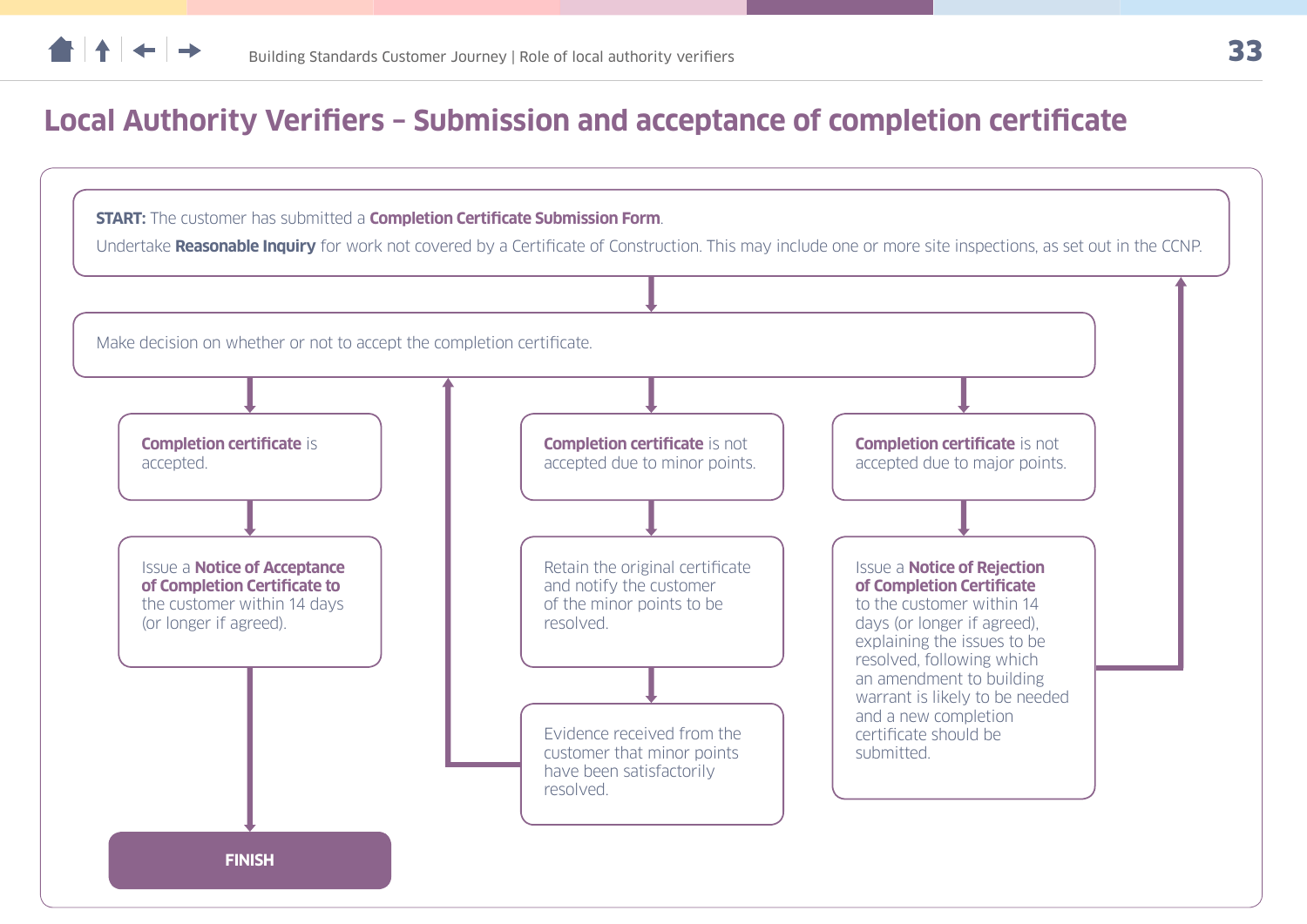



## Annex A - Helpful information

- **[Work that requires or does not require a building](#page-34-0)  [warrant](#page-34-0)**
- **[Your responsibilities under the Building \(Scotland\)](#page-36-0)  [Act 2003 and supporting legislation](#page-36-0)**
- [Other organisations you might need to consult with](#page-37-0)
- [How to contact your local authority building](#page-39-0)  [standards service](#page-39-0)
- [Appointing someone to act as an agent on your](#page-40-0)  [behalf](#page-40-0)
- [Using the services of Approved Certifiers](#page-41-0)
- [Benefits of using Approved Certifiers](#page-42-0)
- [What aspects can be certified](#page-41-0)
- [Application for a Building Warrant](#page-43-0)
- [Building Warrant](#page-44-0)
- [Construction Compliance and Notification Plan](#page-45-0)  [\(CCNP\)](#page-45-0)
- [Reasonable Inquiry](#page-46-0)
- [Completion Certificate and Relevant Person](#page-47-0)
- [Collective responsibilities under the Construction](#page-48-0)  [\(Design and Management\) Regulations 2015 \(CDM\)](#page-48-0) • [Complaints](#page-49-0)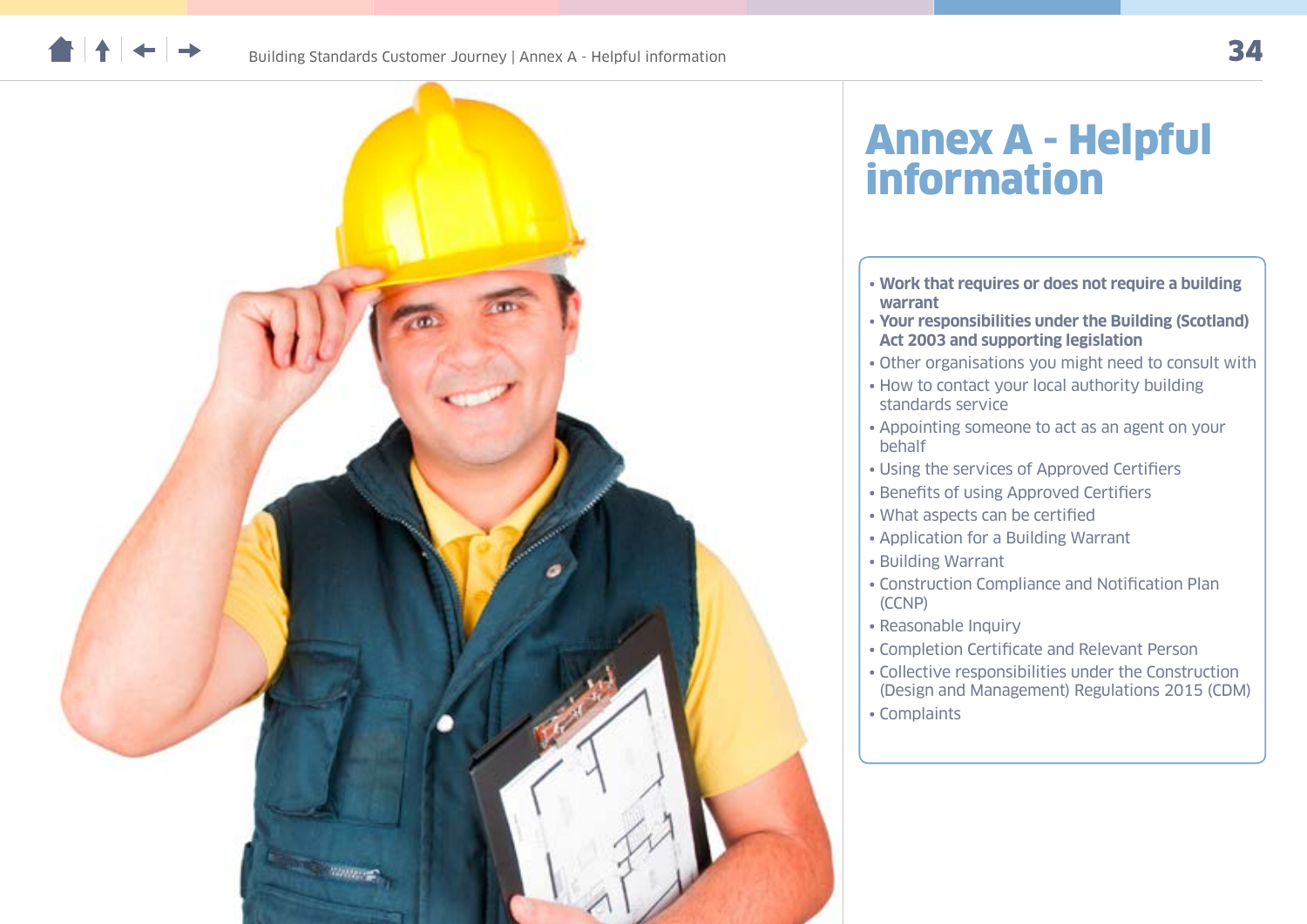### <span id="page-34-0"></span>**Work that requires or does not require a building warrant**

**The property owner is legally responsible for making sure that all work complies with the building regulations. The local authority can take enforcement action against the property owner where this is not the case.**

The Building (Scotland) Regulations 2004 define different types of work that requires or does not require a building warrant. First you need to find out whether your work needs to meet the requirements of the building regulations. If it does, you then you need to know whether you must also obtain a building warrant.

You should seek guidance from your local authority building standards service to find out what the requirements are for the work you plan to do. Work is divided into "types", as seen below.

#### **Work types that are categorised 'exempt' under SCHEDULE 1 of the building regulations:**

- DO NOT need to satisfy the requirements of the building regulations (i.e. they are 'exempt' from the regulations); and
- DO NOT require a building warrant.

#### **Work types that are categorised 'not requiring a building warrant' under SCHEDULE 3 of the building regulations:**

- DO need to satisfy the requirements of the building regulations; but
- DO NOT require a building warrant.

You should seek written confirmation from your local authority that your work falls under SCHEDULE 1 or SCHEDULE 3. You can find further information about SCHEDULE 1 and SCHEDULE 3 work types in the building regulations:

[www.gov.scot/Topics/Built-Environment/Building/Building-standards/techbooks/techhandbooks](http://www.gov.scot/Topics/Built-Environment/Building/Building-standards/techbooks/techhandbooks)

### **Work types that DO require a building warrant**

Types of work DO need to comply with the building regulations and DO require a building warrant. It is these types of work to which this customer process guide relates to, as the applicant for a building warrant then becomes a customer of the building standards system.

**Construction work, a conversion or demolition cannot begin before the building warrant has been granted.** You should be able to obtain the appropriate application form from your local authority building standards service website. The building owner should ensure that all work requiring a building warrant is undertaken by a qualified and experienced building professional, ideally registered with a reputable trade or professional body. If in doubt, seek advice from your local authority building standards service. If you have appointed an agent to act on your behalf they will also be able to advise you.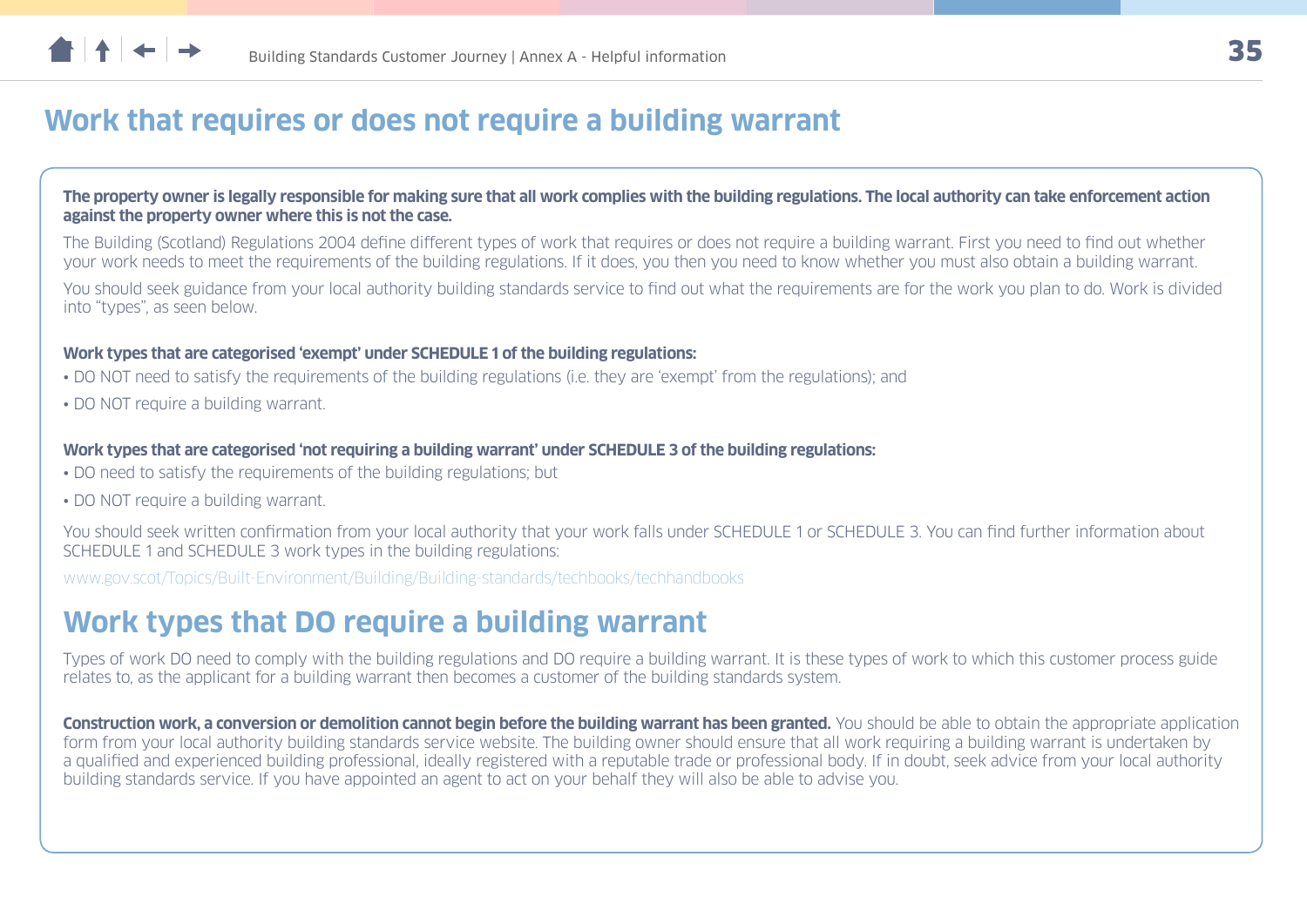

### **Work that requires or does not require a building warrant**

A building warrant is required for the erection, conversion, alteration or extension of a building and is also necessary for the demolition of a property. A building warrant will normally be required for works such as:

- Building a new home;
- Extending your home;
- Building or removing load bearing walls;
- Altering roofs, external walls or other structural elements;
- Converting a loft or garage into a room;
- Demolishing a building.

You can find further information about work that requires a building warrant from the building regulations: [www.gov.scot/bsd](http://www.gov.scot/bsd)

You can find information on the technical standards: [www.gov.scot/bsd](http://www.gov.scot/bsd)

Note: The building regulations and technical standards are those in force at the time you apply for a building warrant. The building warrant is valid for three years from the date of granting and your work should be completed before it expires.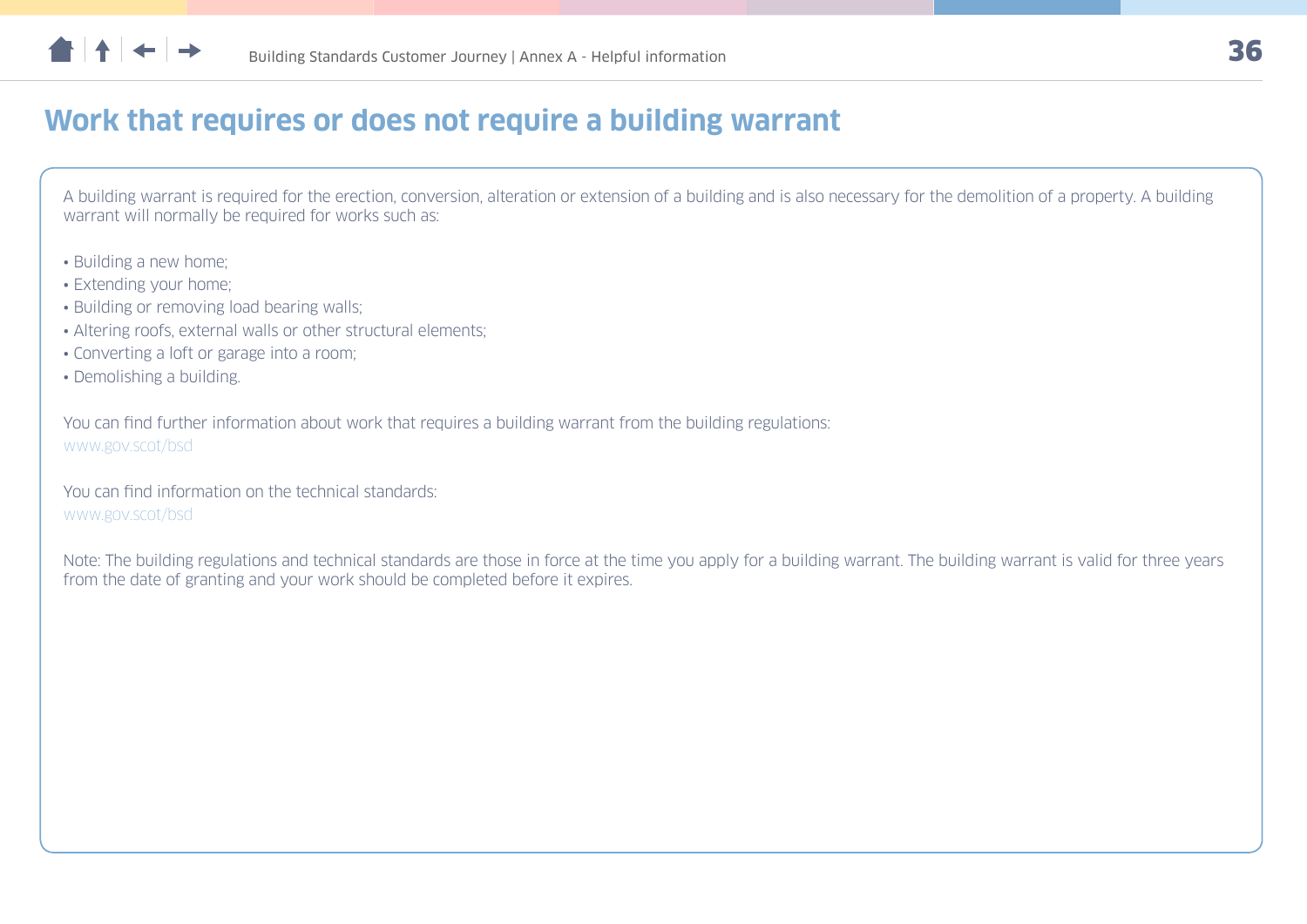<span id="page-36-0"></span>

### **Your responsibilities under the Building (Scotland) Act 2003 and supporting legislation**

#### **The property owner is ultimately legally responsible for making sure that all work complies with the building regulations. The local authority can take enforcement action against the property owner where this is not the case.**

Before applying for a building warrant, it is your responsibility to ensure that you have written permission from the property owner if you are not the owner.

The person having the work carried out should make sure that all work requiring a building warrant is undertaken by a qualified and experienced building professional, ideally registered with a reputable trade or professional body. If in doubt, seek advice from your local authority building standards service or from your agent if you have appointed one to act on your behalf.

#### **Construction work cannot begin before the building warrant has been granted.**

It is a legal requirement that you have a building warrant granted before work is started. If you do not have a building warrant the local authority may start formal enforcement action and stop your work. This will lead to delays and additional costs for the processing of the building warrant application. Your local authority may also require work to be opened up or tests to be carried out to show that compliance with the building regulations has been achieved. You must notify the local authority of commencement in writing.

#### **Once work has commenced:**

You should make sure that your work is supervised by someone with sufficient expertise. The work must be completed in accordance with the approved plans and is compliant with the building regulations. For all building, repair and maintenance work – even work that is not required to satisfy the building regulations – it is recommended that you use the services of a qualified and experienced building professional, ideally registered with a reputable trade or professional body for example an installer having current membership of an accredited registration scheme operated by a recognised trade body or professional body. You must notify the local authority at the stages identified in the Construction Compliance and Notification Plan (CCNP).

#### **Use of a new building or extension:**

You are breaking the law and may be fined if you occupy or use a new building, or new extension, or a converted building prior to a completion certificate being accepted by the local authority.

If you wish to apply for early occupancy, you must submit an **Application for Temporary Occupation** or Use to your local authority building standards service.

This must be granted by your local authority using an **Authority for Temporary Occupation or Use** prior to taking up occupancy.

#### **Once work has completed:**

You must sign the completion certificate and submit it to your local authority building standards service.

**In signing the completion certificate**, you are declaring that work has been carried out in accordance with the building warrant and that it complies with building regulations.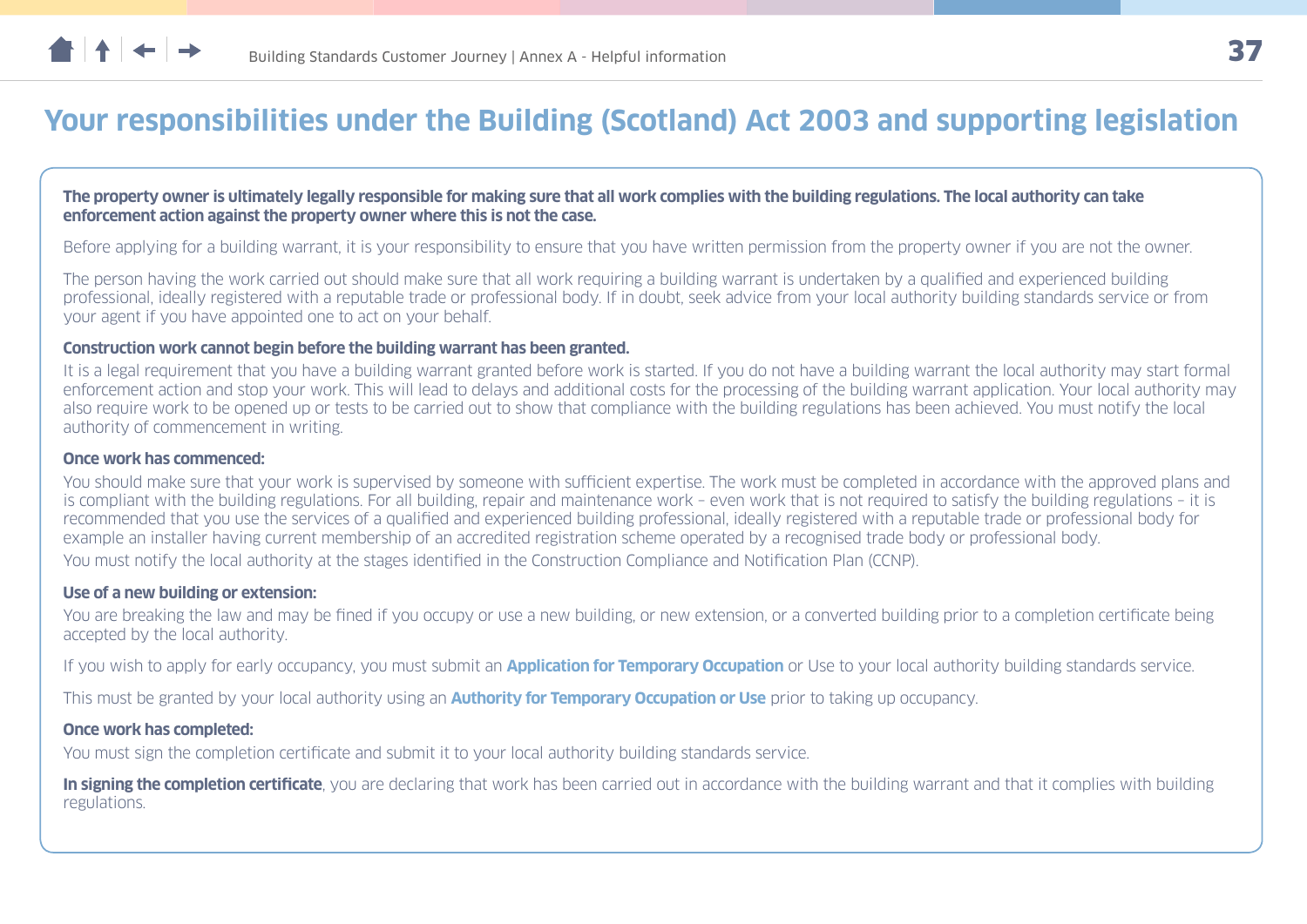<span id="page-37-0"></span>

### **Other organisations you may need to consult**

Depending on the nature of any proposed work, the authorities listed in this section **may** need to be consulted by you as the customer or the local authority building standards service. This may include those organisations listed below.

| <b>Customer</b>                                             | Consult where necessary with other organisations listed in this section prior to applying for a Building Warrant |
|-------------------------------------------------------------|------------------------------------------------------------------------------------------------------------------|
| <b>Local authority Building</b><br><b>Standards Service</b> | Consult where necessary with other organisations listed in this section prior to granting a Building Warrant.    |

- 1. **Access Panels** for any building warrant application where there is public access to a building.
- 2. **Care Inspectorate** where a building warrant application is for a building registered by the Scottish Commission for the Regulation of Care.
- 3. **Health and Safety Executive** in some circumstances, local authority verifiers may wish to consult with the HSE to ensure before work begins that the health, safety and welfare of construction workers and other people with access to the construction site are not put at risk.
- 4. **Historic Scotland** where a building warrant application is for a building that is designated an historic building.
- 5. **Licensing boards of local authorities** where the building warrant application is for a type of building that will require a licence (liquor, entertainment or House in Multiple Occupation).
- 6. **Planning authorities** where the building warrant application is for work of a type which may require planning permission.
- 7. **Police Scotland** where security requirements may adversely impact on compliance with the building regulations.
- 8. **Scottish Environment Protection Agency (SEPA)** where the building warrant application includes the introduction or alteration of a wastewater discharge where there is a risk of pollution to the environment.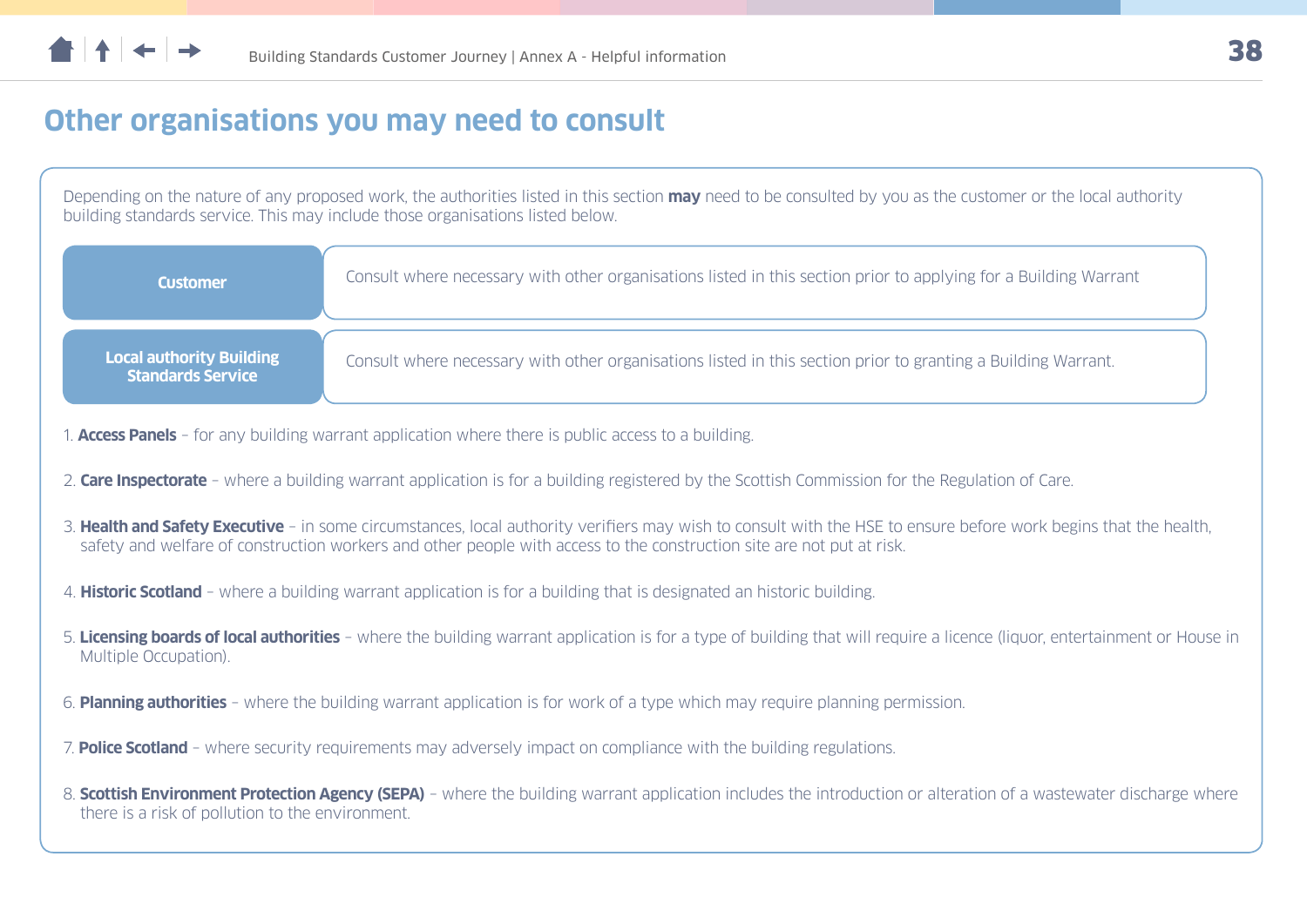

### **Other organisations you may need to consult**

9. **Scottish Fire and Rescue** – local authority verifiers should consult with the fire authority for the following types of building warrant applications:

- Non-domestic residential buildings:
- Non-domestic, non-residential buildings where the design does not follow section 2: Fire of the non-domestic Technical Handbook approved by Scottish Ministers;
- Domestic buildings with a storey at a height over 18m;
- Domestic buildings with a storey height over 7.5m but not over 18m where the design does not follow section 2: Fire of the domestic Technical Handbook approved by Scottish Ministers.
- 10. **Scottish Water** a building warrant typically refers to the private drainage within the development and not to the public sewerage system. In certain circumstances the drainage system within a property boundary is public and is, therefore, the responsibility of Scottish Water. Permission is required from Scottish Water in order to connect to, alter or affect in any way the public sewerage network; and
- 11. **Transport Scotland** where the building warrant application includes an access to a public road, including road openings, pavements, crossings, or temporary occupation of roads during construction.

Further information is included in section 14 of the Building Standards Procedural Handbook

[www.gov.scot/bsd](http://www.gov.scot/bsd)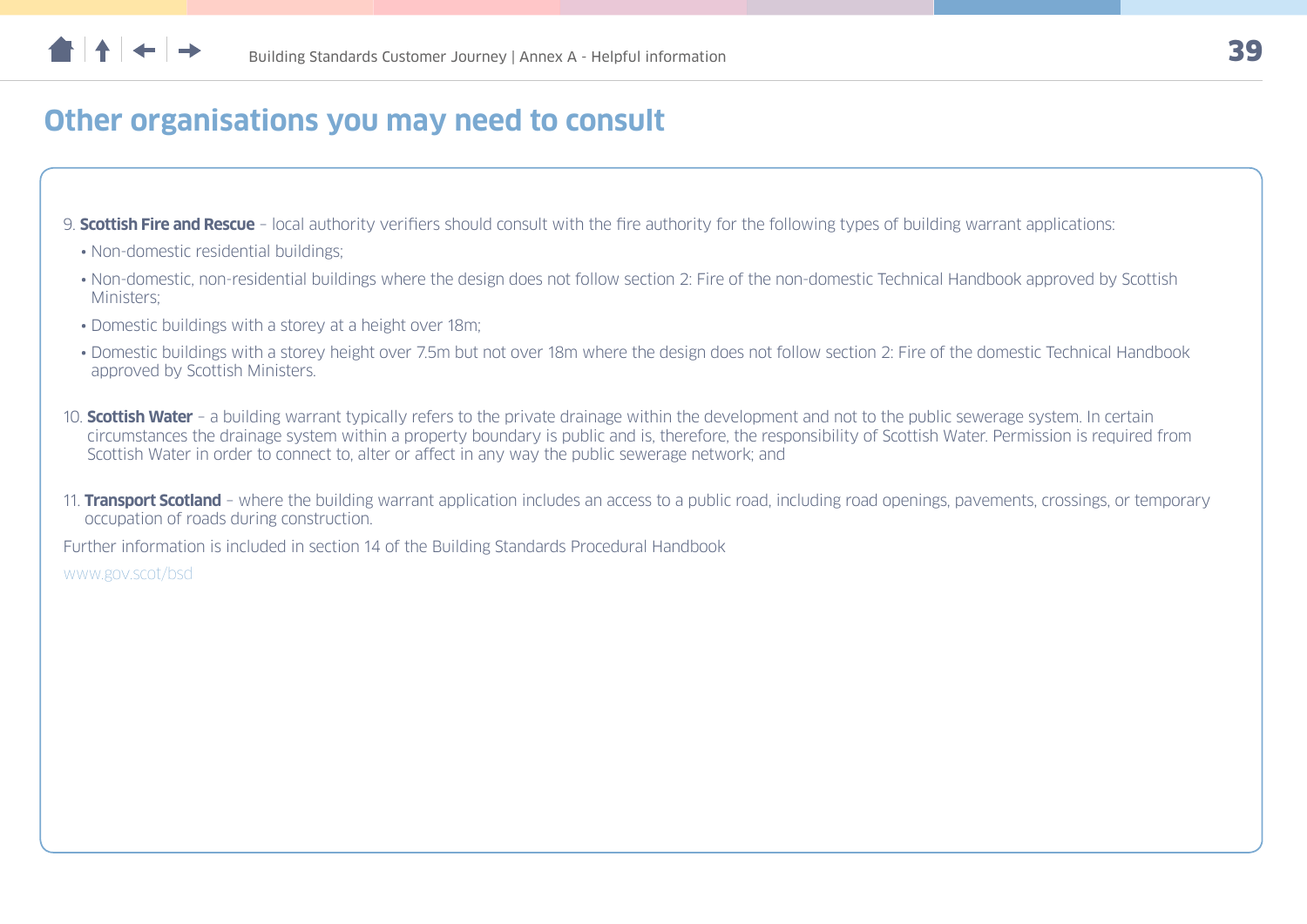<span id="page-39-0"></span>

### **How to contact your local authority building standards service**

You can find contact details of your own local authority building standards service via the Building Standards Division website: [www.gov.scot/bsd](http://www.gov.scot/bsd)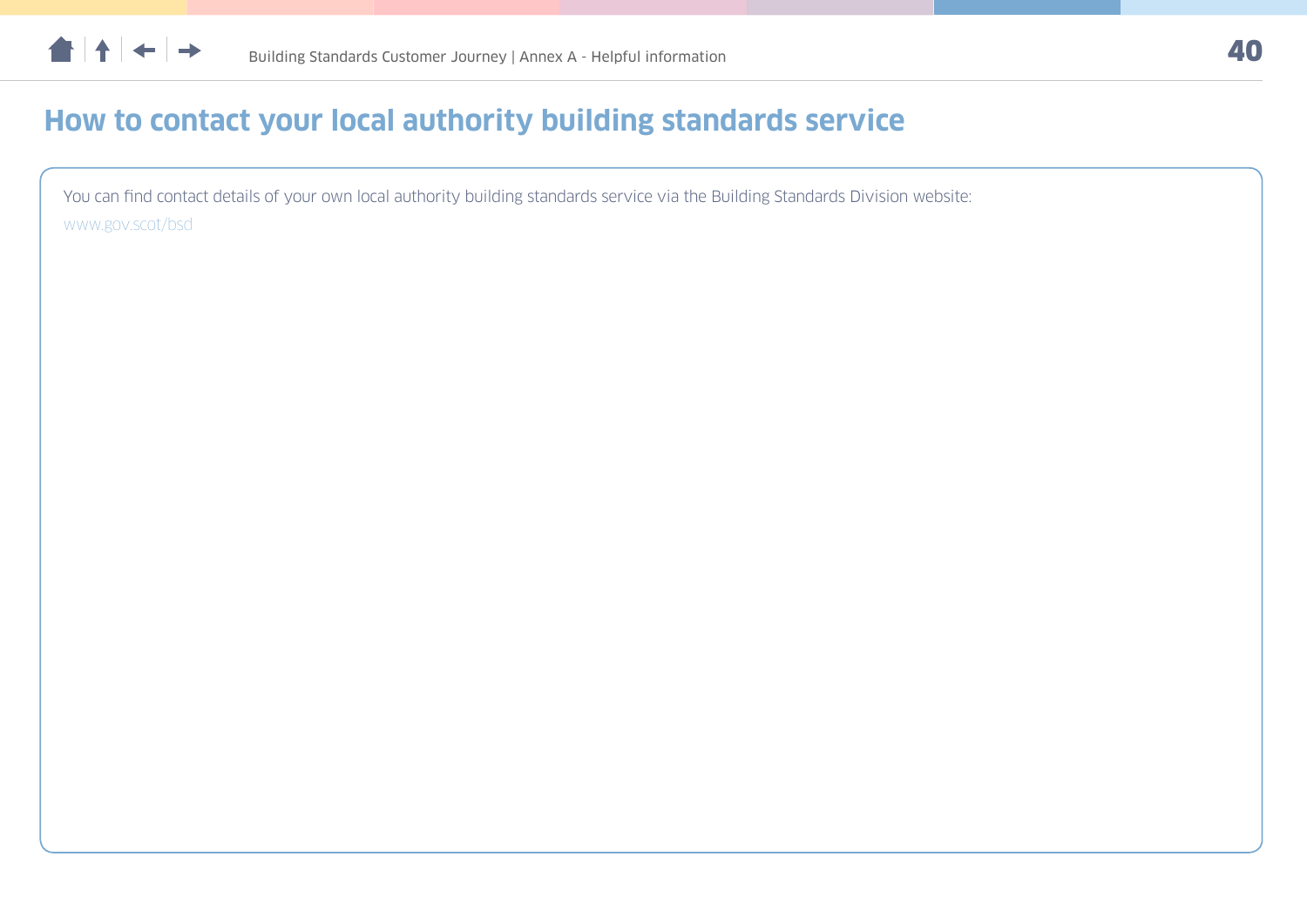<span id="page-40-0"></span>

### **Appointing someone to act as an agent on your behalf**

If you are unsure about your responsibilities, or the building standards procedures and technical requirements, you can appoint someone to act as an **agent** on your behalf.

This should be a suitable person, although **it is strongly recommended** that you appoint a suitably qualified and experienced building professional, for example an architect, building surveyor or structural engineer, to advise you on the design of your proposed work and look after your interests on site as work progresses.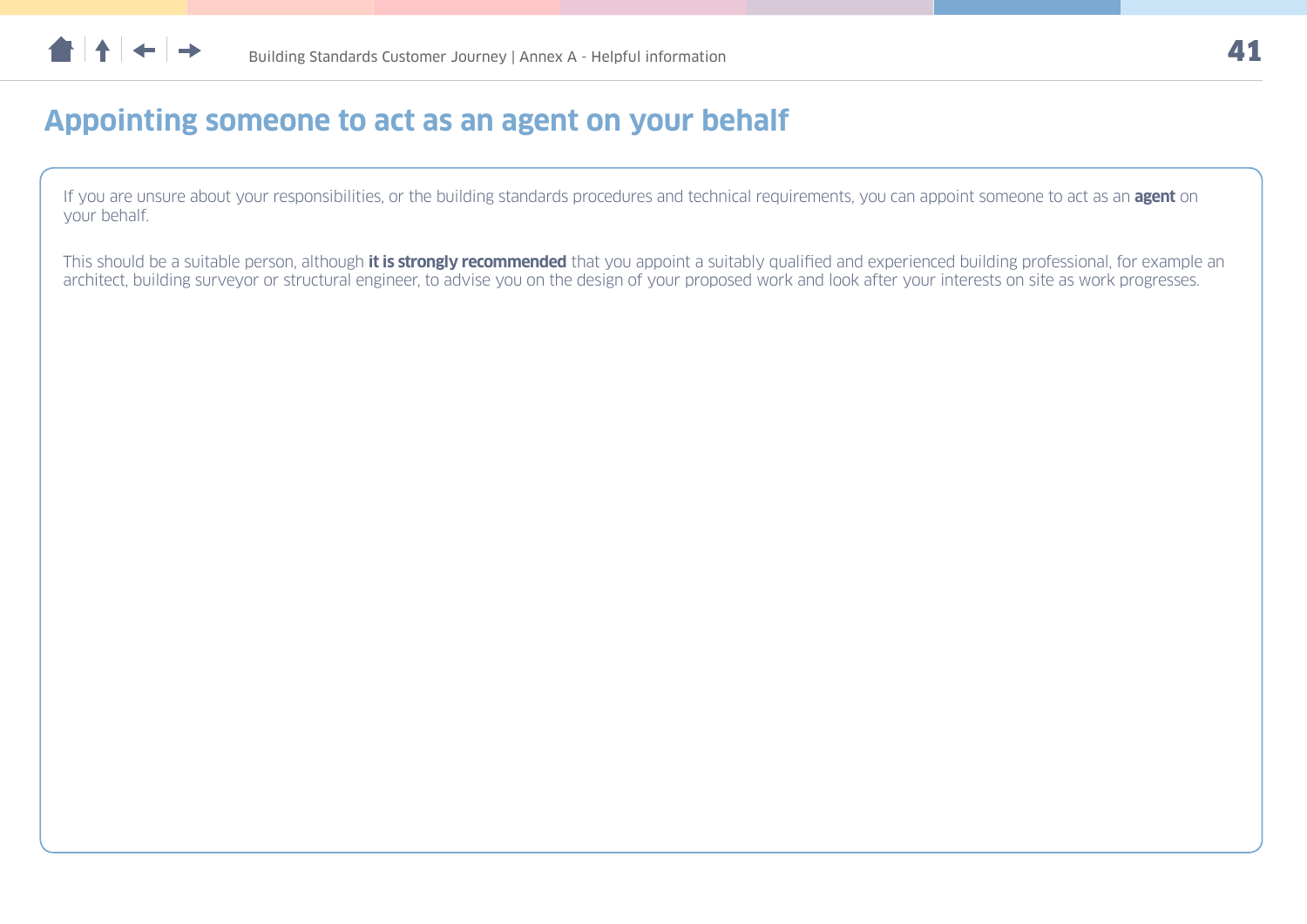<span id="page-41-0"></span>

### **Using the services of Approved Certifiers**

**The building owner is legally responsible for ensuring that all work complies with the building regulations. The local authority can take enforcement action against the building owner where this is not the case.** 

As the building owner and/or applicant for a building warrant, it is important that you use the services of building professionals and trades people who are qualified, competent, experienced and have an understanding of building standards and the building regulations. The best way is to use the services of an **Approved Certifier of Design** or an **Approved Certifier of Construction**.

#### **How to find an Approved Certifier:**

The building industry employs nearly 2,000 registered Approved Certifiers in Scotland. Their companies, known as Approved Bodies, have their details recorded on the Certification Register on the Scottish Government Building Standards Division website: [www.certificationregister.co.uk](http://www.certificationregister.co.uk)

Choose the certification scheme you require and select the area where the work is being carried out. You can choose from a list of firms offering certification services. Discuss your requirements with the firm and arrange for an Approved Certifier to carry out the work.

### **What aspects can be certified:**

#### **Approved Certifiers of Design:**

An Approved Certifier of Design **can certify certain elements of the design as part of a building warrant application**. This currently relates to **Structural Design** and **Energy Use**.

The Certificate of Design should be included with your application for a building warrant. It tells your local authority that the design work covered by the certificate meets the building regulations.

Appointing an Approved Certifier of Design:

- $\checkmark$  Currently attracts a discount on the building warrant application fee; and
- $\checkmark$  Speeds up the building warrant application process because these designs do not need to be checked by the local authority.

#### **Approved Certifiers of Construction:**

An Approved Certifier of Construction can certify certain elements of the completed work. This currently relates to drainage, heating and plumbing, and electrical installations.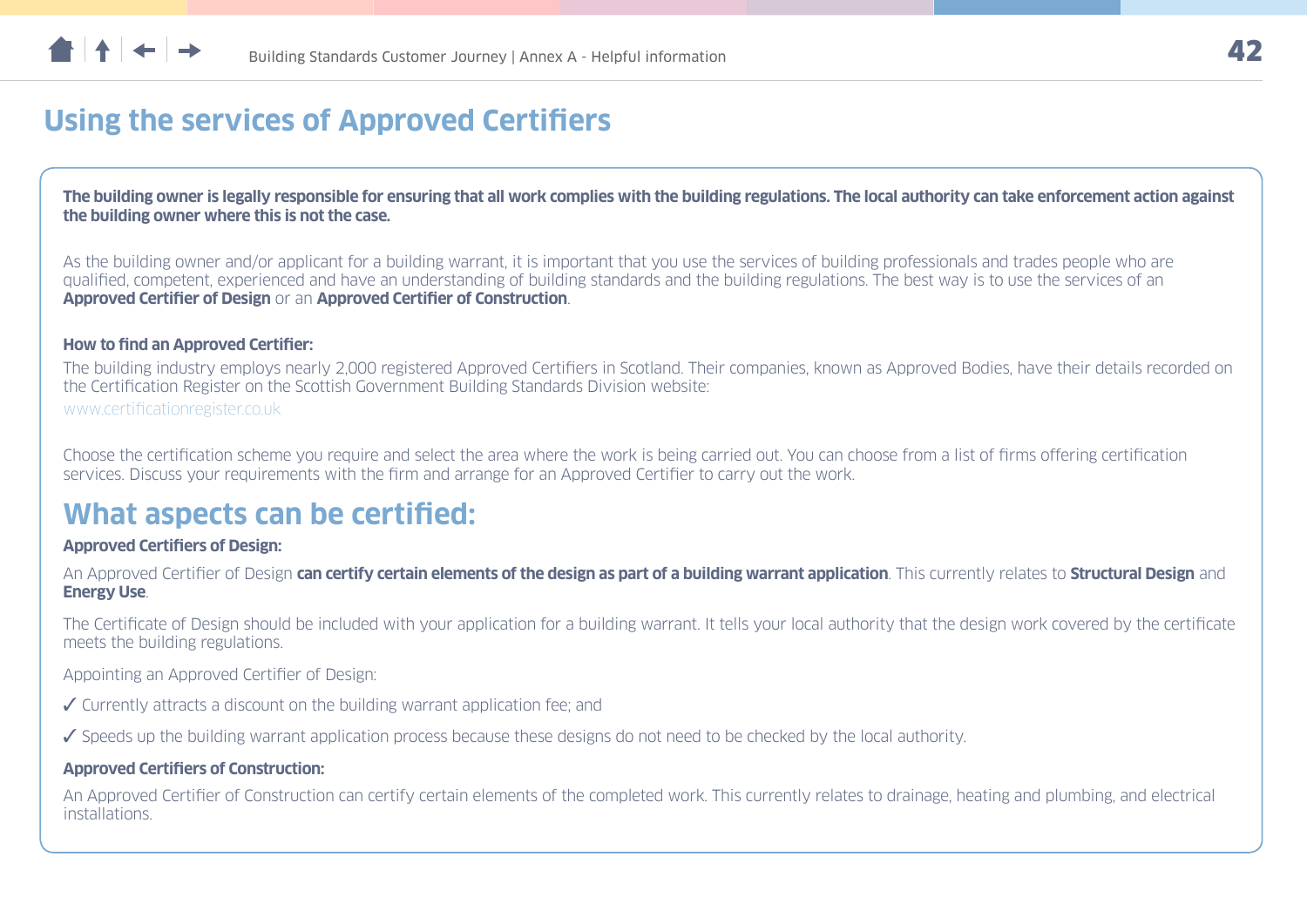<span id="page-42-0"></span>

### **Benefits of using Approved Certifiers**

The Certificate of Construction should be included with your completion certificate submission to tell your local authority that the finished work covered by the certificate meets the building regulations.

Appointing an Approved Certifier of Construction:

- ◆ Removes the need for the local authority to carry out inspections once work is underway and following submission of a completion certificate; and
- $\checkmark$  Will attract a percentage discount of the warrant fee.

#### **Alternatives to Approved Certifiers:**

An Approved Certifier may not be able to cover the type of work you are planning to undertake, or you may choose not to use the services of an Approved Certifier.

In these circumstances it is recommended that you use the services of someone who has the professional skills and relevant experience relevant to the work, for example an installer having current membership of an accredited registration scheme operated by a recognised trade body of professional body. The work undertaken by Approved Certifiers will be of a high quality and compliant with the building regulations.

- ◆ Approved Certifiers will provide greater flexibility and more efficient designs or installations due to their up to date expert knowledge of new innovations and technologies.
- ◆ Approved Certifiers are construction professionals and trades-people who have met high levels of qualifications and experience sufficient for them to be accepted on to a Scottish Government approved Certification Scheme.
- A firm employing any Approved Certifiers is classified as an Approved Body and holds adequate professional indemnity insurance to cover any project to be certified.
- ◆ The work of Approved Certifiers and Approved Bodies is audited by the Certification Scheme provider.
- $\checkmark$  Each certification scheme operates a robust complaints procedure.

The Approved Certifier will give you a certificate to be sent to your local authority to show that the work complies with the building regulations. There are two types of Approved Certifier:

- Certifiers of Design; and
- Certifiers of Construction.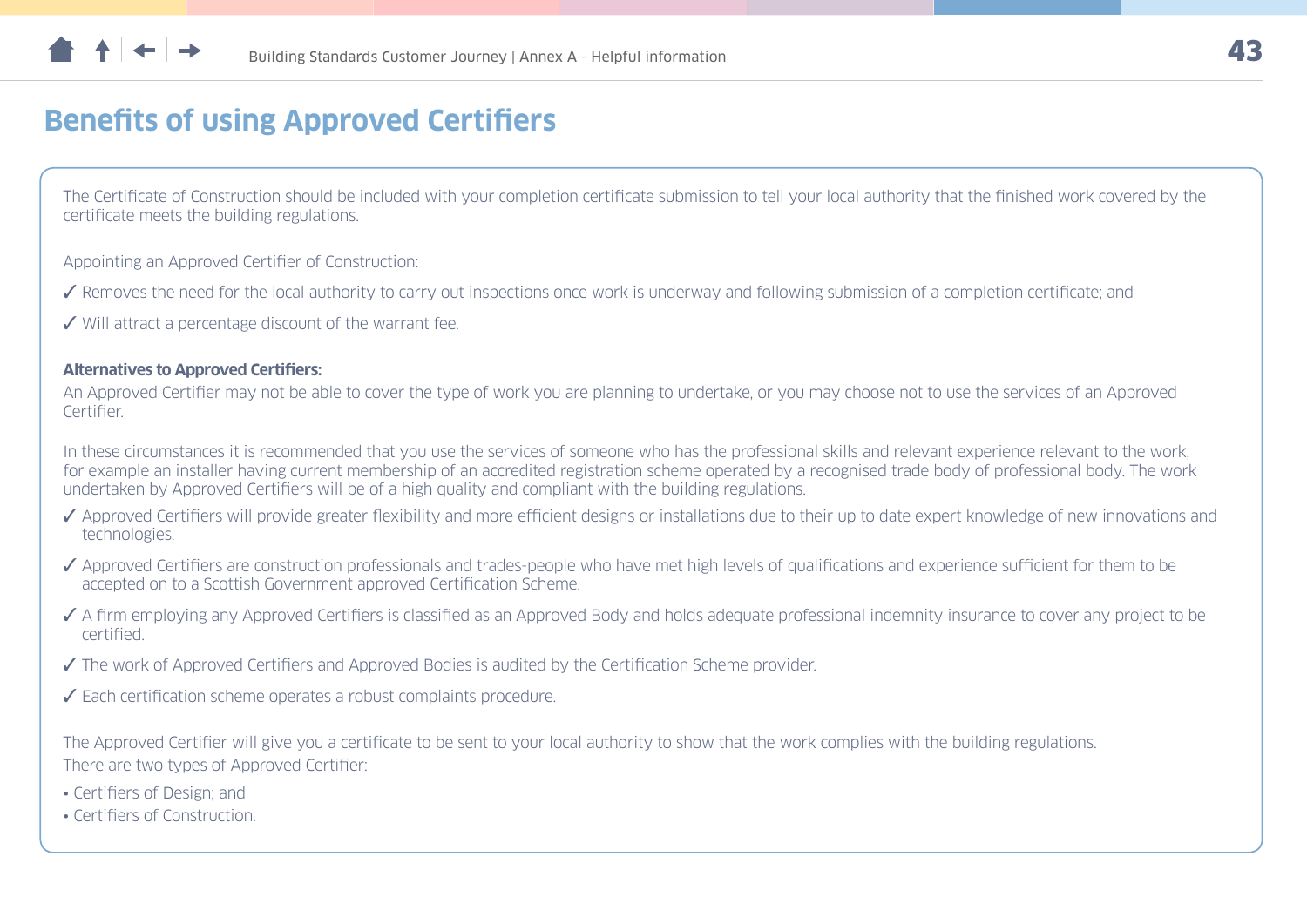<span id="page-43-0"></span>

### **Application for a Building Warrant**

Your local authority building standards service will be able to advise you on what you need to submit with your application for a building warrant. This can be done on-line through the eBuilding Standards.

The main requirements are:

- Plans and drawings in relation to the proposed work:
- The appropriate application fee:
- Certificates from an Approved Certifier of Design (if you are using one); and
- Confirmation that you intend to use an Approved Certifier of Construction or (if you know this at this point).

#### **Why should you use the services of an Approved Certifier of Design?**

If you are using the services of an **Approved Certifier of Design**, they will be able to advise you whether there are any design elements that need to be completed by a specialist third party (usually in relation to specialist systems and components). If that is the case, these design elements may need to be completed at a later stage so as not to hold up the building warrant application process.

Where this is the case, the **Certificate of Design** that you submit to your local authority should be accompanied by a Schedule 1 that describes these additional design elements. These elements will be noted by your local authority building standards service and will be subject to separate checks once the specific detail of those designs is complete. A Form Q must be submitted to the local authority when the design of the elements on Schedule 1 have been finalised.

If you make design changes after the building warrant has been granted you are likely to need an amendment to building warrant and a new certificate from the Approved Certifier of Design.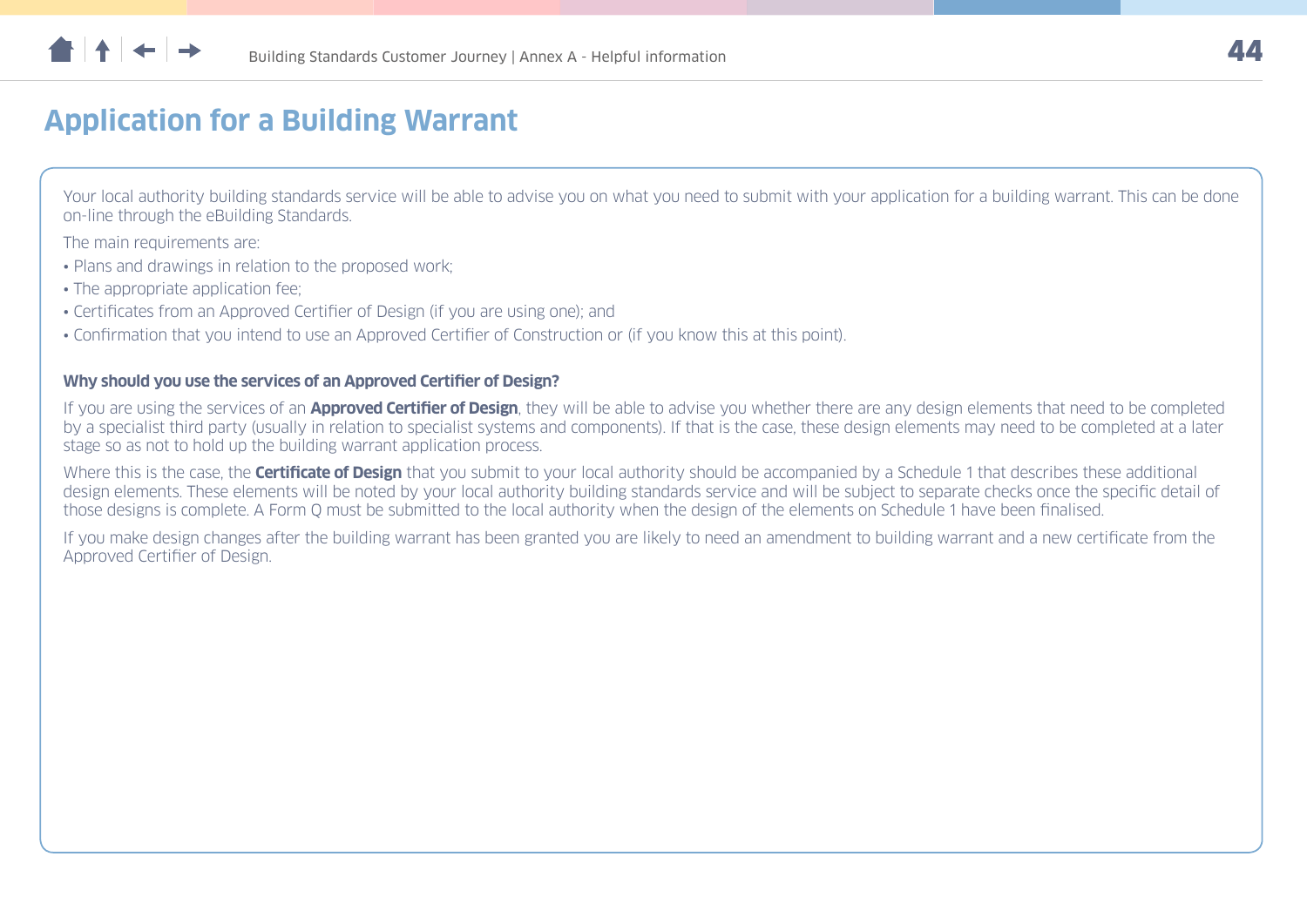<span id="page-44-0"></span>

### **Building Warrant**

A Building Warrant is the legal permission to erect, convert, alter, extend or demolish a building. It is granted by your local authority building standards service.

It is valid for three years from the date of granting and your work should be completed before it expires. In some cases the local authority may agree to extend the validity but you should discuss this with them as soon as you think completion will be delayed.

**Construction work cannot begin before the building warrant has been approved.** 

**If you are using the services of an Approved Certifier of Design** they should advise you when they issue their certificate (and before you apply for a building warrant) whether any design elements are still to be prepared by a specialist third party (usually in relation to specialist systems and components). These are aspects of design that are expected to be completed later in the construction phase and do not have to be in place to allow the building warrant to be granted.

If this is the case, the certifier will identify the design elements on Schedule 1 of their Certificate of Design which was included as part of your application for a building warrant. In addition, the application drawings and details will include a performance specification for each Schedule 1 item.

When your building warrant is granted, your local authority will also issue a Finalisation Notice (Form O), to be completed by your Approved Certifier of Design once they have checked the specialist designs. You then must return the completed Form Q to your local authority. This is important as your local authority will not be able to accept the final work as being complete and satisfactory in line with the building regulations without a completed Form Q.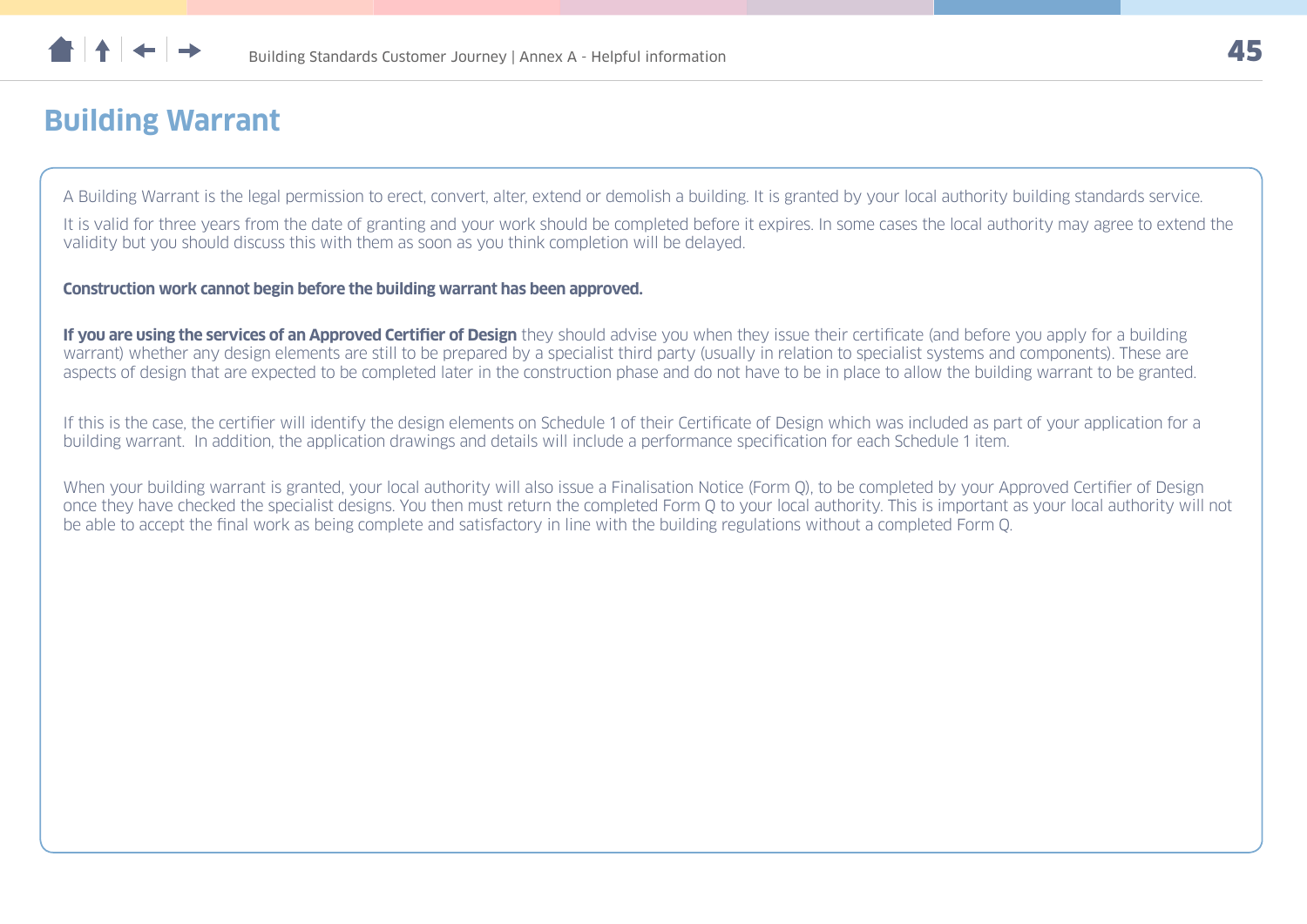<span id="page-45-0"></span>

### **Construction Compliance and Notification Plan (CCNP)**

The CCNP is drawn up by your local authority building standards service and issued at the same time as the building warrant.

The CCNP sets out the key construction stages that your local authority has identified for inspection, or other methods that will check for compliance with the approved plans and building regulations.

The CCNP states when you should notify your local authority and the purpose of those notifications.

If you fail to notify the local authority they may require work to be opened up or tests to be carried out to show that compliance with the building regulations has been achieved.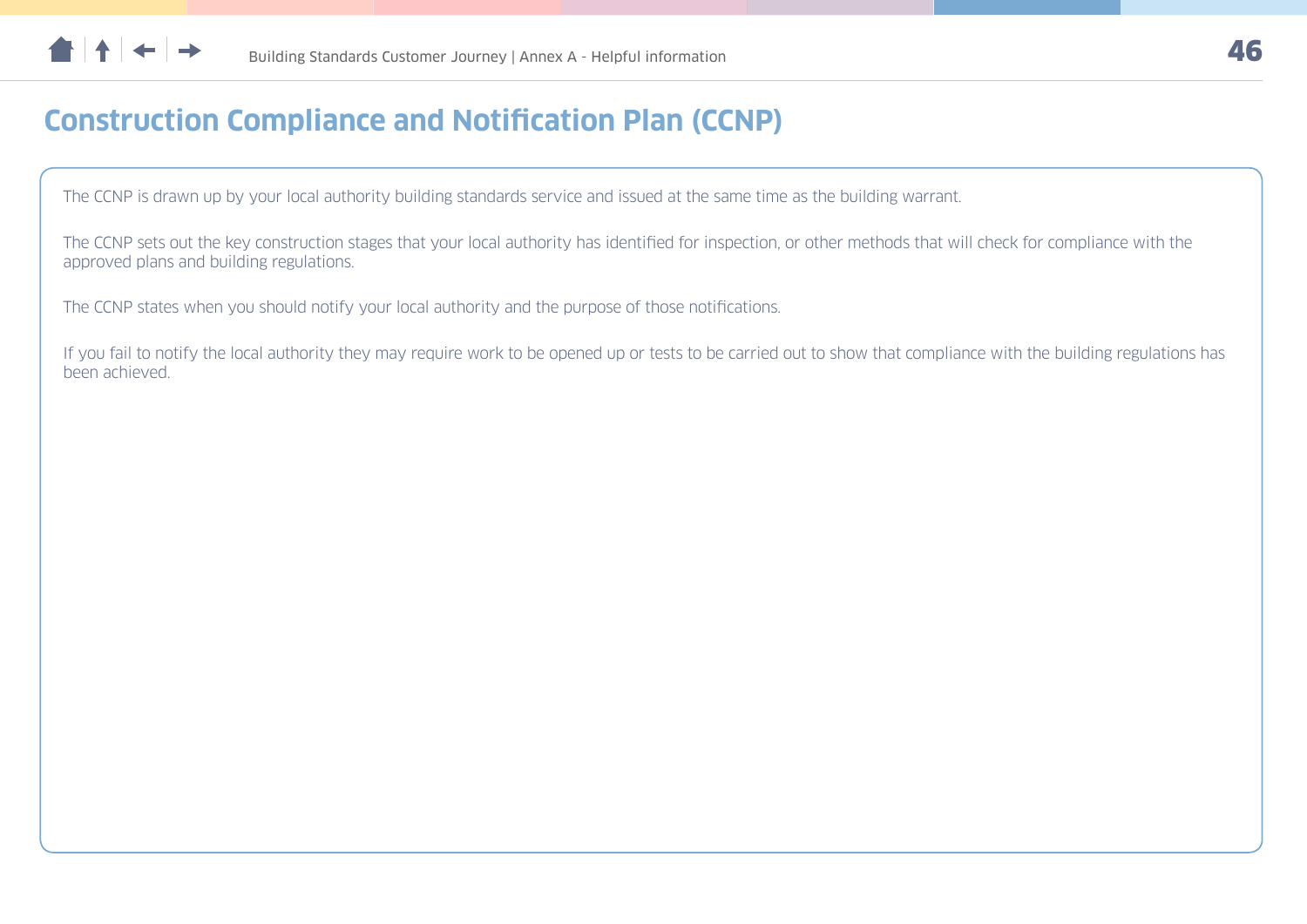<span id="page-46-0"></span>

### **Reasonable Inquiry**

**Reasonable Inquiry** refers to the approach taken by your local authority building standards service to verify that the building work complies with the approved plans and building regulations.

Verification checks throughout construction will normally include inspections although other methods can be used to check for compliance with the building regulations, for example photographs.

The verifier may require certificates or other documentation for materials or aspects of work. The verifier may also require tests to be carried out. Inspections are not normally needed in relation to work covered by a **Certificate** from an **Approved Certifier of Construction**.

An Approved Certifier may not be able to cover the type of work you are planning to undertake. In these circumstances it is recommended that you use the services of someone who has the professional skills and experience relevant to the work, for example an installer having current membership of an accredited registration scheme operated by a recognised trade body of professional body.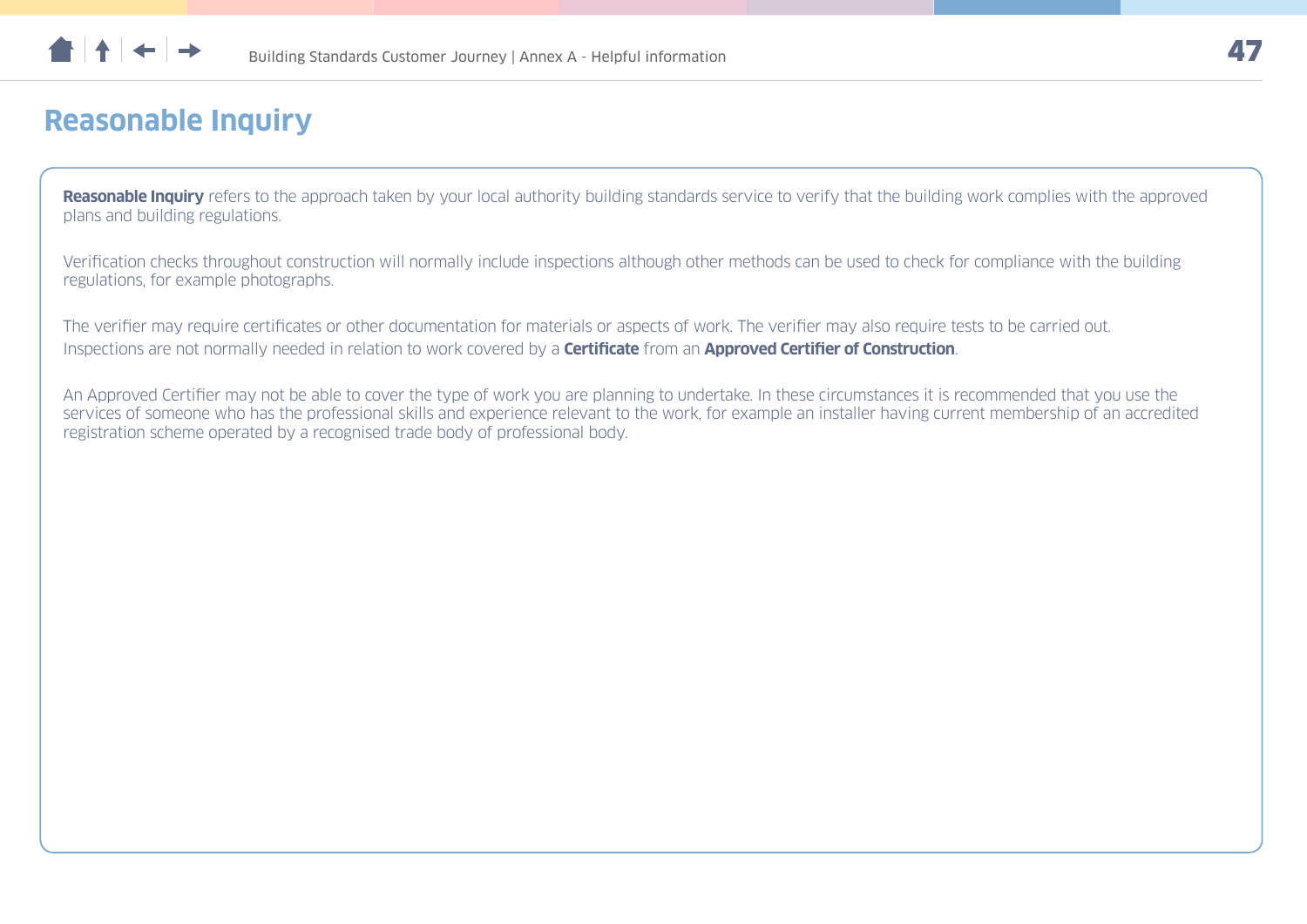<span id="page-47-0"></span>

### **Completion Certificate and Relevant Person**

The **Relevant Person** (usually the property owner or developer) should submit a completion certificate to the local authority building standards service once building work is complete. This confirms that the work has been constructed in accordance with the building warrant and building regulations.

The Relevant Person is defined as follows:

- Where the work was not carried out on behalf of another person then the person who undertook the work;
- If the work was carried out on behalf of another person then that other person:
- If the property owner does not fall into either of the above categories and the person required to submit the completion certificate has failed to do so then the property owner.

#### **If you have used the services of a Certifier of Construction:**

If you have used the services of a Certifier of Construction, they will issue you with a Certificate of Construction once the work is complete. This should be included with your completion certificate submission to tell your local authority that the finished work covered by the certificate meets the building regulations.

#### **If you have used the services of a Certifier of Design AND they included design elements on Schedule 1 of the certificate:**

If you have used the services of a Certifier of Design and they included design elements on Schedule 1 of the certificate, they will have advised you before submitting a building warrant application whether any design elements needed to be prepared by a specialist third party (usually in relation to specialist systems and components). This may have resulted in some design work having to be completed after you applied for your building warrant.

When your building warrant was granted, your local authority should have issued you with a Finalisation Notice (Form O), to be completed by your Certifier of Design once they had checked the specialist designs. If you have not already returned the completed Form Q to your local authority, you must do so with your completion certificate. If not, your local authority will not be able to accept your completion certificate.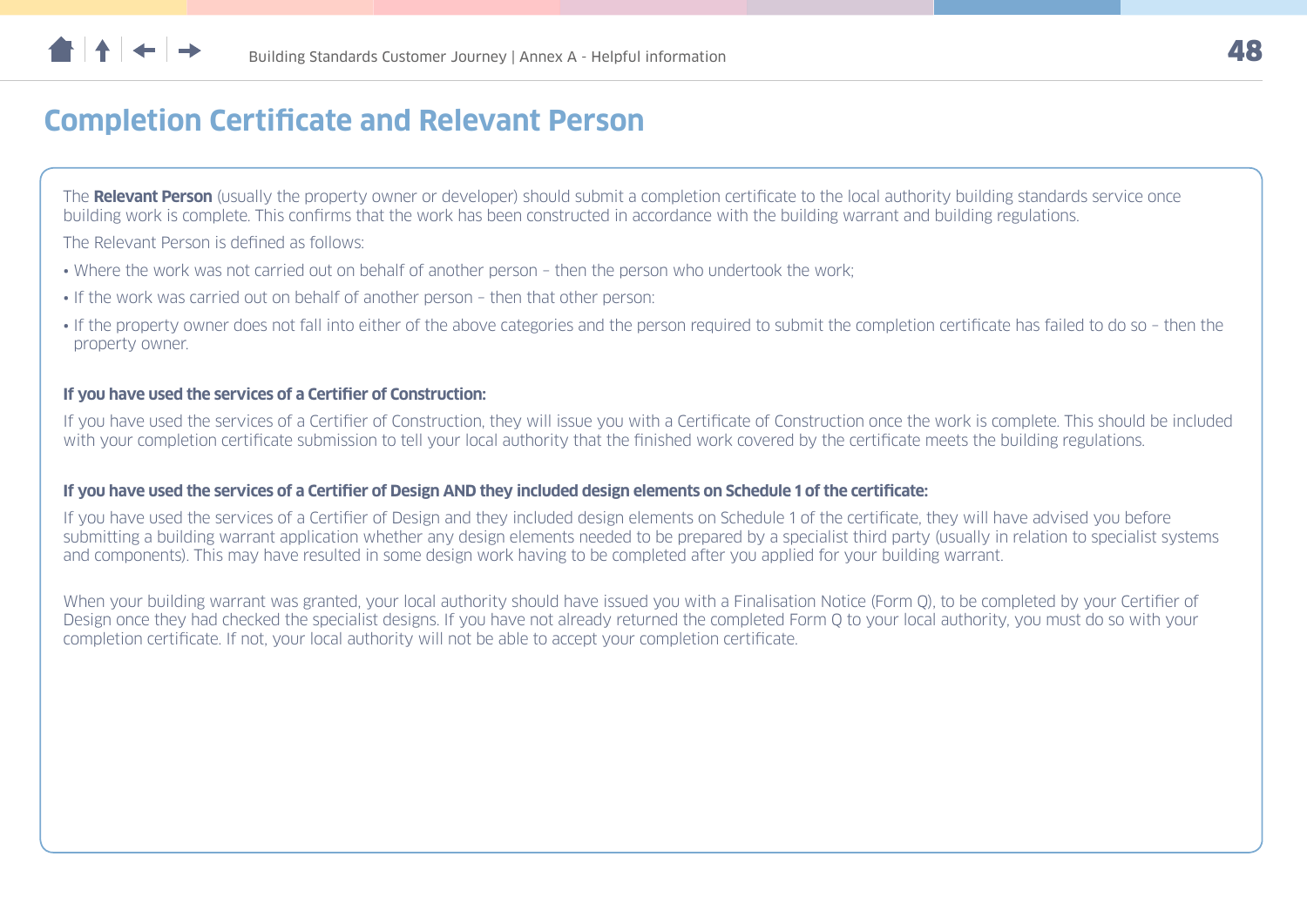<span id="page-48-0"></span>

### **Collective responsibilities under the Construction (Design and Management) Regulations 2015 (CDM)**

The CDM Regulations apply to all construction projects where people are at work and the regulations assign various roles and responsibilities. The CDM Regulations are about effective planning and management of construction projects, from design onwards. The aim is for health and safety considerations to be treated as a normal part of a project's development.

The object of the CDM Regulations is to reduce the risk of harm to those that have to build, use, maintain and demolish structures.

The CDM Regulations place legal duties on virtually everyone involved in construction work. **A key exception is individuals living in, or planning to live in, the premises where work is carried out.**

Further information on the roles and responsibilities of specific duty holders can be viewed on the Health and Safety Executive website.

[www.hse.gov.uk/index.htm](http://www.hse.gov.uk/index.htm)

Individuals living in, or planning to live in, the premises where work is carried out DO NOT have duties under CDM, although duties are placed on others who work on construction projects.

Any business that seeks or accepts the services of architects, builders or workers to carry out construction project work DOES have duties under the CDM, and these duties are assigned to an individual who accepts the role of the 'client'.

Further information about the CDM Regulations is available from the Health and Safety Executive (HSE):

[www.hse.gov.uk/index.htm](http://www.hse.gov.uk/index.htm)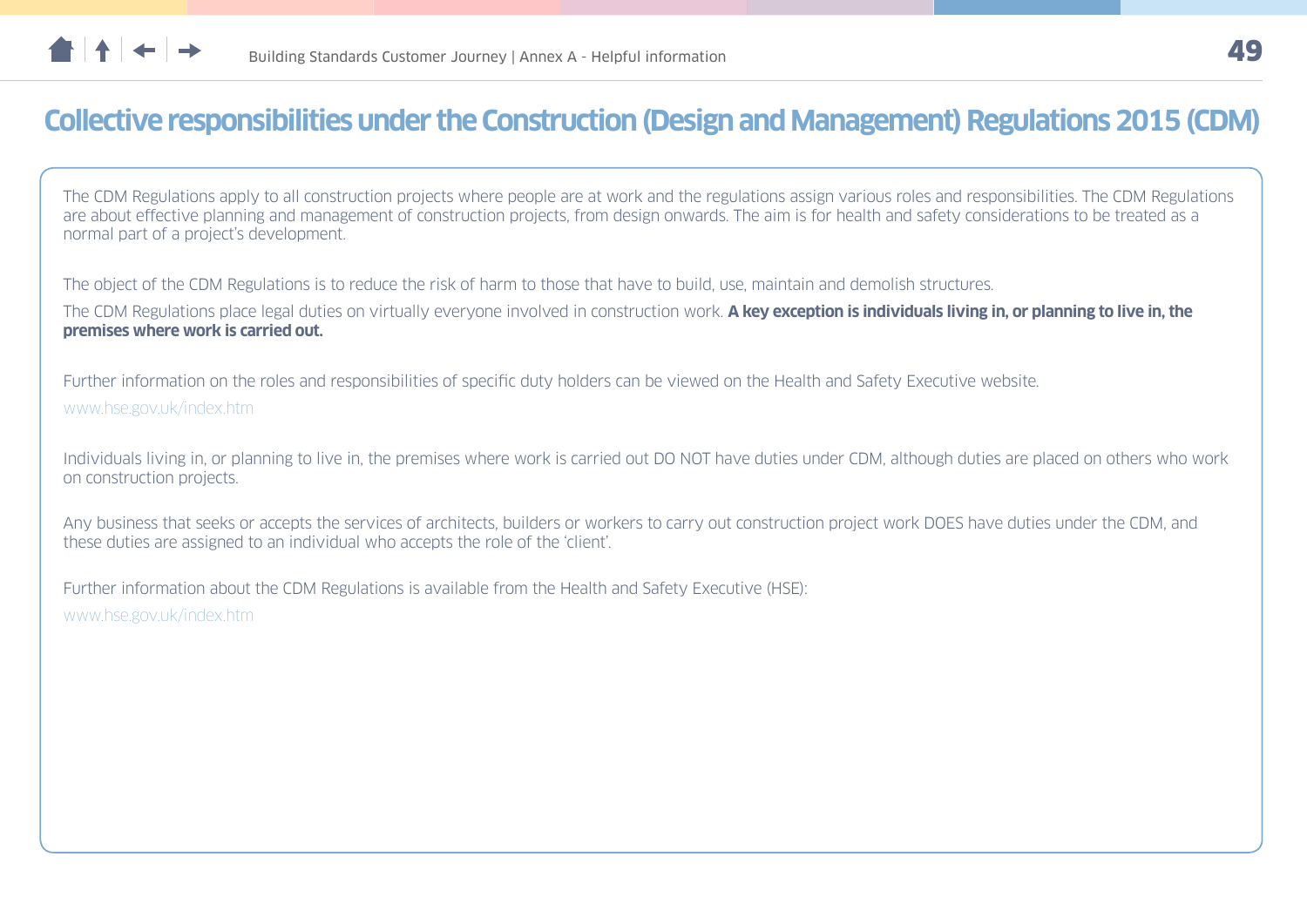<span id="page-49-0"></span>

### **Complaints**

If you wish to make a complaint about any aspect of the service you have received during the building standards process, your first point of contact is your local authority.

Depending on the nature of your complaint, your local authority will be able to advise you to whom (or to which organisation) this should be directly addressed.

If you disagree with an interpretation of the Building Standards that the Building Standards Authority is adopting in the consideration of a building warrant that you have submitted or will require to submit you may request an interpretation through Local Authority Building Standards Scotland (LABSS) Dispute Resolution Process.

[www.labss.org/advice-building-projects/advice-dispute-resolution-process](http://www.labss.org/advice-building-projects/advice-dispute-resolution-process)

If you have a complaint about a public service organisation (for example if your complaint is about the services provided by your local authority), you should follow their complaints procedures in the first instance.

If you are not satisfied with their response, then you can progress your complaint to the Scottish Public Services Ombudsman (SPSO). Further details about the SPSO and how they work is available online:

[www.spso.org.uk/](http://www.spso.org.uk/)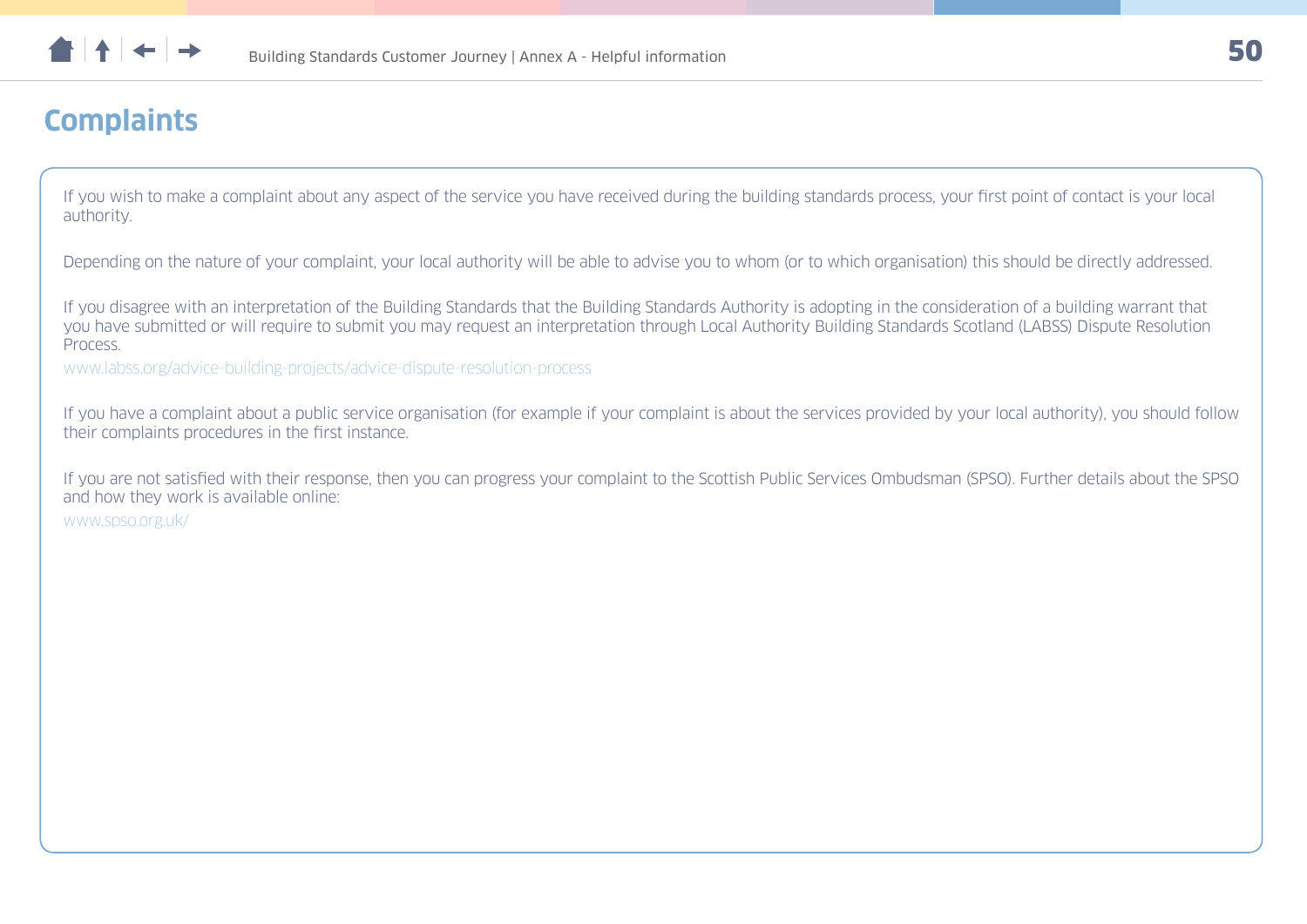



## Annex B - Links to additional information & glossary

- [Links to additional information](#page-51-0)
- [Glossary of terms](#page-53-0)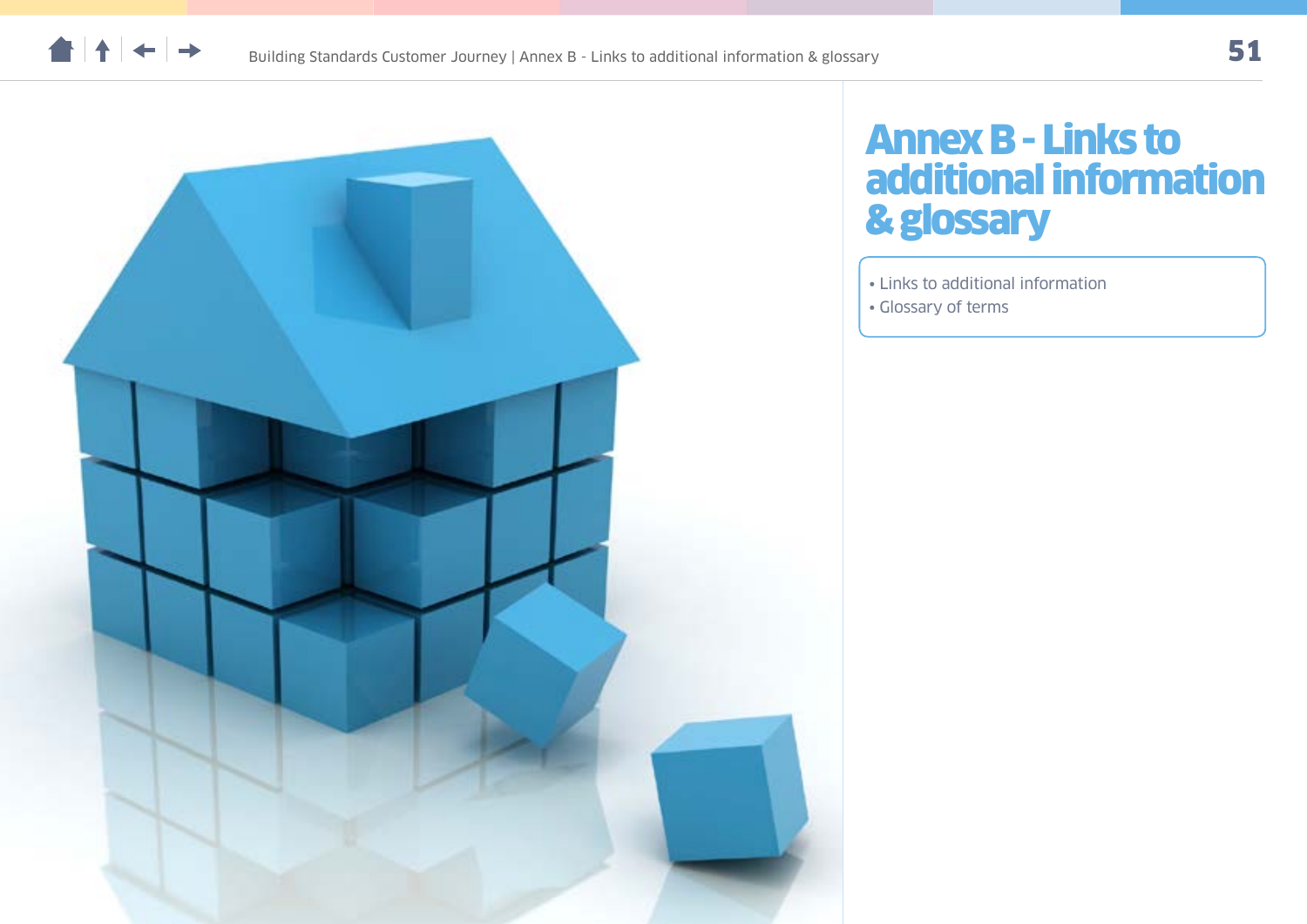<span id="page-51-0"></span>

### **Web links to additional information**

#### **General:**

Scottish Government: Building Standards Division (Homepage) [www.gov.scot/bsd](http://www.gov.scot/bsd)

#### **Legislation:**

Building (Scotland) Act 2003 Building (Scotland) Regulations 2004 Building (Fees) (Scotland) Regulations 2004 Building (Forms) (Scotland) Regulations 2004 Building (Procedure) (Scotland) Regulations 2004 (and associated amendments) [www.gov.scot/bsd](http://www.gov.scot/bsd)

#### **Procedures:**

Building Standards – Model Forms [www.gov.scot/bsd](http://www.gov.scot/bsd)

Building Standards – Procedural Handbook [www.gov.scot/bsd](http://www.gov.scot/bsd)

Local Authority Building Standards Scotland (LABSS): Procedural Guidance on Certification [www.gov.scot/bsd](http://www.gov.scot/bsd)

Local Authority Building Standards Scotland (LABSS): Verification during Construction – Guidance to Support the Application of Reasonable Inquiry (Domestic) [www.gov.scot/bsd](http://www.gov.scot/bsd)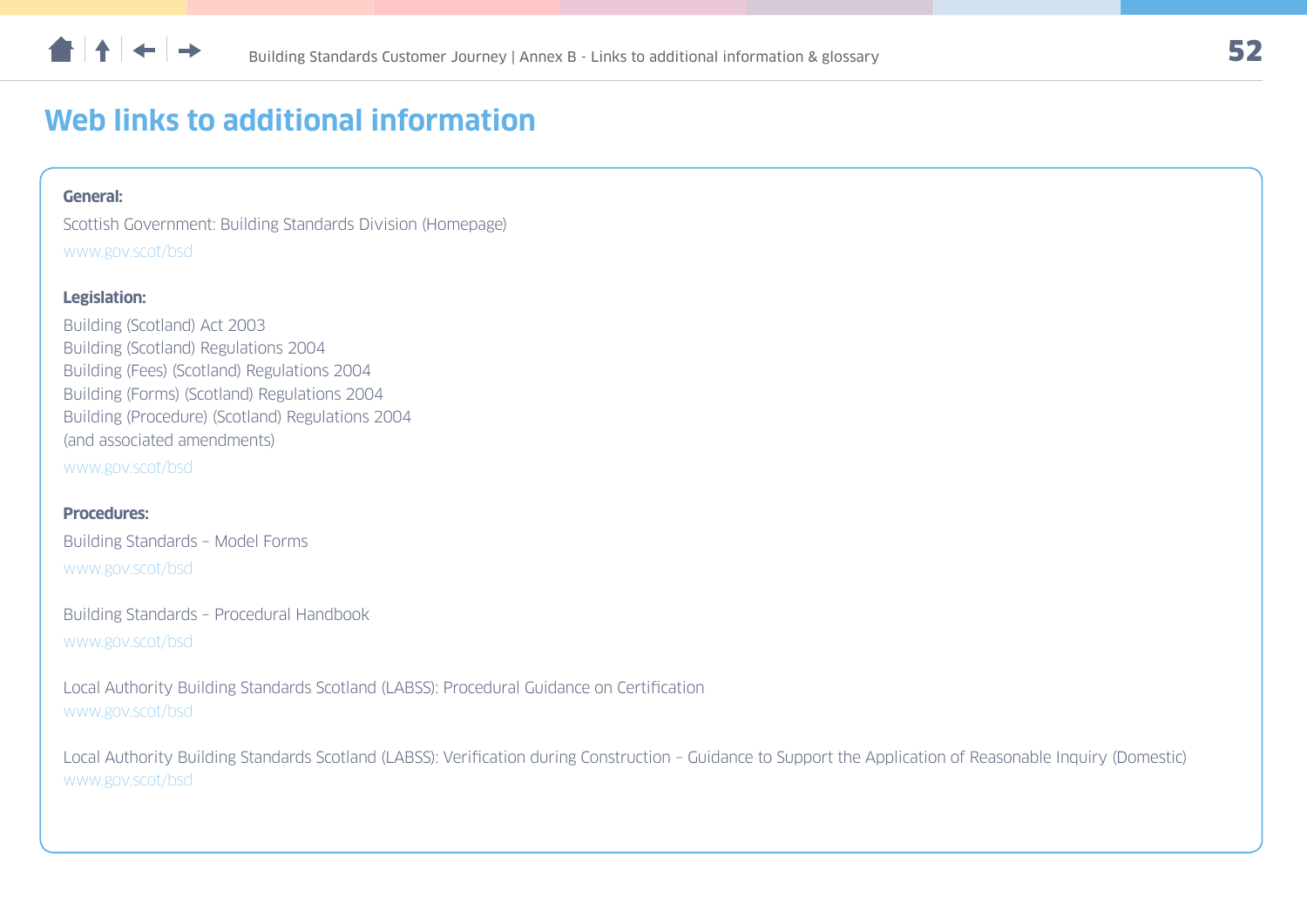

### **Web links to additional information**

Local Authority Building Standards Scotland (LABSS): Verification during Construction – Guidance to Support the Application of Reasonable Inquiry (Non-Domestic)

[www.gov.scot/bsd](http://www.gov.scot/bsd)

#### **Certification:**

Scottish Building Services Certification – Homepage [www.sbsc.uk.net/index.php](http://www.sbsc.uk.net/index.php)

Types of Certification Schemes: [www.sbsc.uk.net/types-of-certification-schemes.php](http://www.sbsc.uk.net/types-of-certification-schemes.php)

Register of Approved Certifiers [www.certificationregister.co.uk/](http://www.certificationregister.co.uk/)

#### **Certification Scheme Providers:**

#### **For Certification of Design:**

Building Research Establishment (BRE): [www.bre.co.uk/acd](http://www.bre.co.uk/acd)

Royal Institute of Architects in Scotland (RIAS): [www.rias-regs.co.uk/Main.aspx](http://www.rias-regs.co.uk/Main.aspx)

SER Ltd. [www.ser-ltd.com/scotland](http://www.ser-ltd.com/scotland)

#### **For Certification of Construction:**

National Inspection Council for Electrical Installation Contracting (NICEIC): [niceic.com/](http://niceic.com/)

Scotland's Electrical Trade Association (SELECT): [www.select.org.uk/](http://www.select.org.uk/)

Scotland and Northern Ireland Plumbing Employers' Federation (SNIPEF): [www.snipef.org/](http://www.snipef.org/)

#### **Other Organisations:**

Access Panels in Scotland [www.sdef.org.uk/AccessPanels/DirectoryOfAccessPanels.htm](http://www.sdef.org.uk/AccessPanels/DirectoryOfAccessPanels.htm)

Care Inspectorate [www.careinspectorate.com/](http://www.careinspectorate.com/)

Health and Safety Executive [www.hse.gov.uk/](http://www.hse.gov.uk/)

Historic Scotland [www.historic-scotland.gov.uk/](http://www.historic-scotland.gov.uk/)

Local Authority Building Standards Scotland (LABSS) [www.labss.org/](http://www.labss.org/)

Police Scotland [www.scotland.police.uk/](http://www.scotland.police.uk/)

Scottish Environment Protection Agency [www.sepa.org.uk/](http://www.sepa.org.uk/)

Scottish Fire and Rescue [www.firescotland.gov.uk/](http://www.firescotland.gov.uk/)

Scottish Public Service Ombudsman: [www.spso.org.uk/](http://www.spso.org.uk/)

Scottish Water [www.scottishwater.co.uk/](http://www.scottishwater.co.uk/)

Transport Scotland [www.transportscotland.gov.uk/](http://www.transportscotland.gov.uk/)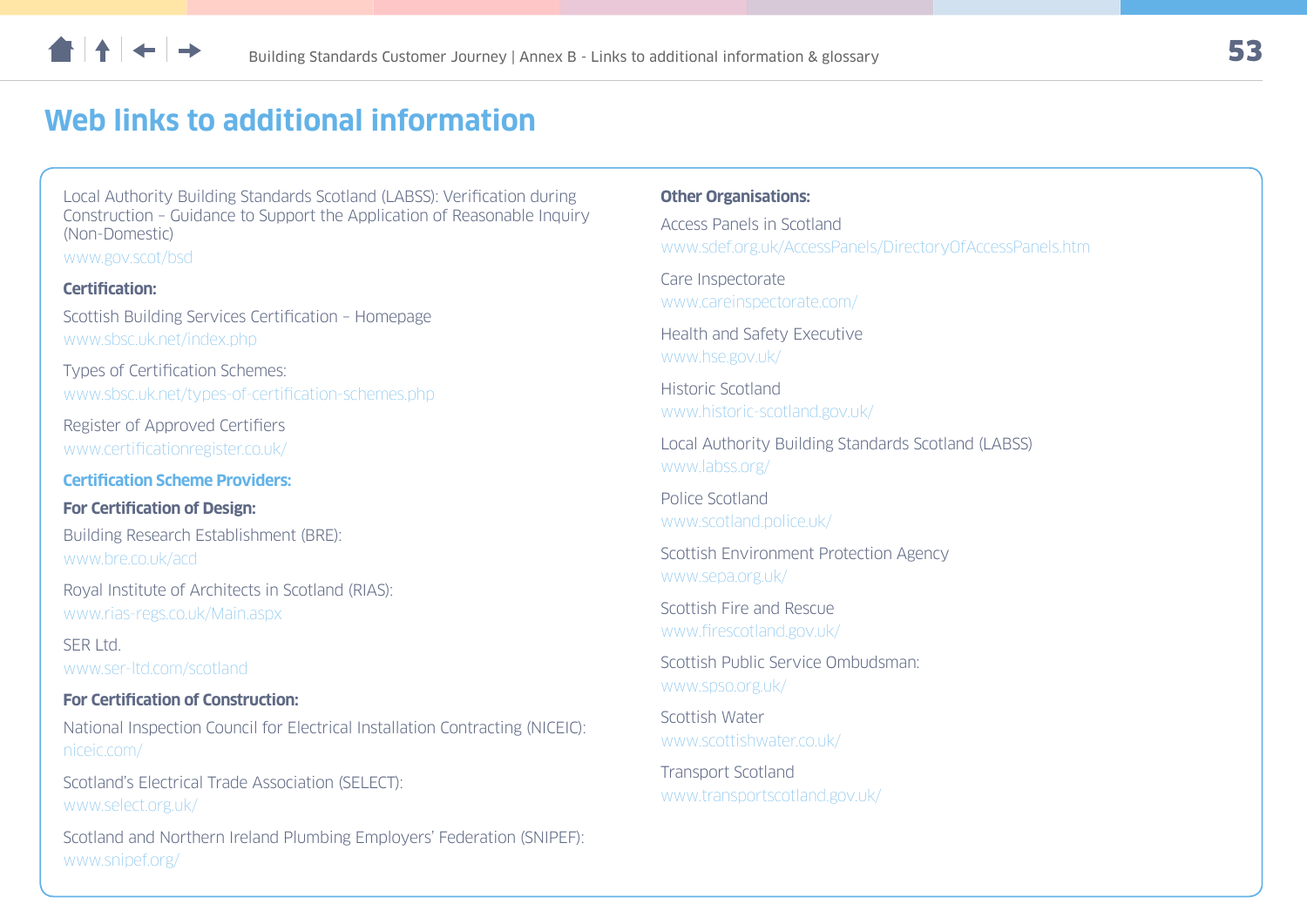### <span id="page-53-0"></span>**Glossary of terms**

#### **Key roles:**

**Applicant:** The person applying for a building warrant. This may a property owner, tenant, lease-holder or developer.

Agent: The applicant's nominated representative whom they have chosen to act on their behalf. This can be anyone although it is highly recommended to appoint a suitably qualified and experienced building professional in this role (such as an architect, building surveyor or structural engineer).

**Customer:** A person embarking on building work to a domestic or non-domestic property that leads them to make contact with their local authority building standards service. A customer is typically either an applicant for a building warrant (e.g. a property owner, tenant, leaseholder or developer) or an agent whom they have chosen to act on their behalf (this can be anyone but is usually a suitably qualified and experienced building professional, such as an architect, building surveyor structural engineer). In all cases the property owner is ultimately legally responsible for ensuring that any work undertaken is compliant with the building regulations (See also 'Applicant', 'Agent' and 'Owner').

**Owner:** The owner of a building where work is being carried out. The owner is ultimately legally responsible for ensuring that all work complies with the building regulations and the local authority can take enforcement action against the owner where this is not the case. (See also 'Customer').

#### **Key Terms**

**Amendment to Warrant:** Any changes from the approved building warrant that may require a formal amendment. This requires the customer to submit an Application for Amendment of Building Warrant to the local authority for assessment before the changes can be done.

**Approved Body:** A firm, public body or other organisation that has been approved as adopting professional practice to provide a certification service, including quality assurance procedures, to check compliance with the building regulations. The Approved Body is registered in an appropriate Certification Scheme. (See also 'Approved Certifier', Certificate of Design', 'Certificate of Construction' and 'Certification Scheme').

**Approved Certifier:** A suitably qualified person who is a member of an Approved Body and registered under a Certification Scheme. This person will either by an Approved Certifier of Design or an Approved Certifier of Construction. They have the knowledge and experience that allows them to certify that certain design or construction work is compliant with the building regulations and, if applicable, the relevant British Standards. Approved Certifiers accept responsibility for ensuring compliance with the building regulations without the need for detailed scrutiny of design or inspections by local authority building standards verifiers. Certification is only possible in relation to certain types of work and is only applicable when the work is being carried out under a building warrant. (See also 'Approved Body', Certificate of Design', 'Certificate of Construction' and 'Certification Scheme').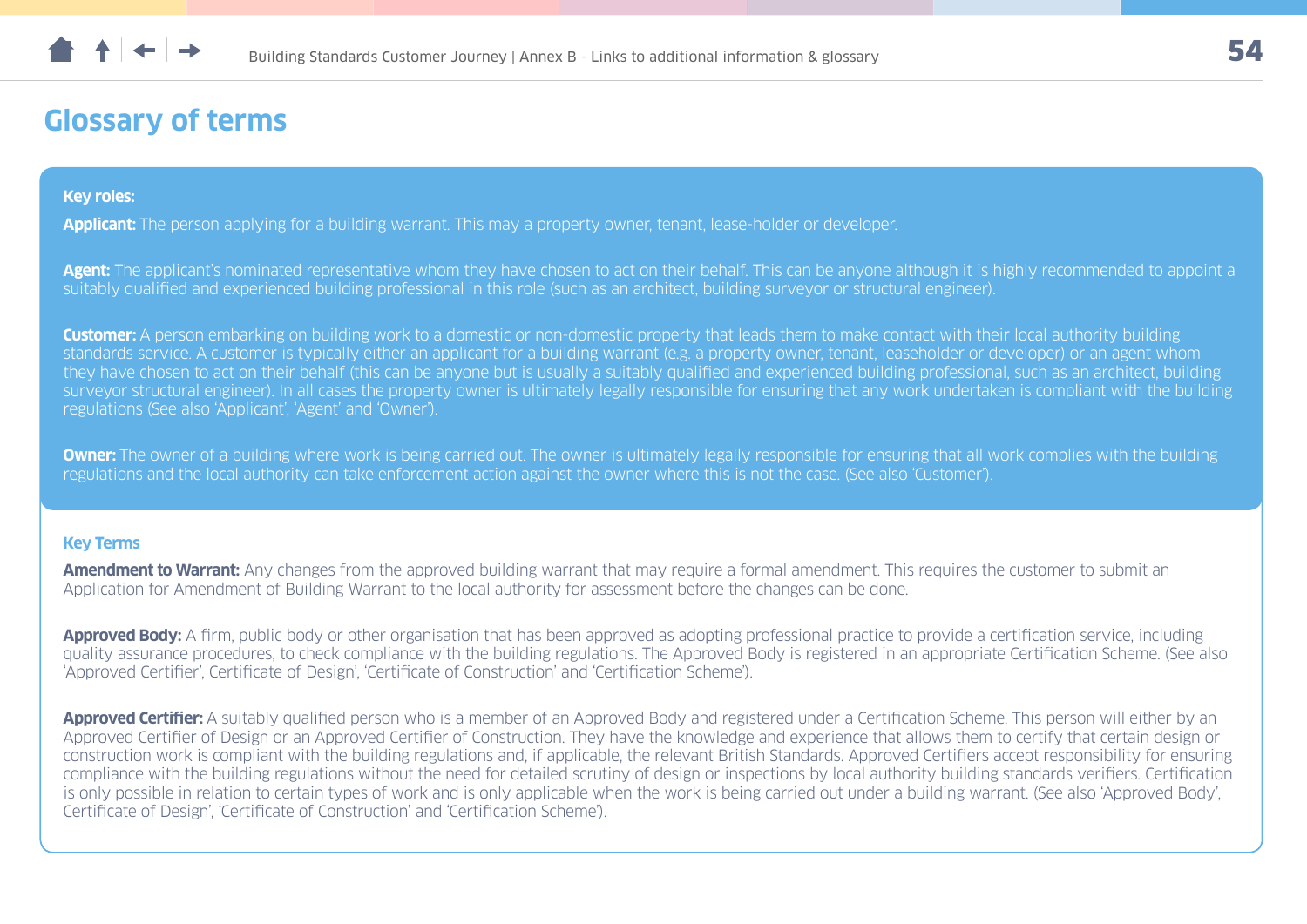

### **Glossary of terms**

**Building Standards System:** The principal objective of the building standards system is **to protect the public interest** by setting out the standards to be met when building or conversion work takes place, to the extent necessary to meet the Building (Scotland) Regulations 2004. **The building standards system is not intended to provide protection to a customer in a contract with a builder.**

**Building Warrant:** The legal permission to erect, alter, extend, convert or demolish a building.

**Certificate of Design:** A Certifier of Design can certify certain elements of the design as part of a building warrant application. This currently relates to Section 1 of the Building Standards (Structural Design) and Section 6 (Energy). (See also 'Approved Certifier').

**Certificate of Construction:** A Certifier of Construction can certify certain elements of the completed work. This currently relates to drainage, heating and electrical works. (See also 'Approved Certifier').

**Certification Schemes:** Certification Schemes are proposed by industry organisations and developed in discussion with the Scottish Government Building Standards Division (BSD). Once fully developed they are approved by Scottish Ministers and a Scheme Provider is appointed to operate the scheme. In some cases more than one Scheme Provider may be appointed to operate the same scheme. There are currently two types of Certification Schemes (Certification of Design and Certification of Construction).

**Completion Certificate:** A certificate submitted to a local authority by the Relevant Person to confirm that the work has been constructed in accordance with the building warrant. (See also 'Relevant Person').

**Construction Compliance and Notification Plan (CCNP):** The CCNP is drawn up and issued to the customer by the local authority building standards service at the same time as the Building Warrant is granted.

The CCNP sets out the construction stages that the local authority has identified for inspection or other methods that will check for compliance with the approved plans and building regulations. The CCNP clarifies when the customer should notify the local authority and the purpose of those notifications.

The CCNP is drawn up based on a risk assessment methodology, giving consideration to: project or work type; value of work; size and complexity of the work; quality of the application; and competence of the contractor. (See also 'Reasonable Inquiry').

**Exempt Work:** Buildings and building work that are exempted from the Building (Scotland) Regulations 2004.